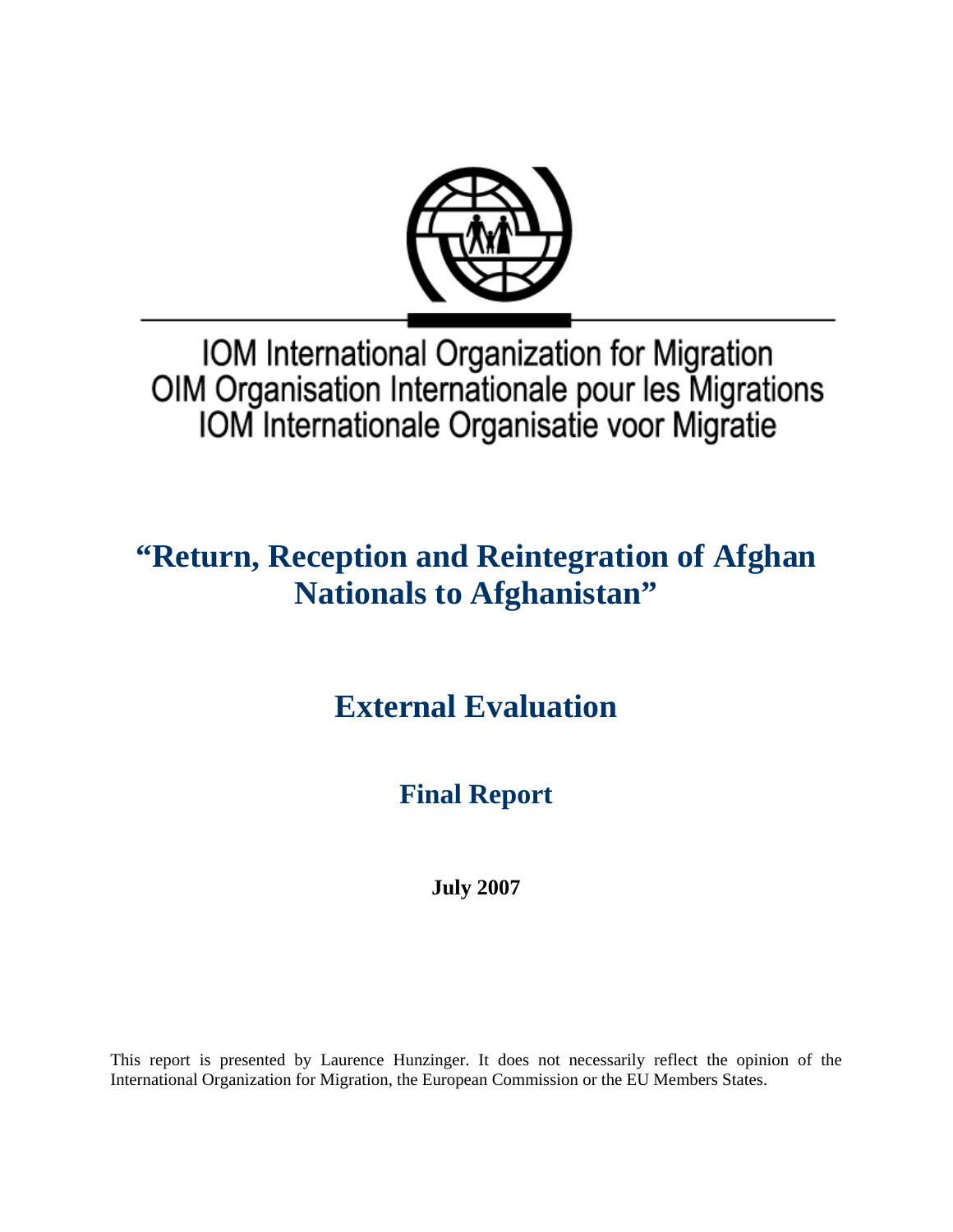# **Table of Contents**

| 1. |  |
|----|--|
|    |  |
|    |  |
|    |  |
|    |  |
|    |  |
|    |  |
|    |  |
|    |  |
|    |  |
|    |  |
|    |  |
|    |  |
|    |  |
|    |  |
|    |  |
|    |  |
|    |  |
|    |  |
|    |  |
|    |  |
|    |  |
|    |  |
|    |  |
|    |  |
|    |  |
|    |  |
|    |  |
|    |  |
|    |  |
|    |  |
|    |  |
|    |  |
|    |  |
|    |  |
|    |  |
|    |  |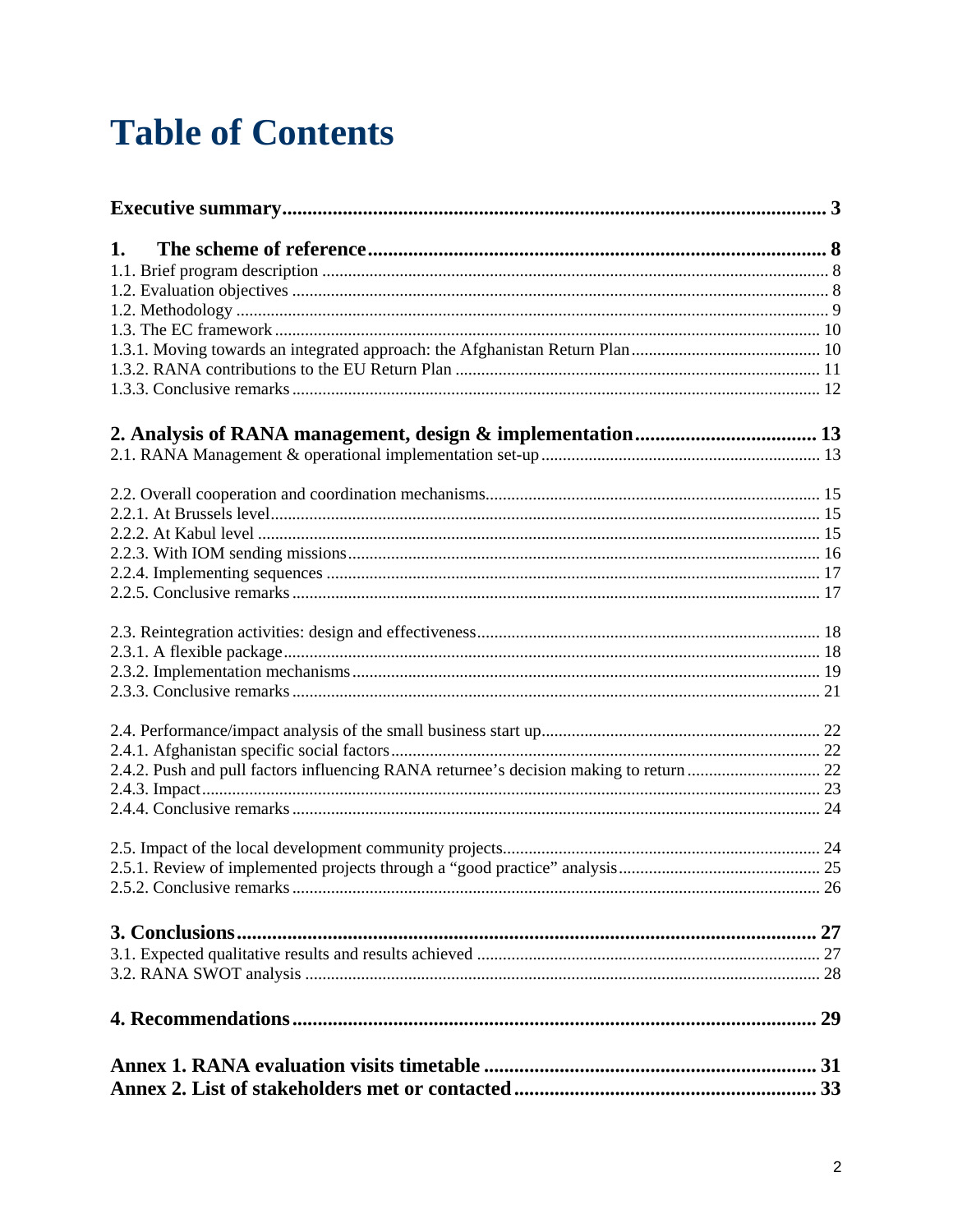# **Executive summary**

The *Return, Reception and Reintegration of Afghan Nationals to Afghanistan* program was developed within the frame of the *EU Plan for Return to Afghanistan* for facilitating and assisting voluntary returns and sustainable reintegration into Afghanistan. RANA was designed to complement existing national assisted voluntary programs while providing **enhanced reception and reintegration assistance for Afghan nationals returning from one of the EU Member States**.

RANA had two main components: (i) return and reception –by including pre-departure information and post-arrival reception assistance; and (ii) reintegration –by providing reintegration assistance to facilitate access to livelihoods.

Target groups: all Afghans seeking to return under Assisted Voluntary Return, irrespective of their status. RANA assistance was also made available to involuntary returnees upon their immigration clearance arrival in Kabul.

The program was timely designed to respond to identified potential caseloads of relevance for assisted voluntary returns based on statistics gathered by UNHCR and EU Member States. Program implementation started in June 2003 with an initial duration of 15 months. A 12-month extension was subsequently granted on September 2004, followed by another 12-month extension in June 2005 and a final extension granted in October 2006, allowing the program to continue up to 30 April 2007. RANA initial funding was granted by the European Commission with co-financing from Denmark, the Netherlands and Germany through the form of a secondment.

The Consultant has relied for this evaluation on a desk study carried out at the beginning of the assignment -in Brussels and Kabul, and on meetings with key informants and program beneficiaries during a 12 person day visit in Afghanistan. For reasons of time the areas visited in Afghanistan focused on Kabul and Mazar-e-Sharif (prime recipient areas for RANA beneficiaries).

The program is one of the programs implemented under the *EC Return Action Program* following the adoption of the *Afghanistan Return Plan* of November 2002. The return and reintegration assistance activities implemented under the RANA program have provided a timely response to the needs and activities foreseen under the Plan, thereby contributing to implementing relevant and concrete components of the Plan. RANA is the first attempt at EC level to link up assisted returns with reintegration.

Consulted Member States representatives acknowledge that RANA has been **particularly expedient** in answering to two main concerns: (i) to provide returnees with dignified return; (ii) **to provide for ground reception and reintegration services that could not have been delivered otherwise** -in-person ground reception and information, local transportation, accommodation facilities, basic medial care – due to financial, human resources, and lack of facilities. Furthermore, on the national political agenda, RANA was presented as an assistance program helping Afghan refugees/returnees to contribute to on-going reconstruction efforts, and an **attempt to link development aid and return issues**.

The evolving national policies for Afghans asylum determination and/or the extension of temporary residence permits based on humanitarian ground has significantly impacted on Afghans asylum seekers' decision to return, thereof directly impacting on the program' implementation.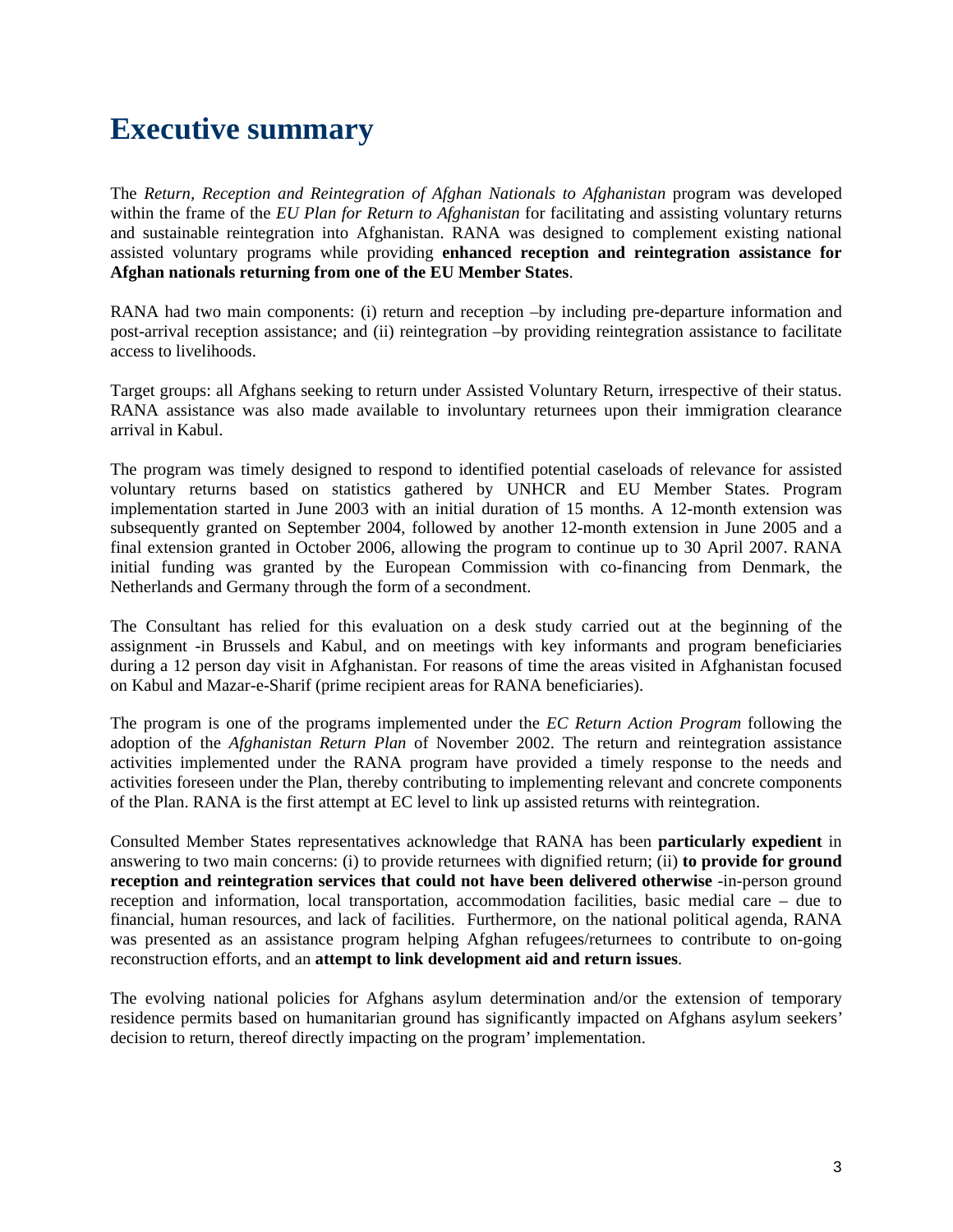The UK represents the point of origin for 44% of all RANA returnees, followed by Germany (25%), the Netherlands (20%), Denmark (4%), Austria (3%) and Greece (2%), other Member States only contributing sporadically to RANA volumes.

RANA' implementation has been integrated within a wide operational set up. It has been directly managed by the IOM Mission in Afghanistan, with a liaison officer position appointed in the IOM Brussels Regional Liaison and Coordination Office to the European Union as well as an EU Return Liaison Officer based in Kabul, appointed to support the EC Delegation and operating within the framework of the EU Return Plan. IOM Offices/Missions in Europe have been actively involved in assisting and facilitating voluntary returns (through existing national programs) and making necessary arrangements (e.g. predeparture information, counseling, travel), while IOM Kabul has been providing post-arrival reception and reintegration assistance.

IOM Kabul senior management experienced considerable turnover during RANA implementing timeframe both at Kabul and sub-offices level. Turnover pertaining to the AVR management was also high.

RANA was **timely established** and operated under a **complex implementing frame**. All the components of the program can be considered as highly human resources consuming and requiring elevated level of coordination amongst various stakeholders.

Overall, consulted participating Member States representatives are **very positive about RANA' concept and operational return and reception components**. They welcome **RANA' attempts to link return and economic reintegration** and see its outputs are essential elements for ensuring sustainable returns. They would welcome an **extension of the program** and its core funding by the EC.

The Deputy Minister of MoRR expressed the **support of the Government of Afghanistan** to any new initiative that could ensure a continuation of the RANA program. He is particularly eager receiving financial support for the Jangalak Reception Center.

While at the EC level the Steering Committee successfully contributed to provide timely information on the program implementation, **information flow** with the Member States and the EC in Kabul has been insufficient.

From an operational point of view and despite some shortfalls (e.g. pre-counselling), RANA can be considered as successful. In regards to operational coordination mechanisms, coordination between IOM Kabul and the IOM sending missions is reported to have been efficient and the reception component of the program was priced for its professionalism and dedication. More attention however could have been paid information regular updating on the country's situation and RANA assistance. Similarly, information dissemination to partners in direct contact with asylum seekers should be regularly updated. It should be acknowledged however that IOM sending missions have not been strictly involved in the design of RANA and **have been providing return assistance through their national return programs**. This led to discrepancies in pre-counseling services (offered in the Netherlands and the UK) as well as inequality in the level of information received by the returnees.

RANA delivery of reintegration assistance has been based on the principles of **flexibility and counseling**, allowing beneficiaries to freely develop personal initiatives, provided they make economic sense. The reintegration component has been designed to provide support to initial reinsertion and access to livelihoods based on preliminary assessments of needs and **feasible opportunities** in Afghanistan. RANA reintegration package included various forms: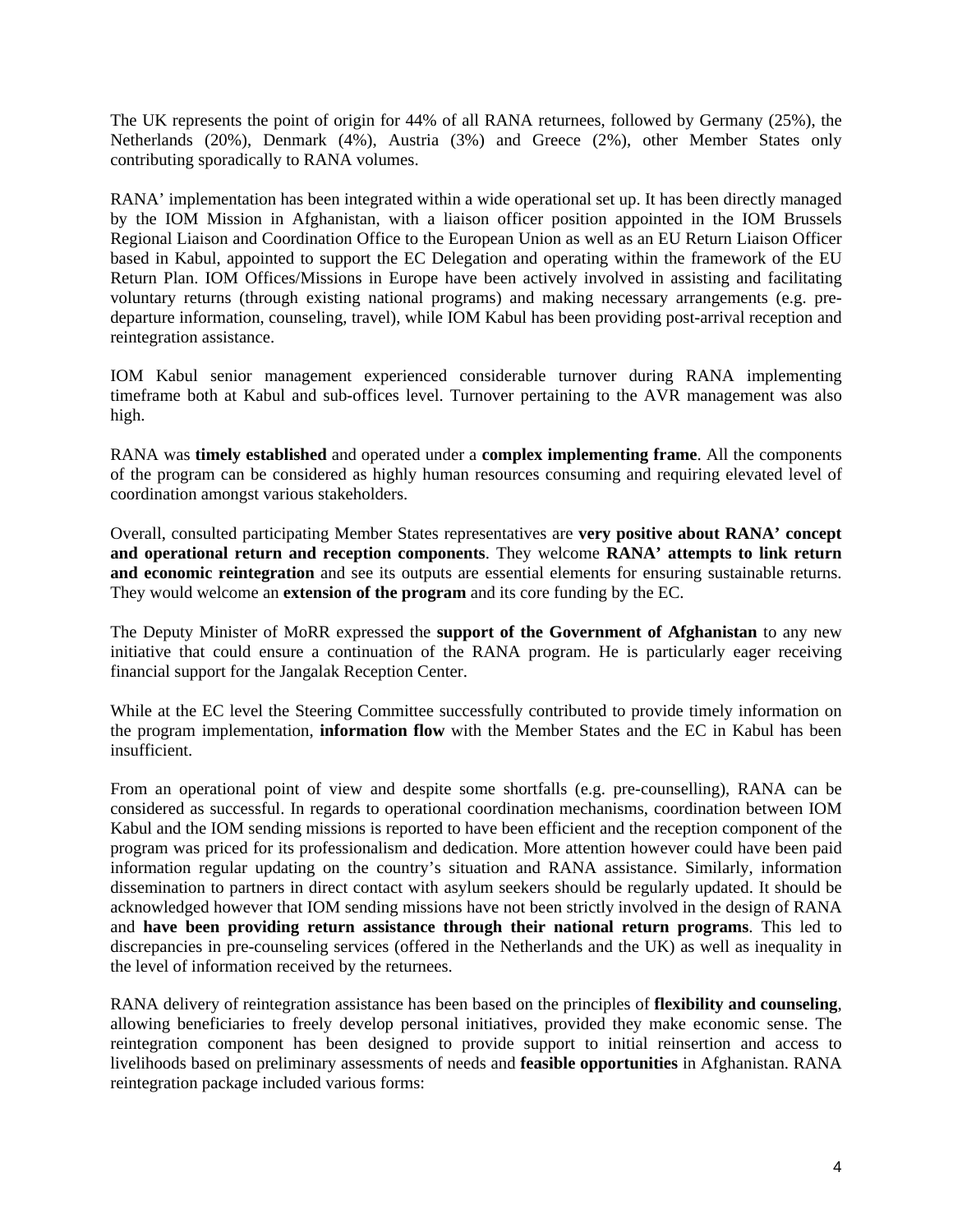- Training vocational or educational (mainly English and computer courses initially foreseen for a duration of 3 months) primarily targeting under-aged and young adults;
- Employment either through IOM established job vacancy database or direct placement;
- On-the-job training, with possible contribution by IOM to returnees' salaries while they are trained; or
- Self-employment through creating small businesses introduced late 2003.

**Reintegration needs were adjusted in November 2003** following the needs to develop incomegenerating schemes and building on the successes of business start up opportunities offered under the UK *Voluntary Assisted Return and Reintegration Program*, thereof expanded to the RANA reintegration package. Consequently, a micro-enterprise specialist was hired and joined IOM Kabul in the course of 2004. **Accompanying measures** were foreseen for returnees engaging in non-remunerated activities to be offered room and board for the duration of their apprenticeship.

Returnees had to register in person in IOM Kabul or in the IOM sub-offices if they had immediately traveled to their final destination, contacts being provided in the written material disseminated upon arrival. The initial stage consisted of individual counseling sessions. The counseling process lead to the opening of individual case files and the design of basic business plans, thereafter evaluated by IOM staff. The **maximum amount disbursed** through this component was **€1,500**. IOM financial assistance went primarily to **buying equipment and products** necessary to the set up the small business. Joint visits assessments were carried out in business sites.

The bulk of the reintegration activities concentrated in the Kabul province (79.5% of the beneficiaries being established or having resettled in the province), Balkh (with 5.1% of the beneficiaries) and Herat (4.5%), the other provinces contributing only sporadically to RANA reintegration volumes.

RANA has been able to deliver some forms of reintegration assistance building upon IOM presence and programming throughout Afghanistan (e.g. RQA and DDR). The reintegration package has been **adapted at an early stage** in order **to better address the immediate needs** of the returnees.

RANA reintegration assistance has been offered out of **9 IOM offices** located in Kabul, Mazar-e-Sharif, Kunduz, Faizabad, Kandahar, Herat, Gardez, Bamyian and Jalalabad. Sub-offices reintegration staff often worked part-time on RANA. IOM reintegration staff has been **overloaded** with work under RANA. Visited IOM team in Kabul and Mazar-e-Sharif are showing a **high level of dedication** in the fulfillment of their work but might have benefited from institutional training in the field of small entrepreneurial creation and business. This would have enabled them to provide **more substantial and technical counseling**.

Encountered beneficiaries acknowledged the importance of the financial assistance received, while stressing that **the amount of €1.500 had not been sufficient to really establish their business.** All have been investing additional money – provided either by family members and/or savings from the national assisted voluntary programs. Female beneficiaries have invested in partnership with male family members actually running the businesses. Most businesses are **retailing activities**, with only few productive enterprises. The business startup scheme can be considered as an **essential financial assistance for providing basic livelihoods to returnees**.

Local development community projects were meant to substitute the one by one approach comprised within the training component of the program -offered to an equivalent number of local residents that had not been implemented since the returnees showed little interest into training. The focus was thereafter reoriented to support domiciled population through small scale projects and targeting vulnerable groups, mainly women and children. Local development community projects were identified through partnerships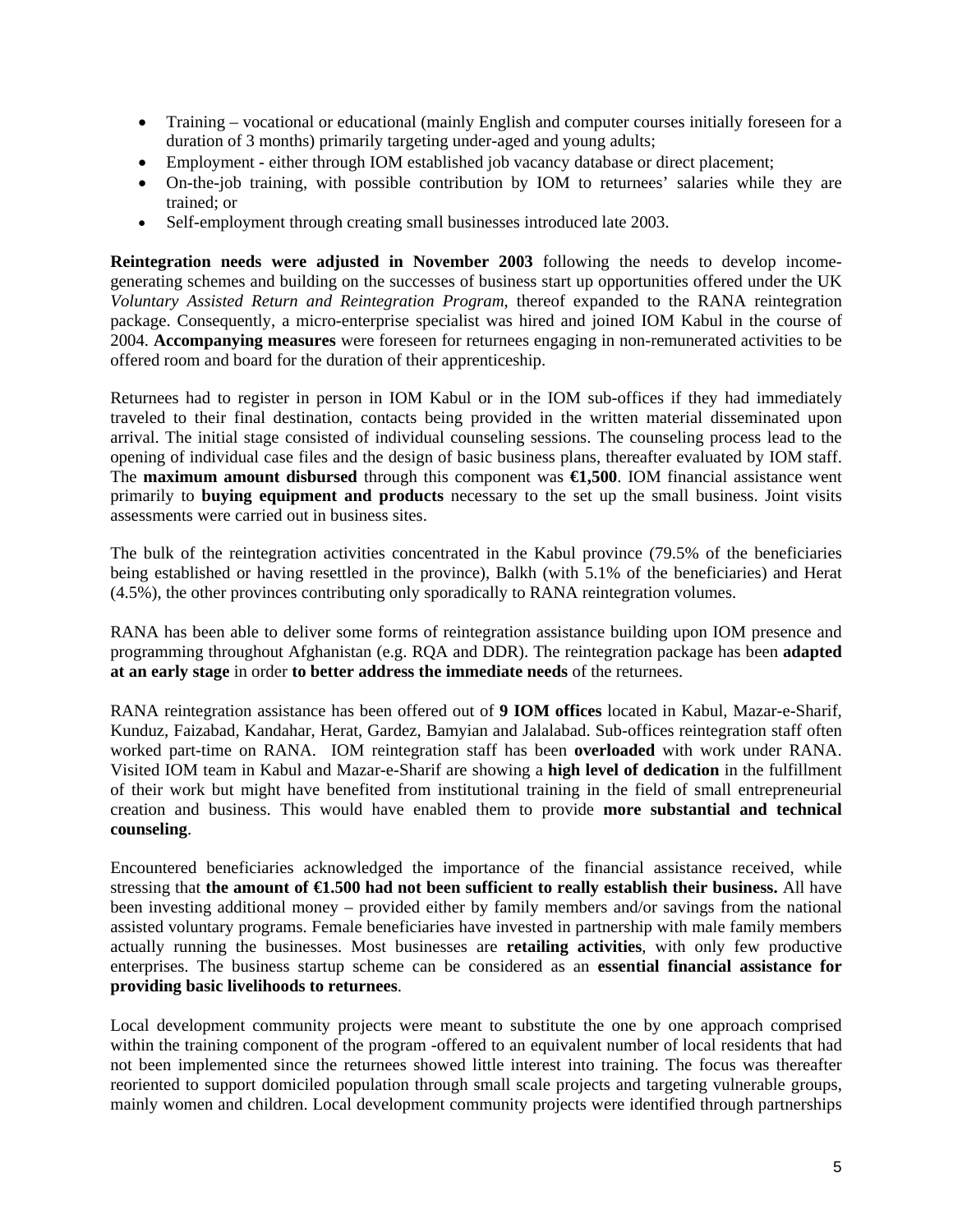with individuals or NGO/UN stakeholders and the program contributed funds to their expansion, inclusion of specific beneficiary categories, etc. While visited RANA local development community funded projects have indubitably **benefited individuals** in a quite sustainable manner (e.g. vocational training, in-come generating activities) while also providing substantial financial assistance to the umbrella organizations providing services (e.g. purchasing of materials and equipment, payment of trainer' salaries, etc.). The impact of the activities upon local communities however is difficult to assert at the exception of the garbage disposal project in Mazar-e-Sharif.

RANA has provided **expedite** and **timely reception and counselling assistance for returnees in need**. **Assisted voluntary return assistance was facilitated for 2,097** returnees primarily returning from the Netherlands (representing 35.2% of the total of voluntary returnees) and Germany (35%), as well as from the UK, Austria, Denmark, Greece, Belgium, France, Finland, Italy or Finland.

Primary accommodation, transportation and referrals to RANA reintegration assistance was also granted to **1,983 involuntary returnees after their immigration clearance**. Most of these returnees were deported from the United Kingdom (88.5%), Germany (11%), the Netherlands (3.6%) Denmark (2.2%) or France (2%); remaining cases coming from Belgium, Portugal and Sweden.

**Basic medical care and medical referrals** have been made available by two IOM physicians (one male, one female) at the airport in a small clinic. **Overnight accommodation and full boarding** was offered in Kabul for a foreseen duration of 2 weeks. Derogations were granted to accommodate returnees without family and place of return for a longer period. **Local transportation** was made available to all those who needed it. Most of the time, voluntary returnees were picked up at the airport by family members. Some 451 returnees however availed themselves to this option.

Finally, RANA has been instrumental in providing **assistance for enrolling in educational and training activities or in establishing small businesses to some 1,092 returnees** (including 65 women). This component was particularly attractive to returnees and a total of **834 small businesses** have been established. **The program allowed its beneficiaries to access immediate subsistence livelihoods**: a key element for insuring sustainable returns.

## **Recommendations**

## **Pertaining to similar program design**

## *In the field of program development:*

- $\checkmark$  Projects like RANA are entirely focused on achieving sustainable reintegration for its beneficiaries; therefore the return and post return assistance processes should be kept separate in the definition of objectives and numerical objectives should mention beneficiaries, grants, or any other variable in relation to actual reintegration. Setting, as a principal objective, a certain number of returns (in RANA's case, 5,000 over a period of 15 months) can be a misleading goal.
- $\checkmark$  IOM sending missions should be involved at the outset of the program design in close consultation with EU Member States.
- $\checkmark$  Pre-counseling departure and information dissemination budget should be included for IOM sending missions.
- $\checkmark$  In determining financial levels, greater amounts should be set aside for the development of selfemployment projects. Greater allocation of resources towards monitoring functions of field staff as key element of the reintegration strategy - should also be considered.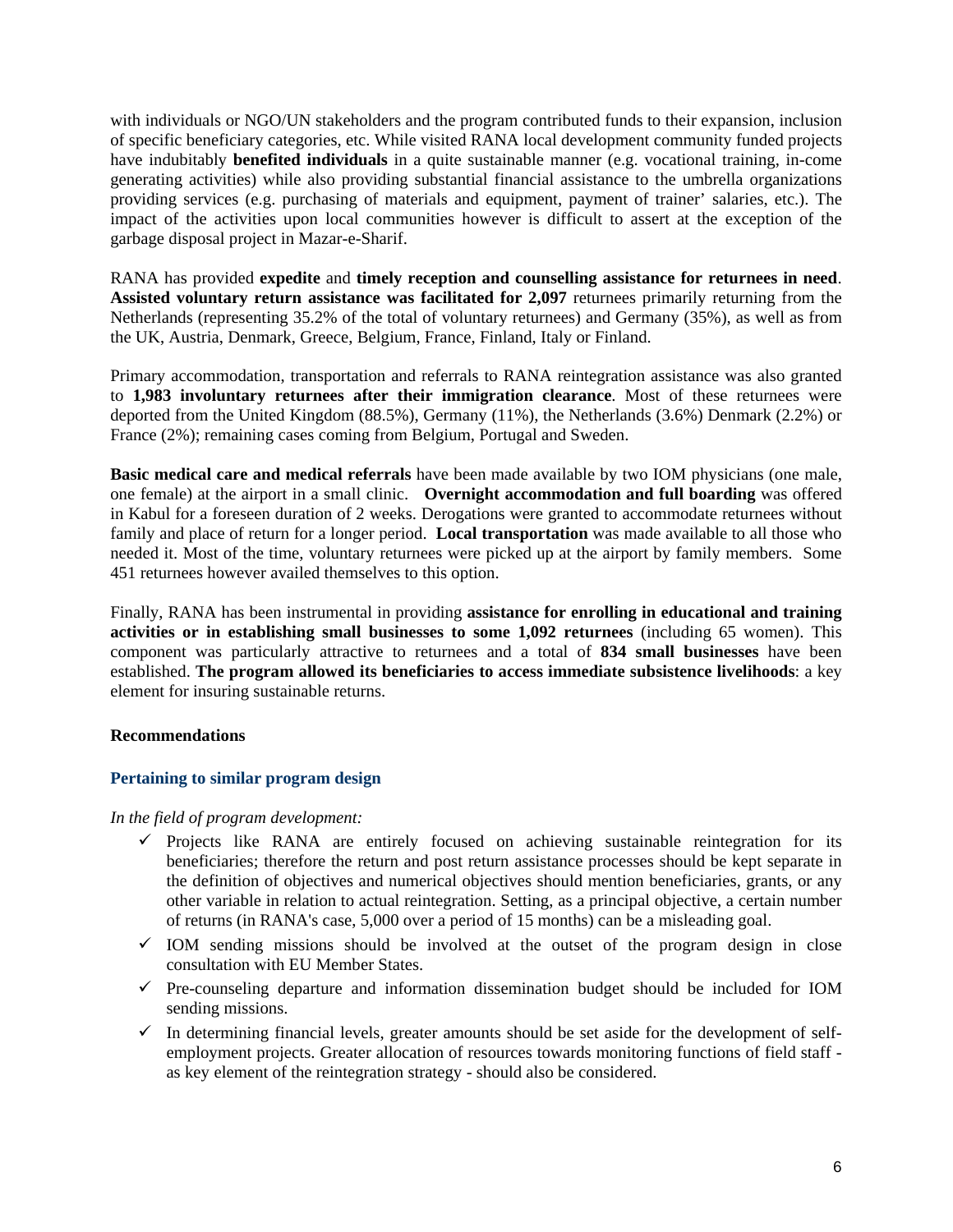$\checkmark$  Member States should be financially participating to the program through existing AVR programs.

## *In the field of program implementation:*

- $\checkmark$  Project steering committee should be established and regularly convened including a broad range of stakeholders (Relevant ministries, EU Member States representatives, UNHCR and any other relevant organizations depending upon agenda).
- $\checkmark$  IOM sending missions-AVR counselors should be send on TDY to better understand the operational and environment constraints prevailing in Afghanistan.
- $\checkmark$  UNHCR country profile updates should be distributed on a regular basis to all involved partners.

## **Pertaining to reintegration package**

While RANA demonstrated the possibilities of matching returns with reconstruction efforts, program implementation could be enhanced for optimizing the level of counselling and assistance to returnees while answering to higher professional standards expected from donors.

## *In the field of training and human development:*

- $\checkmark$  IOM staff should received advanced specialized training in the field of business development, marketing analysis as well as micro-credit.
- $\checkmark$  Provisions for beginners and advanced business courses could be made enable for interested returnees to enrol in registered institutions.

## *In the field of reintegration components:*

- $\checkmark$  Enhanced financial provisions could be foreseen (e.g.  $\in$  1.500 is insufficient) and access/linkages to micro-credit schemes facilitated to complement global support whenever feasible (for productive investment in particular).
- $\checkmark$  Provisions for enrolling in higher education (e.g. university classes) could be foreseen, including boarding and lodging in the university dormitory. A one-per-one component (one returnee/one local resident) could be envisaged.
- $\checkmark$  Support to local entrepreneurs could be envisaged building upon the successful pilot funded by the Berlin Municipality in Kosovo and implemented by IOM. The pilot has provided financial assistance to local entrepreneurs under the condition that they would hire one local resident and one returnee for a duration of 2 years.
- $\checkmark$  An in-depth review of successful reintegration initiatives and their lessons learnt should be undertaken.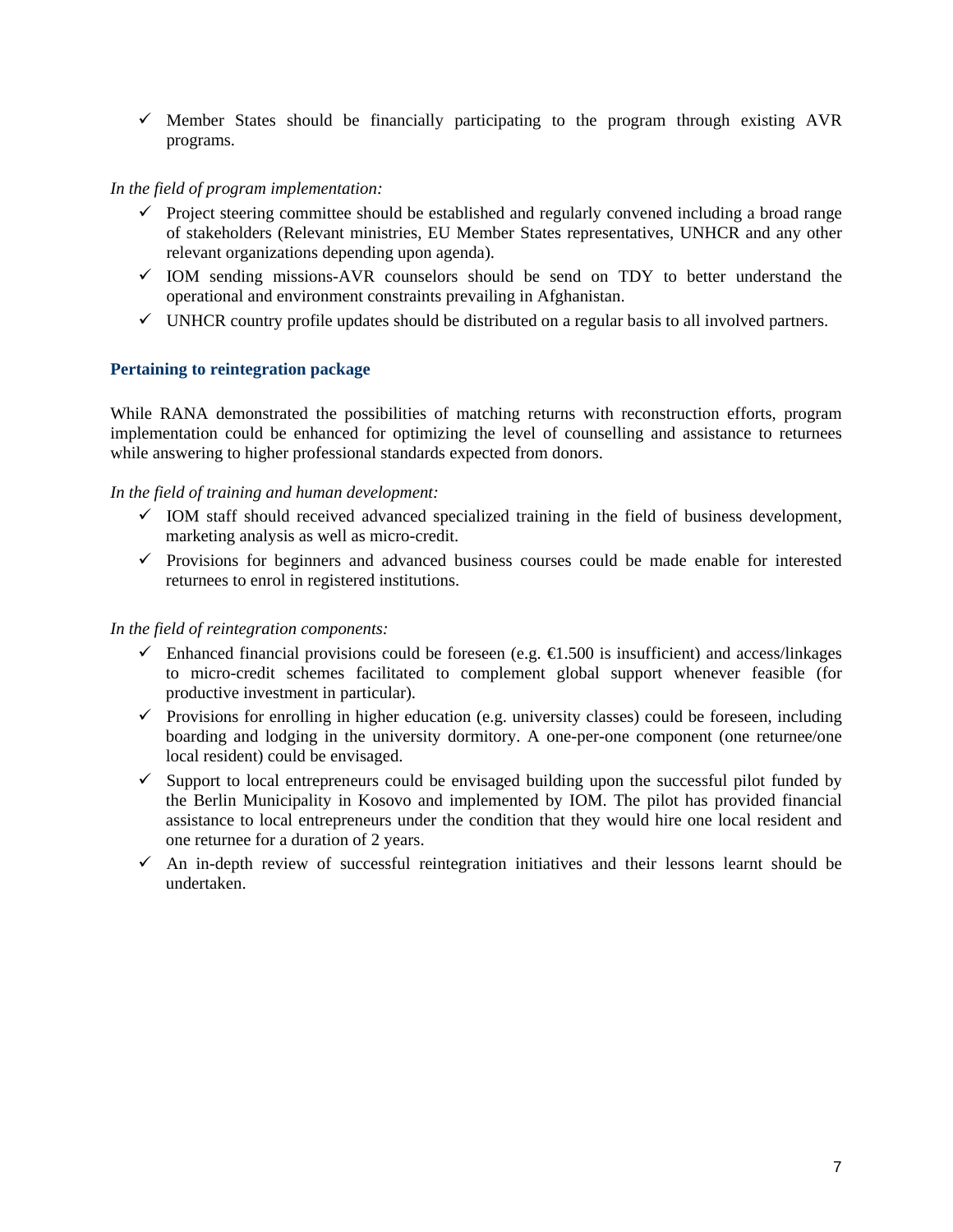# **1. The scheme of reference**

## **1.1. Brief program description**

The *Return, Reception and Reintegration of Afghan Nationals to Afghanistan* program (hereafter referred to as RANA) was developed within the frame of the *EU Plan for Return to Afghanistan* for facilitating and assisting voluntary returns and sustainable reintegration into Afghanistan. RANA was designed to complement existing national assisted voluntary programs while providing **enhanced reception and reintegration assistance for Afghan nationals returning from one of the EU Member States**.

RANA had two main components: (i) return and reception –by including pre-departure information and post-arrival reception assistance; and (ii) reintegration –by providing reintegration assistance to facilitate access to livelihoods.

Target groups: all Afghans seeking to return under Assisted Voluntary Return (AVR), irrespective of their status. RANA assistance was also made available to involuntary returnees upon their immigration clearance arrival in Kabul.

The program was timely designed to respond to identified potential caseloads of relevance for assisted voluntary returns based on statistics gathered by UNHCR and EU Member States.

Program implementation started in June 2003 with an initial duration of 15 months. A 12-month extension was subsequently granted on September 2004, followed by another 12-month extension in June 2005. A final extension was granted in October 2006, ensuring continuation of the RANA program until 30 April 2007.

RANA initial funding was granted by the European Commission under the B7-667 budget line with cofinancing requirements. While 77.51% of the budget has been financed by the EC, three Member States eventually contributed in co-funding RANA: the Government of Denmark (out of development budget); of the Netherlands (out of development budget); and of Germany with a secondment to IOM Kabul specifically looking after returnees from Germany. Total budget: €4.5 million.

## **1.2. Evaluation objectives**

The main objective of the evaluation is to evaluate the impact of the program and its relevance to the reconstruction process of Afghanistan, the *EU Return Plan to Afghanistan*, and the *Government of Afghanistan's return and reintegration strategy*. The integrated approach that RANA provides for returnees has been closely analyzed. The evaluation has also examined IOM's implementation strategy as well as its overall performance in fulfilling the outputs described in the project document.

According to the terms of reference, the purpose of the evaluation exercise is:

- To analyze the integrated approach of offering a return and reintegration program consistent for all EU Member States;
- To explore the ways in which RANA contributes to the *EU Return Plan*;
- To analyze the cooperation between EU Member States governments, the Government of Afghanistan's Ministry of Refugees and Repatriation, and IOM;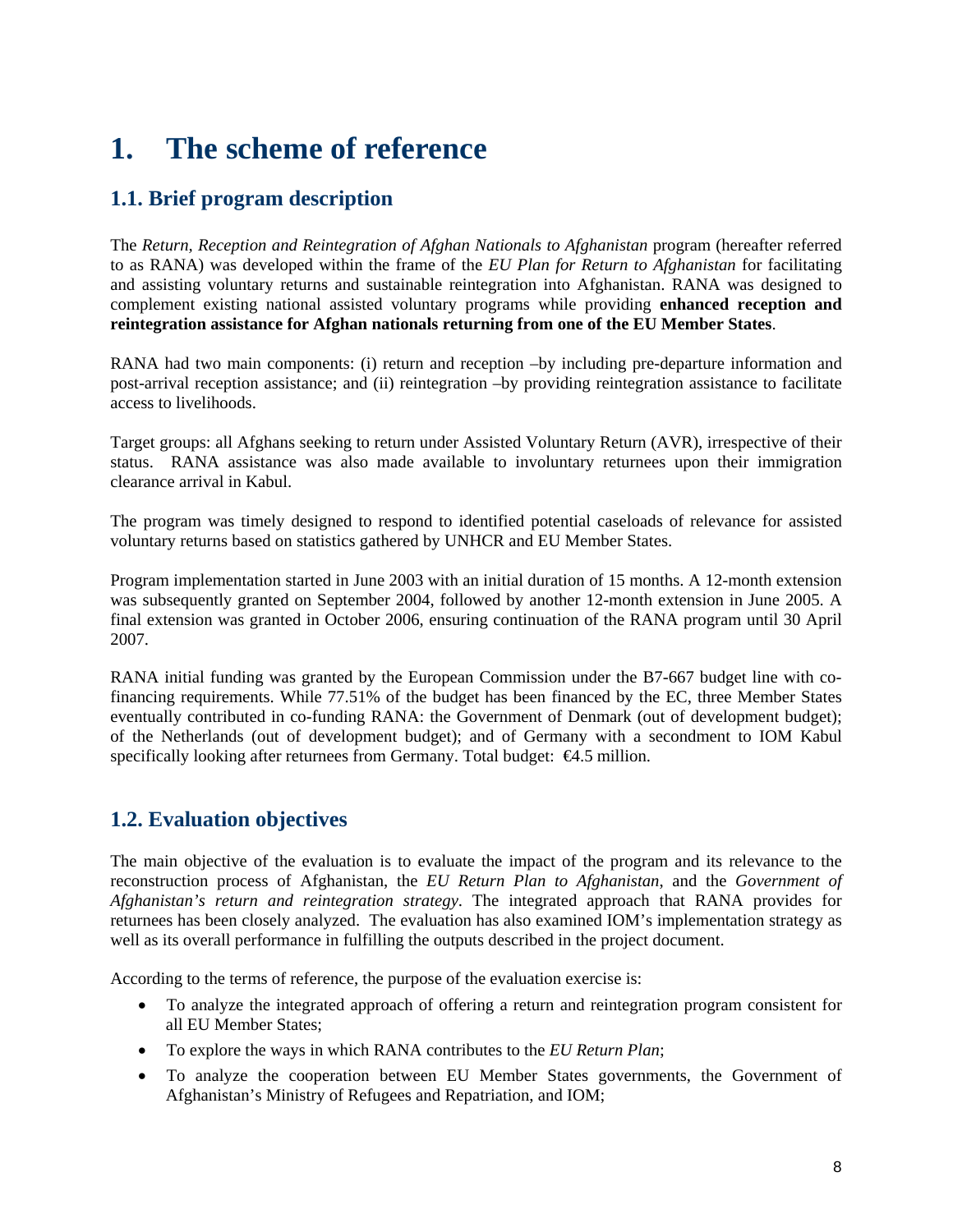- To analyze the design of the reintegration package provided to beneficiaries and its effectiveness in contributing to their return and successful reintegration;
- To assess the flexibility of the reintegration package for returnees with varying demographic profiles;
- To evaluate the program beneficiaries' performance with small business start up and other reintegration options offered through RANA;
- To evaluate the impact of the RANA funded community projects on vulnerable populations.

# **1.2. Methodology**

The Consultant has relied for this evaluation on a desk study carried out at the beginning of the assignment -in Brussels and Kabul, and on meetings with key informants and program beneficiaries during a 12 person day visit in Afghanistan. For reasons of time the areas visited in Afghanistan focused on Kabul and Mazar-e-Sharif (prime recipient areas for RANA beneficiaries).

Meetings and interviews have been organized with a number of stakeholders and IOM' AVR programs implementers in Afghanistan and Europe to obtain information on RANA policy framework and on program overall implementation and outcomes, as well as to appreciate cooperation with various stakeholders. Visits and interviews with RANA returned beneficiaries were carried out in Afghanistan to understand and assess overall impact and performance in the program delivery.

Sources of information included:

*In Europe:* 

- Project documents and progress reports made available by IOM Brussels and IOM Geneva
- In-persons interviews with IOM Geneva officials: Head of Assisted Voluntary Return, Head of Evaluation Unit and Donor Relations
- In-person interviews with IOM Brussels RANA & AVR officers
- Meeting with EC DG Justice, Freedom and Security, Unit Financial Solidarity, Asylum, Immigration and Borders
- Telephonic interviews with IOM Missions in Europe-Germany, Finland, Netherlands and the UK.
- Telephonic interviews with RANA co-funding Member States relevant officials (Denmark, Germany, and the Netherlands) as well as United Kingdom -to collect their views as to the relevance, effectiveness, and impact of RANA as well as on overall program implementation.

## *In Afghanistan:*

l

- Interviews with Ministry or Refugees and Repatriation representatives
- Interviews with RANA/AVR staff in Kabul and in Mazar-e-Sharif and e-mail communication with former AVR management
- Interviews with MS representatives in Kabul who co-funded RANA (Denmark, the Netherlands) as well as with UK returns liaison officer<sup>1</sup>
- Visits and interviews with reintegration assistance beneficiaries in Kabul and Mazar-e-Sharif
- Visits to local community projects in Kabul and Mazar-e-Sharif

<sup>&</sup>lt;sup>1</sup>. Despite repeated attempts meeting could not be secured with relevant representative of the German Embassy in Kabul. Contacts were initiated with officials in the Federal Ministry of Interior and could only be pursued through the form of an electronic communication at the request of the Ministry.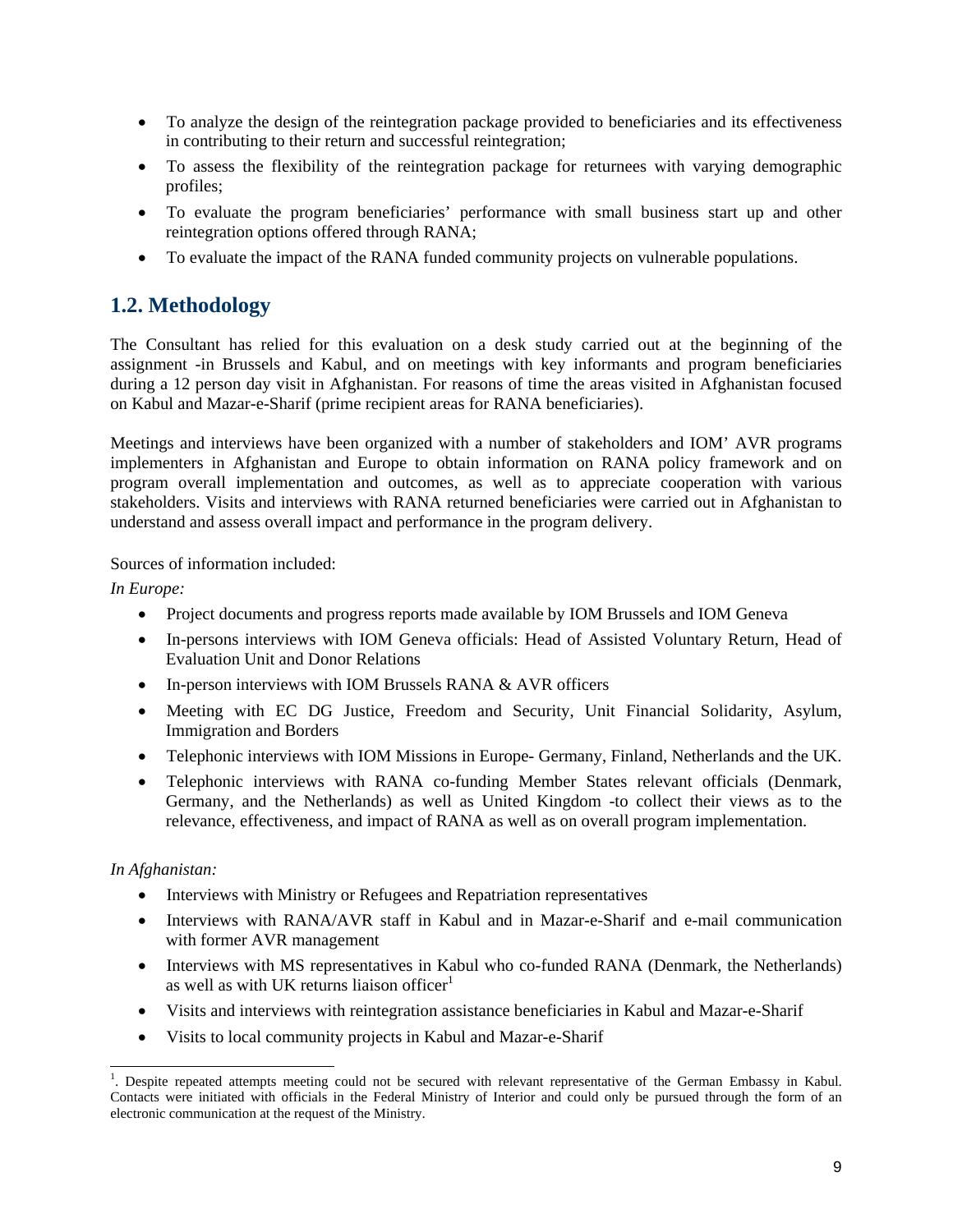- Visit to MoRR *Jangalak Reception Centre* in Kabul
- Statistics compiled by the AVR database
- Interviews with UNHCR representatives in Kabul and Mazar-e-Sharif

## **1.3. The EC framework**

## **1.3.1. Moving towards an integrated approach: the Afghanistan Return Plan**

The *Afghanistan Return Plan* was adopted in November 2002 following upon requests from the Seville summit.<sup>2</sup> The Council had noted that the Plan should be seen in the context of the creation of a general EU *Return Action Program*.

The scope of the *Afghanistan Return Plan* has been to provide for "the best possible facilities for return to Afghanistan" through practical cooperation between Member States and the Commission without hindering other existing or future return initiatives. The target groups of the return effort were identified as follows:

- i) Afghans residing legally in one of the participating Member States wishing to return to Afghanistan; or
- ii) Afghans who are illegally present in Member States or can no longer legally remain (e.g. asylum seekers who have received an enforceable final rejection of their claim).

The Plan specified that the identification of returnees and the pace of return should take into consideration the best available information on the situation on the ground, the possibilities of matching returns with reconstruction efforts and the partnership between the EU and the Transitional Government of Afghanistan. The Plan emphasized that **preferred model of return is by voluntary return**. The Status of Afghans deciding not to avail themselves of voluntary repatriation continues to be governed by national legislation in full respect of the 1951 Convention Relating to the Status of Refugees and its 1967 Protocol.

An *Afghanistan Coordination Return Group* (ACRG) was established to promote and facilitate the smooth implementation of the *Return Plan* and to secure coordination of the return efforts of the Member States. All Member States were invited to participate and the group was chaired by the European Commission. Austria, Belgium, France, Denmark, France, Germany, the Netherlands and the United Kingdom have been active members. IOM, UNHCR and the ICMPD were invited to participate.

## *The EC Return Action Program*

The Commission had earmarked in 2003  $\epsilon$  million for projects to be implemented within the framework of the Return Plan developed by the Justice and Home Affairs Directorate-General.

- i) IOM Return, Reception and Reintegration of Afghan Nationals to Afghanistan project;
- ii) UNHCR Capacity Building Program towards Afghan ministries and government-led initiative to promote sustainable returns;
- iii) IOM Return of Qualified Nationals.

The Program was complementing broader reconstruction activities undertaken by EuropeAid and RELEX. The sustainable return of refugees and IDPs has been a cross-cutting issue in the EC's *Afghanistan Country Strategy Paper 2003-2006*. Support was integrated in all EC-supported interventions: health, rural development, alternative livelihoods, de-mining and other relevant programming. Complementing

 2 . Justice and Home Affairs Council Decision of 28 November 2002, MIG 131 RELEX 269.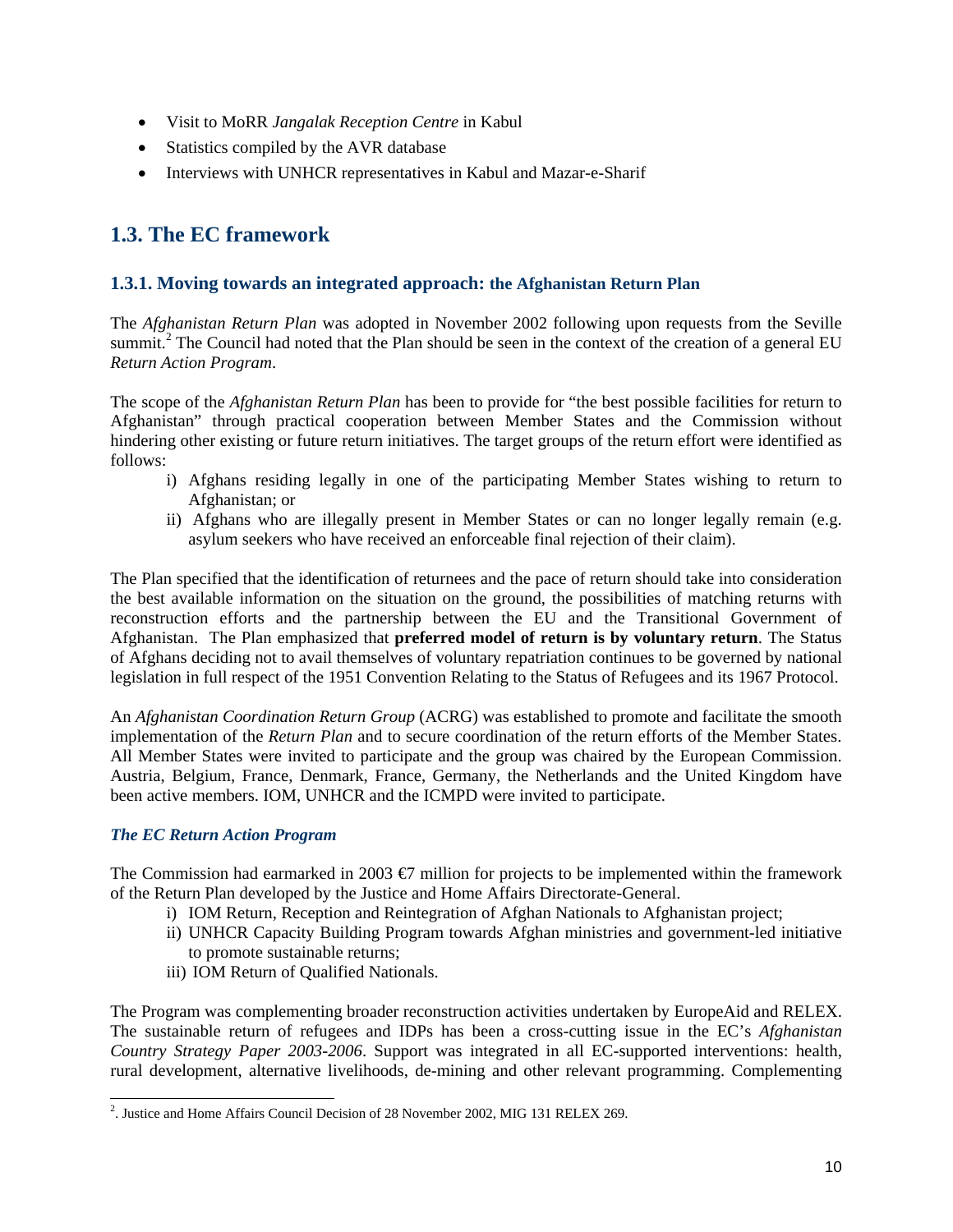the rehabilitation efforts supported by EC-development funds, humanitarian and protection needs of Afghan refugees, returnees and IDPs were also addressed by the EC Humanitarian Office.

## **1.3.2. RANA contributions to the EU Return Plan**

The *Return Plan* contained concrete measures to be undertaken within the implementation of the ECfunded return action programs. The foreseen components of the plan of relevance for RANA are presented in the following table (table 1) with corresponding activities undertaken under the RANA program.

It is worth reiterating that RANA was not a classic Assisted Voluntary Return program<sup>3</sup> but a pilot program complementing existing national AVR programs -primarily implemented by IOM in respective EU MS and providing standardized post-arrival assistance to returnees coming from any of the Member States.

|  |  |  |  |  | Table 1. Review of RANA contributions in implementing the EU Return Plan |
|--|--|--|--|--|--------------------------------------------------------------------------|
|--|--|--|--|--|--------------------------------------------------------------------------|

|                              | <b>EU Return Plan components</b>                                                                                                            | <b>Activities undertaken under RANA</b>                                                                                                                                                                                                                                                                                                                    |
|------------------------------|---------------------------------------------------------------------------------------------------------------------------------------------|------------------------------------------------------------------------------------------------------------------------------------------------------------------------------------------------------------------------------------------------------------------------------------------------------------------------------------------------------------|
| 1.<br>$\overline{2}$ .<br>3. | <b>Pre-departure measures:</b><br><b>Selection of returnees</b><br><b>Information for returnees</b><br><b>Procuring travel documents</b>    | 1. Through AVR national programs for voluntary returnees.<br>2. Provided through existing AVR national programs. Specific<br>information pertaining to RANA designed and disseminated through<br>IOM missions in Europe in collaboration with partner organizations<br>and local authorities.<br>3. Through AVR national programs for voluntary returnees. |
| 1.<br>$\overline{2}$ .       | <b>Travel related measures:</b><br><b>Transportation costs</b><br>Joint flights & transit arrangem <sup>ts</sup><br>(e.g. enforced returns) | 1. Provided through existing AVR national programs for voluntary<br>returns.<br>2. N/A.                                                                                                                                                                                                                                                                    |
|                              | <b>Post-arrival measures:</b>                                                                                                               | Benefiting both voluntary and involuntary returnees upon<br>arrival in Kabul airport                                                                                                                                                                                                                                                                       |
| 1.                           | <b>Coordination with relevant</b><br><b>bodies</b>                                                                                          | 1. IOM standard operative return procedures (e.g. IOM missions);<br>close cooperation with Ministry of Refugees and Repatriation<br>(MoRR); IOM airport coordination cell; EU return liaison officer at                                                                                                                                                    |
| $\overline{2}$ .             | <b>Reception facilities</b>                                                                                                                 | the EC Delegation in Kabul;<br>2. Support to MoRR reception centre in Kabul (Jangalak Reception<br>Centre) -providing full board and lodging; and responding to<br>immediate needs. MoRR representatives also present upon arrival,<br>monitoring returns.                                                                                                 |
| 3.                           | <b>Information for returnees</b>                                                                                                            | 3. In-person basic information provided by IOM airport coordination<br>cell (focal point for initial reception); distribution of written<br>information with IOM contact details in Kabul and in the provinces.                                                                                                                                            |
| 4.                           | <b>Transport in Afghanistan</b>                                                                                                             | 4. Onward transportation by air or road to final destination.                                                                                                                                                                                                                                                                                              |
| 5.                           | <b>Reintegration assistance</b>                                                                                                             | 5. Reintegration assistance services made available upon registration<br>and counselling: education training and support to starting up small<br>businesses in particular.                                                                                                                                                                                 |

 3 . IOM definition of AVR: assisted voluntary returns can generally be described as the assistance (such as finance, transport, travel, documents, reintegration) offered to a returnee for voluntary return by a Member States and carried out by a third party such as an international organization. AVR is always based on the returnee's voluntary decision.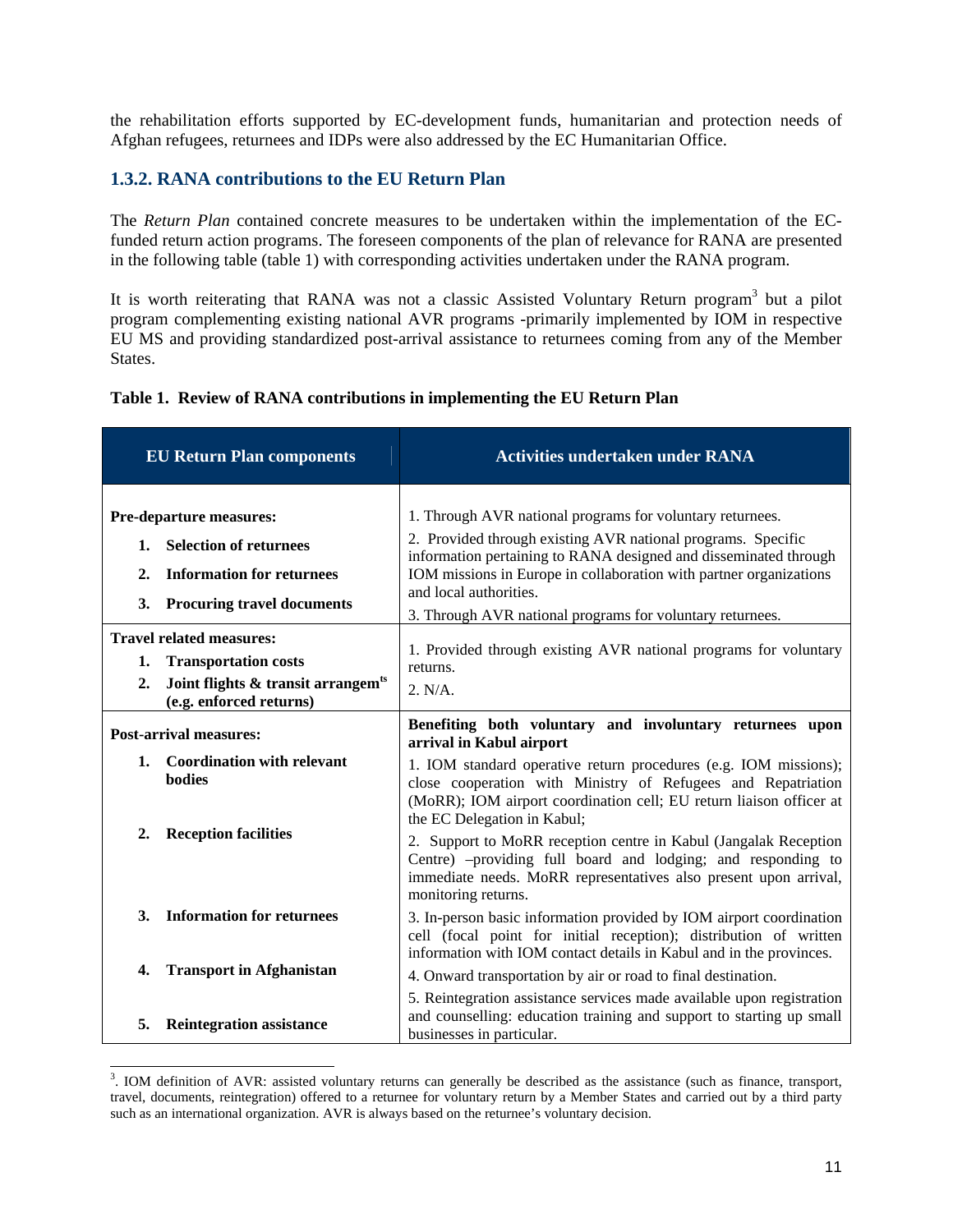## **1.3.3. Conclusive remarks**

From an implementing point of view, the return and reintegration assistance activities implemented under the RANA program have provided a timely response to the needs and activities foreseen under the Plan, thereby contributing to implementing relevant and concrete components of the Plan. From a policy point of view however -coordination at EC level and complementarity of Member States and Community actions- , RANA achieved mixed results despite its high level of complementarity.

## *At EC level:*

Within the frame of the *Afghan Return Action Plan*, RANA was designed to assist Afghan returnees in their return and reintegration process. EU Member States were invited to support and actively participate in the program. Only a few Member States however have actively seen RANA as an opportunity an actively participated in its implementation: Denmark, Germany, the Netherlands and the UK –namely Member States with the most significant asylum seekers/irregular migrants of Afghan origin.

The implementation of the Plan has provided useful experiences and information on how best to organize reintegration assistance –offering relevant incentives, adapted to specific situation and needs, demands and capabilities of those returned as well as reintegration possibilities and accessibility.

A follow up on the Plan was foreseen but never materialized due to a shift in Member States priorities. They started granting temporary status based on humanitarian basis as well as signing tripartite agreement with the Transitional authorities and UNCHR governing enforced returns. Besides, the human tragedy in Iraq led to important population movement that attracted Member States attention.

The *Afghanistan Coordination Return Group* provided a useful platform for information exchanges on the situation in Afghanistan as well as on national return arrangements. Discussions also assisted Member States to refine their selection processes (e.g. for enforced returns, only single males adult should be eligible, etc.). The ACRG also established in the participating Member States respective administration's a network of contact points responsible for return to Afghanistan. The Group has contributed to disseminating good return practices.

RANA should be seen as the first attempt at EC level to **link up assisted returns with reintegration**.

## *At Member States level*:

While the *EU Return Plan* has not led to harmonizing Member States voluntary return program packages to Afghanistan (e.g. national assisted voluntary return programs variations in cash allowance or additional reintegration opportunities) it has facilitated information and practices sharing on voluntary returns.

IOM is managing various national-driven Assisted Voluntary Return programs specific or not to Afghanistan. Such programs comprise a variety of reintegration financial entitlements:

- i) Under the IOM Austria-CARA, *Coordination of the Assistance for Voluntary Return to Afghanistan program*: €500 per adult; €800 for a couple; €100 per under-age (the maximum per family being €1.200)
- ii) Under IOM Belgium-REAB, *Return and Emigration of Asylum Seekers* program: €750 per person
- iii) Under IOM Denmark-*Integrated Return, Reception and Reintegration of Afghan Nationals to Afghanistan program*: up to  $\epsilon 2.000$  per adult,  $\epsilon 672$  per under-age (maximum amounts, digressive based upon application timing –the earliest the most)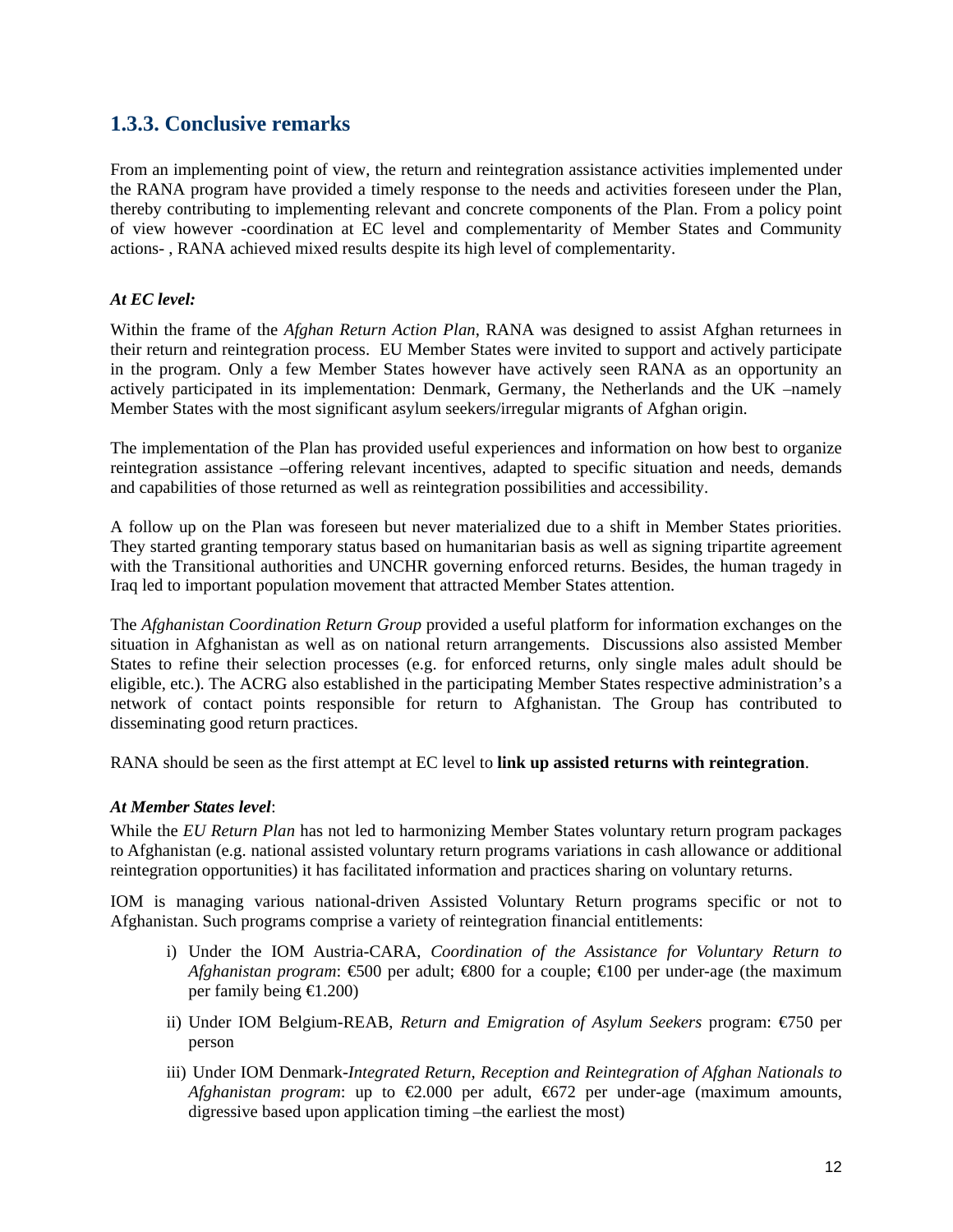- iv) Under IOM Germany REAG-GARP *Reintegration and Emigration Program for Asylum-Seekers in Germany - Government Assisted Repatriation Program:* €500 per adult/youth and € 250 per child under the age of 12 (max.  $\epsilon$ 1.500 per family)
- v) Under IOM Netherlands-REAN, *Return and Emigration of Aliens from the Netherlands program* - REAN+ for Afghanistan:  $\text{\textsterling}500$  per adult;  $\text{\textsterling}250$  per under-age
- vi) Under IOM United Kingdom-VARRP, *Voluntary Assisted Return and Reintegration Program*: £500 (upon departing the UK) and (£300 upon arrival in Afghanistan).

Consulted Member States representatives acknowledge that RANA has been **particularly expedient** in answering to two main concerns: (i) to provide returnees with dignified return; (ii) **to provide for ground reception and reintegration services that could not have been delivered otherwise** -in-person ground reception and information, local transportation, accommodation facilities, basic medial care – due to financial, human resources, and lack of facilities. A program such as RANA has withdrawn the direct involvement of EU Embassies in Kabul pertaining to assisted voluntary returns. Consulted Member States greatly benefited for the services delivered by the RANA program.

Furthermore, on the national political agenda, RANA was presented as an assistance program helping Afghan refugees/returnees to contribute to on-going reconstruction efforts, and an **attempt to link development aid and return issues**.

The evolving national policies for Afghans asylum determination and/or the extension of temporary residence permits based on humanitarian ground has significantly impacted on Afghans asylum seekers' decision to return, thereof directly impacting on the program' implementation.

Concomitant to RANA' designs, discussions involving various Member States, the Afghan transitional administration and the United Nations High Commissioner for Refugees were initiated for the conclusion and signing of *Tripartite Agreements.* Such Agreements govern the voluntary return and repatriation of Afghans staying in one of the signatory country and defines modalities of repatriation including enforced returns.

The UK represents the point of origin for 44% of all RANA returnees, followed by Germany (25%), the Netherlands (20%), Denmark (4%), Austria (3%) and Greece (2%), other Member States only contributing sporadically to RANA volumes.

# **2. Analysis of RANA management, design & implementation**

## **2.1. RANA Management & operational implementation set-up**

RANA has been directly managed by the IOM Mission in Afghanistan, with a liaison officer position appointed in the IOM Brussels Regional Liaison and Coordination Office to the European Union as well as an EU Return Liaison Officer based in Afghanistan, appointed to support the EC Delegation in Kabul and operating within the framework of the EU Return.

IOM Offices/Missions in Europe have been actively involved in assisting and facilitating voluntary returns (through existing national programs) and making necessary arrangements (e.g. pre-departure information,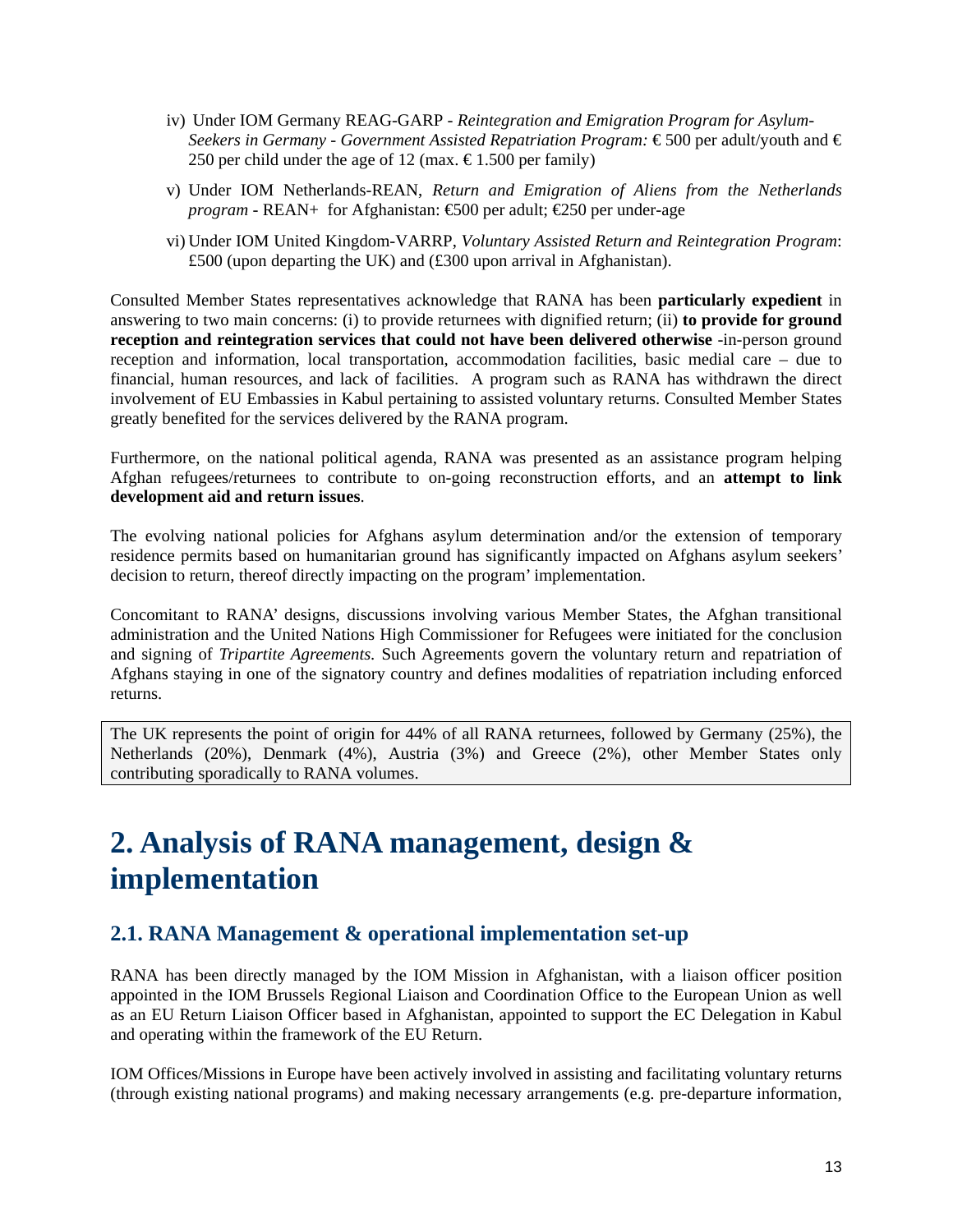counseling, travel), while IOM Kabul has been providing post-arrival reception and reintegration assistance. RANA' implementation has been integrated within a wide operational set up.

| Table 2. A program integrated within a wide operational set up |  |  |
|----------------------------------------------------------------|--|--|
|----------------------------------------------------------------|--|--|

|                                           | <b>IOM Brussels</b>                                                                                                                                                                                             | <b>IOM</b> sending missions                                                                             | <b>IOM</b> Afghanistan                                                                                                                                                                                                                                                                                                                                                                                                                                                                                                                                                                                                                                                                                                                                                                                                                                          |
|-------------------------------------------|-----------------------------------------------------------------------------------------------------------------------------------------------------------------------------------------------------------------|---------------------------------------------------------------------------------------------------------|-----------------------------------------------------------------------------------------------------------------------------------------------------------------------------------------------------------------------------------------------------------------------------------------------------------------------------------------------------------------------------------------------------------------------------------------------------------------------------------------------------------------------------------------------------------------------------------------------------------------------------------------------------------------------------------------------------------------------------------------------------------------------------------------------------------------------------------------------------------------|
| Management &<br>prime<br>responsibilities | Overall program liaison<br>with EC and EU MS<br>Chair Brussels program<br>steering committee<br>Production of progress<br>and interim report<br>Participate in EC Afghan<br><b>Coordination Return</b><br>Group | Responsible for respective AVR<br>national programs                                                     | <b>Overall management at Kabul level:</b><br>RANA under the responsibility of the<br>AVR program manager. RANA team<br>consisted of:<br>$\checkmark$ 1 project manager<br>$\checkmark$ Airport coordination cell of 3 (working<br>for all AVR projects)<br>$\checkmark$ 2 part time medical doctors (at the<br>airport)<br>$\checkmark$ 1 Operation officer based in Dubai<br>$\checkmark$ 1 data entry clerk (for all AVR<br>projects)<br>$\checkmark$ 1 Business development officer<br>$\checkmark$ 1 Senior reintegration assistant and 3<br>reintegration assistants<br>✓ EU Return Liaison Officer (based at<br>EC Delegation in Kabul)<br>At sub-offices level: (8):<br>$\checkmark$ Full-time reintegration assistants in<br>Mazar-e-Sharif and Herat<br>$\checkmark$ Part-time reintegration assistants (e.g.<br>involved in DDR, other projects)<br>✓ |
| <b>Return process</b>                     |                                                                                                                                                                                                                 | Through AVR existing national<br>programs/agreements<br>Pre-departure counselling and/or<br>information | IOM Dubai Ops in case of transit                                                                                                                                                                                                                                                                                                                                                                                                                                                                                                                                                                                                                                                                                                                                                                                                                                |
| <b>Reception</b>                          |                                                                                                                                                                                                                 |                                                                                                         | Airport coordination Cell providing<br>reception and basic information<br>Onward transportation to final destination<br>or overnight accommodation in Kabul<br>for those in need<br>Provision of primary medical care and<br>medical referral<br>Close liaison with MoRR representative<br>(present at the airport and at Jangalak<br>Reception Center)                                                                                                                                                                                                                                                                                                                                                                                                                                                                                                         |
| Reintegration                             |                                                                                                                                                                                                                 |                                                                                                         | Reintegration options proposed at Kabul<br>and sub-offices levels. Reintegration<br>assistants conduct individual counselling<br>and referrals to feasible service or activity                                                                                                                                                                                                                                                                                                                                                                                                                                                                                                                                                                                                                                                                                  |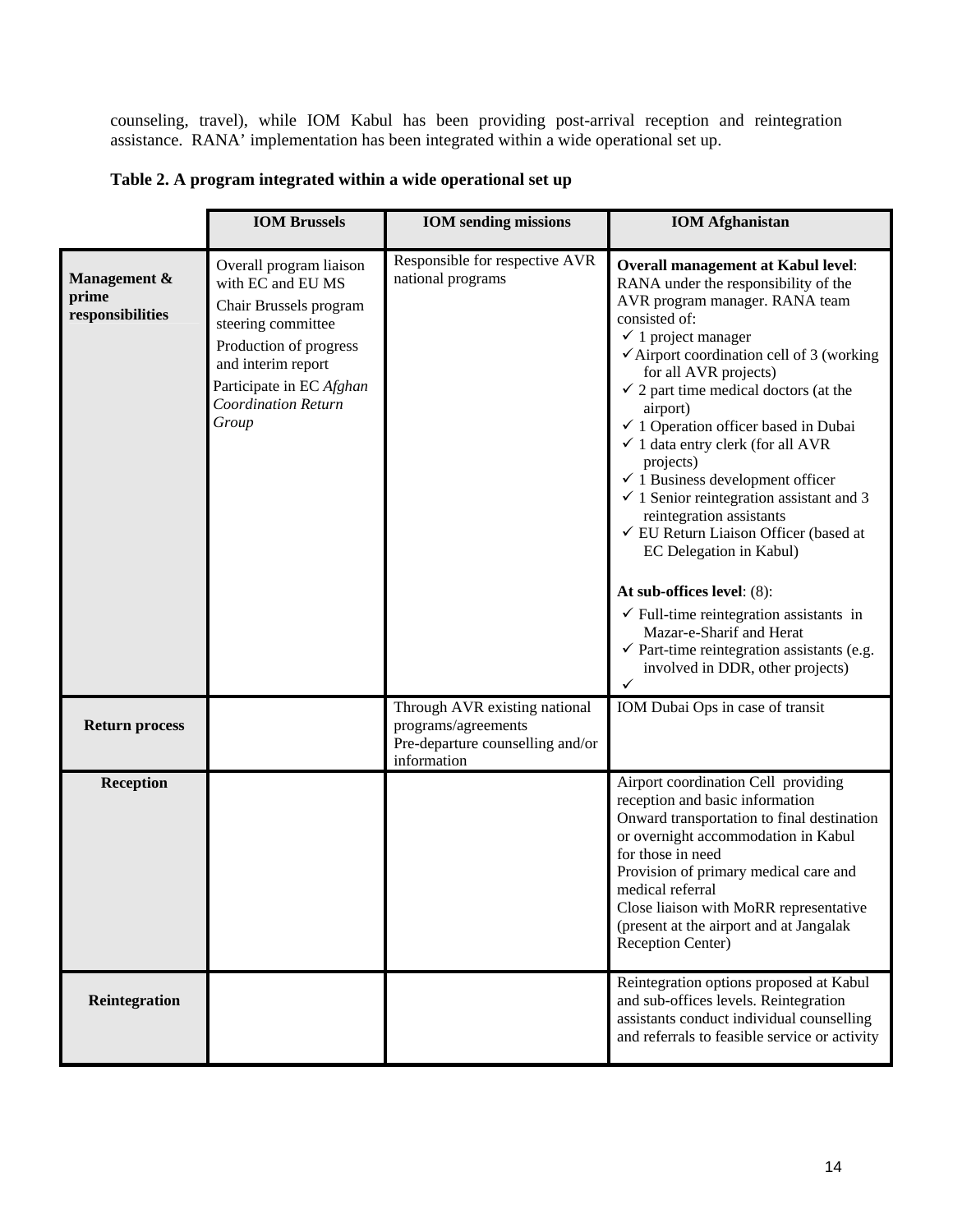## *IOM Kabul Management*

IOM Kabul senior management experienced considerable turnover during RANA implementing timeframe both at Kabul and sub-offices level. With three program managers for a program of 4 years, turnover pertaining to RANA management can also be considered as high but is to be placed within the frame of Afghanistan being classified as a hardship duty station.

RANA management was split into two: an AVR manager and a Small business specialist/Reintegration manager, responsible for all reintegration activities and who worked on RANA during 3 years.

## **2.2. Overall cooperation and coordination mechanisms**

The RANA program involved coordinating with a broad range of institutional stakeholders and Member States representatives as well as with IOM missions in Europe.

## **2.2.1. At Brussels level**

*Steering Committee in Brussels*: RANA Brussels' Steering Committee was set up to monitor and share information on the project implementation; to develop the cooperation among project stakeholders as well as to discuss/solve relevant issues that could affect the smooth implementation of the project. The 1<sup>st</sup> Steering Committee was convened in Brussels on September 2003 under the chairmanship of the IOM Brussels Regional representative. Members comprised IOM representatives from European Missions as well as IOM Kabul and relevant Member States Officials. A total of 6 meetings were held during the implementing period. Steering Committee meetings were always scheduled jointly with the EC *Afghanistan Coordination Return Group,* as Member States participants participated to both meetings.

## **2.2.2. At Kabul level**

## *Ministry of Refugees and Repatriation*

RANA has been discussed and agreed upon with the Ministry of Refugees and Reintegration (MoRR), holding overall responsibility for returnee and internally displaced persons programs. RANA is in line with the principals developed by Interim Administration *National Return, Displacement and Reintegration Strategy* of March 2003: **voluntary returns on the basis of informed choice**, **safety**, **gender equality** and **gradualism**. MoRR reports a very good level of coordination and cooperation with IOM Kabul. Daily contacts are established through the IOM airport cell and the appointment and presence of MoRR airport representatives.

Although, IOM contributed financing the running costs of the Ministry's Reception Centre - *Jangalak Reception Centre*- located in Kabul*.* 

## *Steering Committee*

RANA Steering Committee in Kabul aimed at co-ordinating activities and providing timely reporting on overall implementation process. The first meeting was held in Kabul on  $9<sup>th</sup>$  of October 2003, involving participants of the EC, representatives of EU Member States and IOM. Consulted files however do not refer to/contain any other information pertaining to RANA steering committee meetings**.**

## *With Member States:<sup>4</sup>*

Co-funding Member States representatives met in Kabul invariably report a dearth on information sharing pertaining to program implementation and program data for the years 2005-2006. Information flow has

 4 . In-person meetings with relevant Member States representatives in Kabul.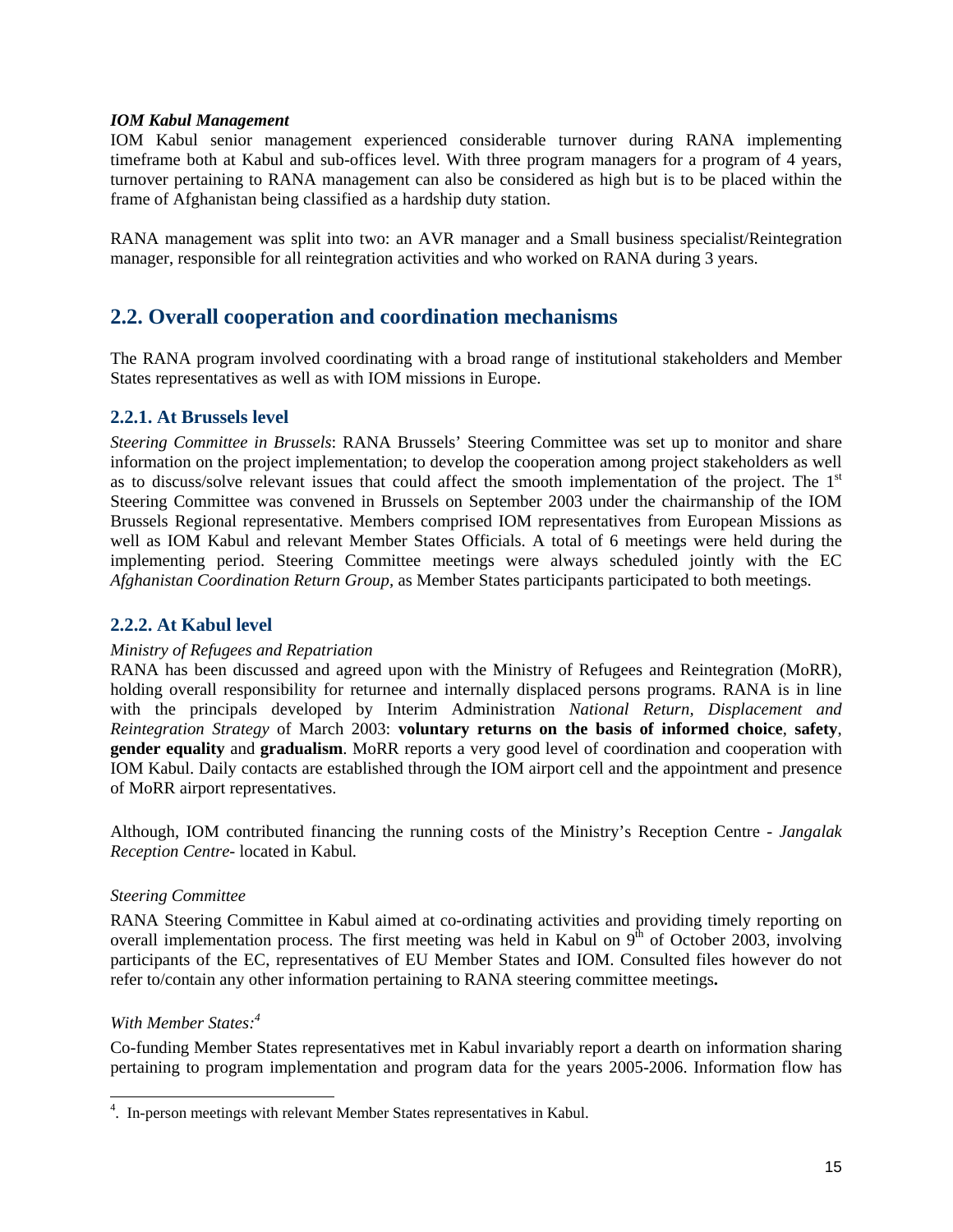been uneven, irregular and mainly informal. This is mainly due to shortfalls in the information flow, IOM Brussels being responsible to disseminate progress reports to the EC and the Member States, gauging that Member States would distribute information internally and to their respective missions abroad.

Communication and information flow however is reported to have significantly improved since early 2007 and the entry into function of a new management.

Also, in order to facilitate the identification/outreach of involuntary deportees from Denmark and the United Kingdom upon arrival, notification mechanisms have been developed by the British and Danish returns liaison officers to provide in advance lists of involuntary returnees' passengers – distributed to MoRR, UNHCR and IOM for their respective information and follow up.

## *EU Return liaison Officer*

RANA program had foreseen the appointment of a liaison officer in Kabul, whose role was to support the EC Delegation in Kabul in program monitoring and policy formulation in the area of migration and return, as well as reporting and advising on issues affecting return to Afghanistan. The role of the liaison officer has been essential for the Commission; enabling a close follow up on micro-level activities and providing timely information updates. The liaison officer has also been able to update Member States representatives in Afghanistan on program progress.

## *With other donors*

RANA management successfully engaged discussions with the Australian Development Assistance Agency for costs sharing of the Jangalak Centre initially rehabilitated and funded by Australian funds.

## *With UNHCR and other potential partners*

Despite the release of a joint letter pertaining to returns to Afghanistan written by IOM Director General and UNHCR High Commissioner, the level of cooperation between the two organisations has remained limited.<sup>5</sup> Regular RANA information sharing meetings have been lacking and UNHCR is describing a "vacuum of knowledge" regarding the program' assistance component. UNHCR together with MoRR is monitoring the arrival of enforced returns into Afghanistan and referrals could most likely be increased for involuntary returnees' reintegration assistance. Also, UNHCR human rights monitoring teams, deployed throughout the country, together with the Human Rights Commission teams could have been made aware of the program for referral and assistance purposes (e.g. physical threats and assaults etc.).

Overall, it seems that more coordination efforts could have been paid in seeking developing synergies and referral modalities with on-going initiatives (e.g. ILO employment centres; AGEF reintegration assistance for involuntary returnees from the UK etc.).

## **2.2.3. With IOM sending missions**

IOM assisted voluntary return programs are more or less on-going programs revised on a yearly basis.

The RANA budget has not foreseen specific information design and dissemination budget for the IOM sending missions in Europe. Only a few of the AVR programs such as in Denmark or in the UK had within their own AVR programs a specific information budget line for returns to Afghanistan. IOM missions in Europe therefore relied primarily on information material prepared by IOM Kabul.

 5 . Joint Letter of January 16, 2003.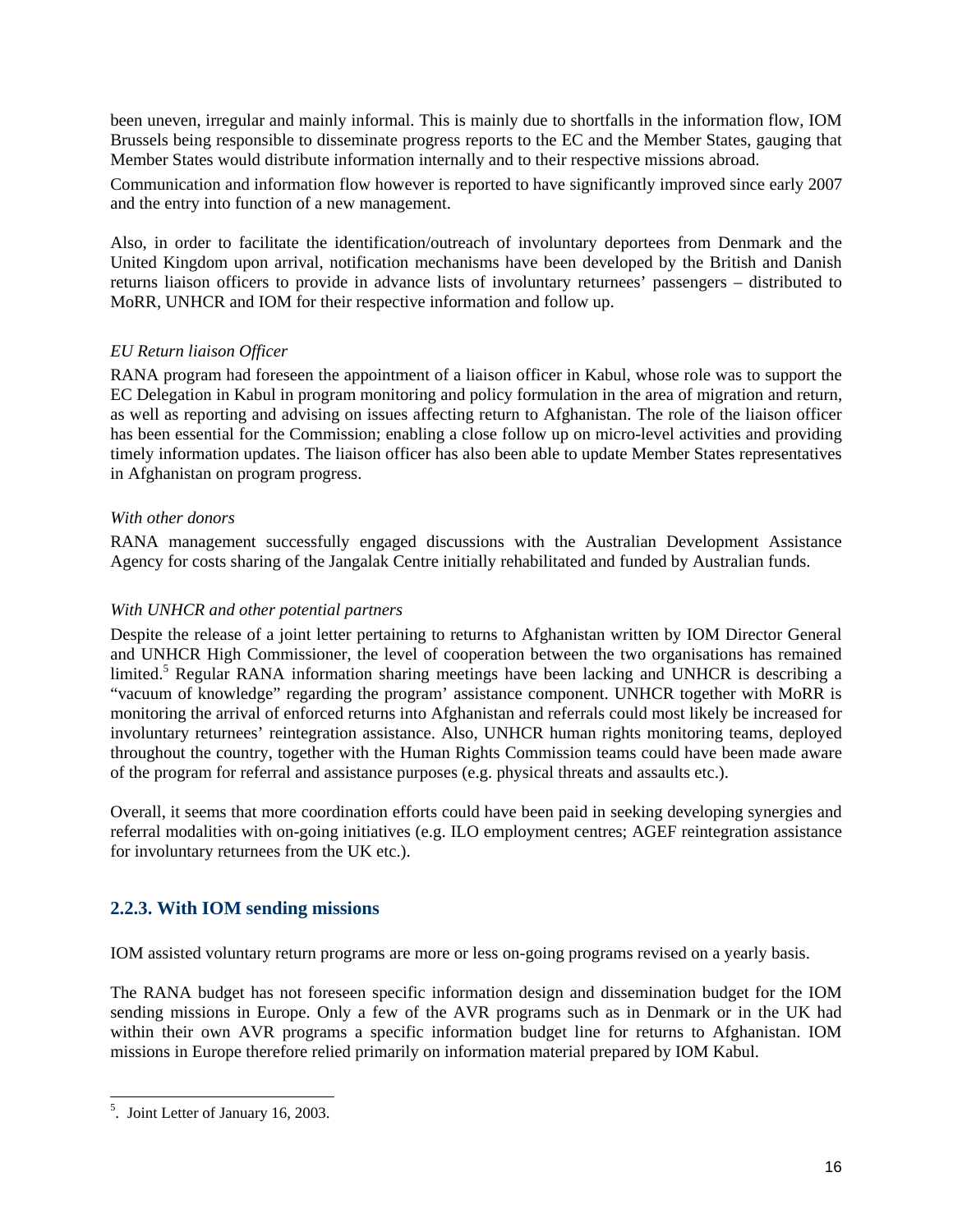Sending missions usually outreach to potential beneficiaries through a broad network of partners comprising of charity and refugee associations and including relevant national administrations. In the UK for example, the contractual agreement involved visits to migrants' reception centers (to be organized twice a year). In Austria the outreach is organized via return counseling centers working closely together with the local Afghan associations. In Germany, information dissemination is done through "applying entities", comprising of charity associations providing assistance to asylum seekers. In the Netherlands, the 25 IOM district officers are in direct contact with asylum seekers and were able to provide individual counseling to RANA beneficiaries.

## **2.2.4. Implementing sequences<sup>6</sup>**

IOM Missions reported to have disseminated relevant information to all their partners in collaboration with respective relevant bodies by end of 2003.

In Afghanistan, all components of the program were in place in November 2003 - at the airport and in the different offices in Afghanistan. The Airport reception team comprised of three persons and two medical officers with their equipment and a dedicated facility. Information material had been designed and printed including a leaflet on mine awareness and a leaflet on RANA assistance with relevant contacts. A reintegration questionnaire had been designed to collect relevant personal information and a database on services and job opportunities created –including 495 entries identified in both the public and private sectors. Finally, arrangements for onward transportation and training institutions enrollment had been made.

Temporary accommodation and boarding has been accessible to EU returnees since March 2004 at MoRR Jangalak Centre.

Importantly, RANA management quickly realized that its training reintegration component was not attractive to returnees. It proposed a timely budget revision to the EC. Part of the funding that had originally been foreseen for trainings would be used for the setup of small businesses.

## **2.2.5. Conclusive remarks**

RANA was **timely established** and operated under a **complex implementing frame**. All the components of the program can be considered as highly human resources consuming and requiring elevated level of coordination amongst various stakeholders. From an operational point of view and despite some shortfalls (e.g. pre-counselling), RANA can be considered as successful.

Overall, consulted participating Member States representatives are **very positive about RANA' concept and operational return and reception components**. The program has withdrawn the bulk of the workload pertaining to voluntary returns from the Embassies – the process being driven and managed by the IOM. Embassies however are involved in enforced returns. A few MS have thereby appointed returns liaison officer (the United Kingdom or Denmark) to facilitate enforced returns as well as advising their home office on return conditions (e.g. by reporting on security and political situation; advising on return criteria, frequency of returns, etc.). They welcome **RANA' attempts to link return and economic reintegration** and see its outputs are essential elements for ensuring sustainable returns.

Consulted Member States would welcome an **extension of the program** and its core funding by the EC.

 6 . Source: IOM Brussels steering committee minutes.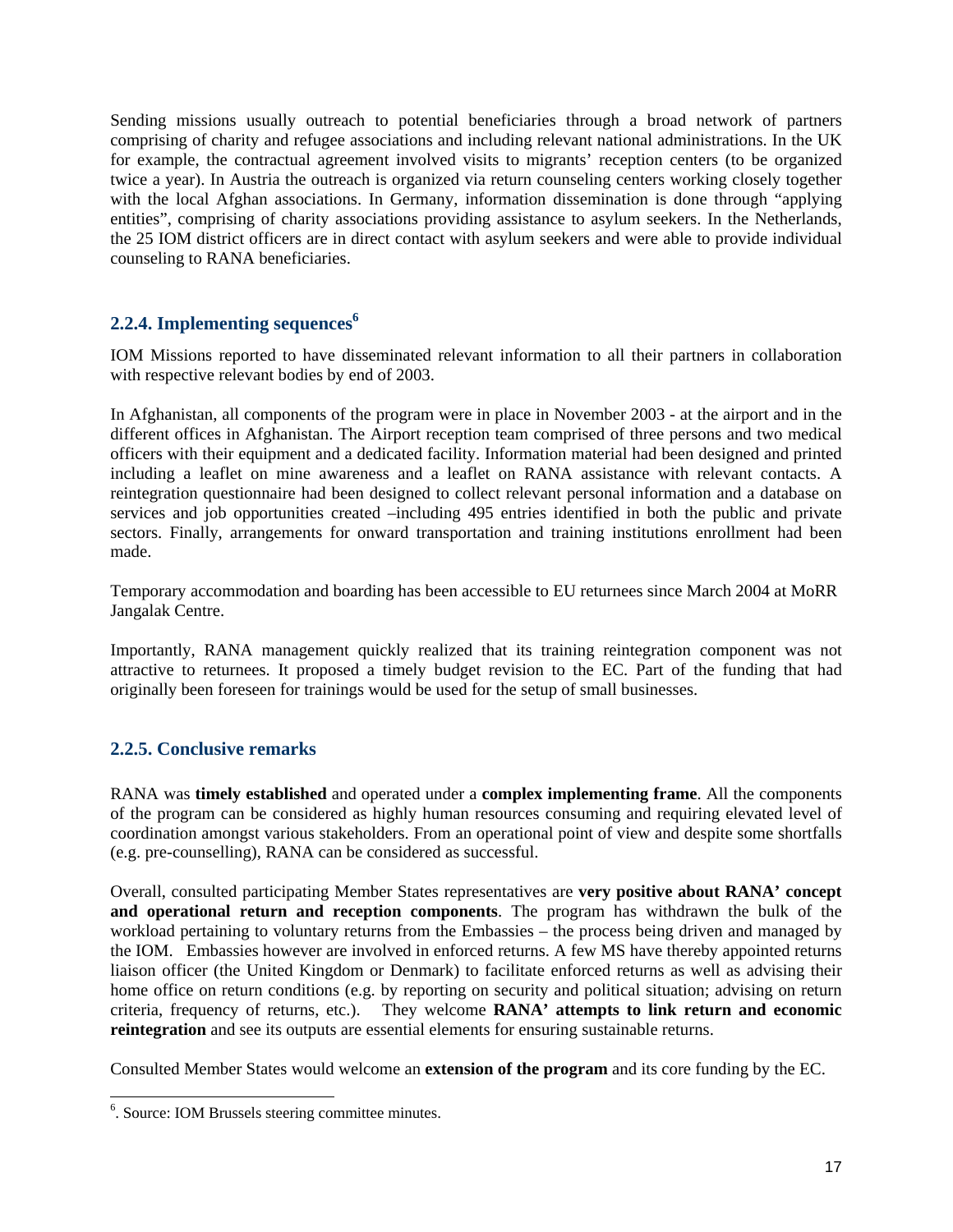The Deputy Minister of MoRR expressed the **support of the Government of Afghanistan** to any new initiative that could ensure a continuation of the RANA program. He is particularly eager receiving financial support for the Jangalak Reception Center.

While at the EC level the Steering Committee successfully contributed to provide timely information on the program implementation, **information flow** with the Member States and the EC in Kabul has been insufficient and future programming would have to expressly address decentralized information flow mechanisms and the holding of regular meetings including all stakeholders (MoRR, MS representatives, as well as UNHCR).

In regards to operational coordination mechanisms, coordination between IOM Kabul and the IOM sending missions is reported to have been efficient and the reception component of the program was priced for its professionalism and dedication. More attention however could have been paid and should be paid in the future to information regular updating on the country's situation and RANA assistance. Similarly, information dissemination to partners in direct contact with asylum seekers should be regularly updated.

It should be acknowledged however that IOM sending missions have not been strictly involved in the design of RANA and **have been providing return assistance through their national return programs**. This led to discrepancies in pre-counseling services (offered in the Netherlands and the UK) as well as inequality in the level of information received by the returnees<sup>7</sup>.

## **2.3. Reintegration activities: design and effectiveness**

## **2.3.1. A flexible package**

l

RANA delivery of reintegration assistance has been based on the principles of **flexibility and counseling**, allowing beneficiaries to freely develop personal initiatives, provided they make economic sense.

A flexible reintegration component has been designed to provide support to initial reinsertion and access to livelihoods based on preliminary assessments of needs and **feasible opportunities** in Afghanistan.

At the time of its design, RANA reintegration package included various forms:

- Training vocational or educational (mainly English and computer courses initially foreseen for a duration of 3 months) primarily targeting under-aged and young adults;
- Employment either through IOM established job vacancy database or direct placement;
- On-the-job training, with possible contribution by IOM to returnees' salaries while they are trained; or
- Self-employment through creating small businesses. **This component was introduced at the end of 2004 to better answer the immediate needs of the returnees**.

**Accompanying measures** were foreseen for returnees engaging in non-remunerated activities to be offered room and board for the duration of their apprenticeship.

Also, in order to diminish any tensions among various returnees and their elected communities of reintegration over perceived inequalities of opportunities/assistance, Afghans from resident communities were invited to register their interest in a limited number of training placement – for each returning taking

<sup>&</sup>lt;sup>7</sup>. Random interviews with RANA beneficiaries in Kabul and Mazar-e-Sharif seem to indicate that exhaustive information was received by returnees in the Netherlands and Denmark while scarce information was provided to the returnees from Germany.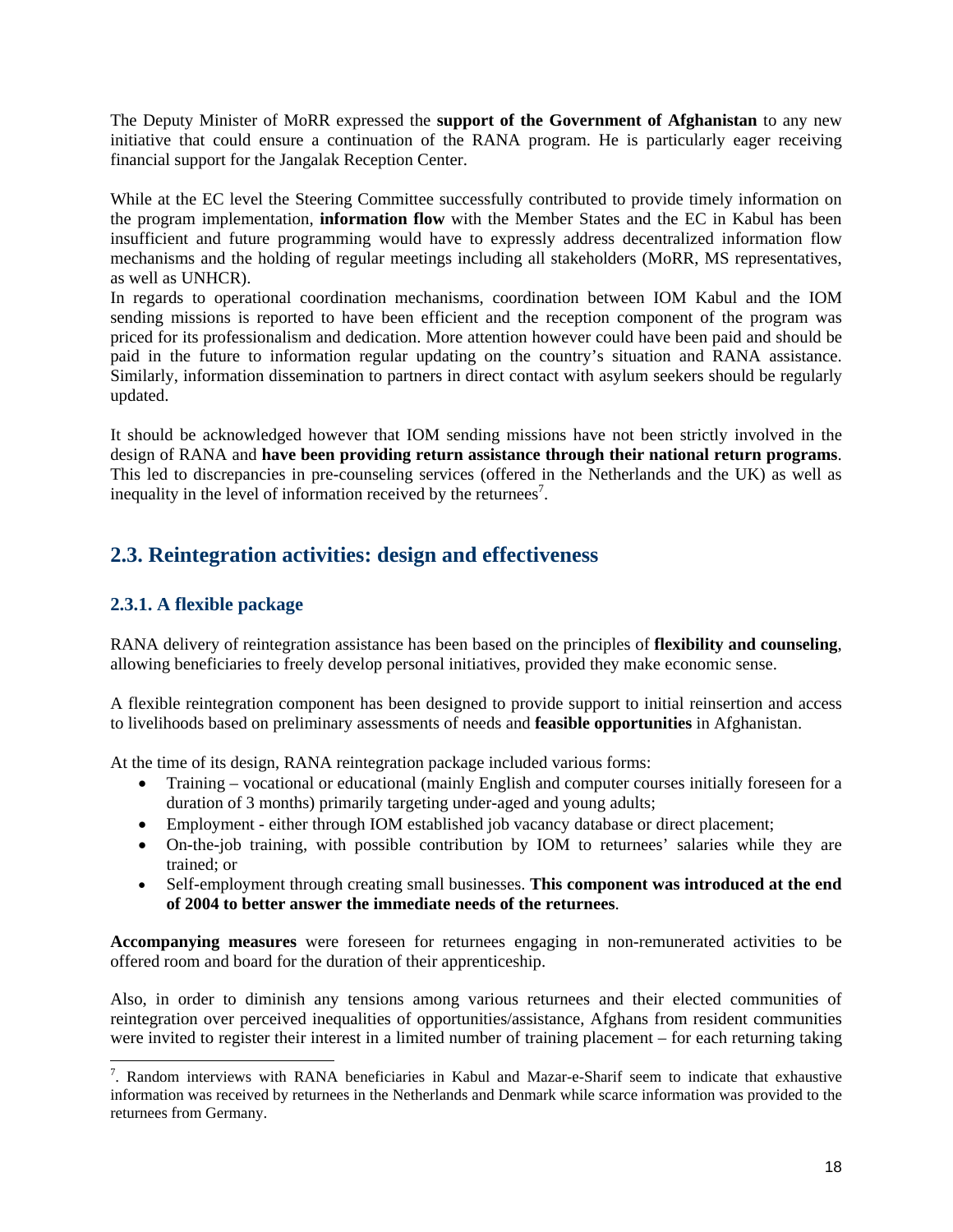advantage of training opportunities**, a training placement voucher would be issued to a registered person from the local community**. This component however was not implemented due to returnees limited interest in enrolling to training activities.

**Reintegration needs were adjusted in November 2003** following the needs to develop incomegenerating schemes and building on the successes of business start up opportunities offered under the UK *Voluntary Assisted Return and Reintegration Program* (VARRP), thereof expanded to the RANA reintegration package. The budget was revised accordingly and **300 business start up expected** with a maximum amount of €1.500. Consequently, a micro-enterprise specialist was hired and joined IOM Kabul in the course of 2004 to support RANA and other programs including RQA.

This new approach is well explicated by IOM Kabul former AVR manager Vincent Houver.<sup>8</sup> "In an environment such as Afghanistan, and in view of the limited financial amounts at our disposal, the starting point to RANA's strategy was that returnees themselves should be allowed to develop their own projects and initiate self-employment endeavors of their own. In the majority of cases, returnees go back to an activity they were engaged in prior to emigrating, join a family endeavor, or partner with an existing business, contributing some equipment/supplies and sharing in the profits or essentially acting as an employee of the business (with regular income) - these elements justified in our view a full yet simplified counseling process, leading to the completion of a business plan, followed by an assessment field visit. This ensures swift establishment of the project, and leaves room for flexibility in adjusting the project in cases where it does not meet expectations."

A total of **1,092** returnees have decided to benefit from RANA reintegration package:

**Educational**: 95 beneficiaries **Business start-up**: 834 beneficiaries (75.5% in trading businesses; 9% in services and 6.5% in productive businesses such as carpenter, garments)

In addition, some **job placements** were facilitated by IOM, and returnees have been contracted by International Organizations and Non-Governmental Organizations. In such case salary topping was not offered, since the organizations were paying adequate salaries.

## **2.3.2. Implementation mechanisms**

l

Most of RANA beneficiaries opted for business start up activities (e. g. providing immediate livelihoods) and the component will be further detailed and analyzed.

RANA project document had foreseen to collect returnees' individual information (e.g. family and professional background) prior to their arrival in Afghanistan in a preparedness attempt and in order to better identified returnees needs. Individual forms were supposed to be completed at the occasion of predeparture counseling sessions carried out by IOM sending missions or their partners and timely forwarded to IOM Kabul. While the design of such form and advance notification mechanism was an important tool for enabling preparedness, implementation suffered various constrains pertaining to (i) dissemination; (ii) literacy - illiteracy, translation; (iii) accuracy; or (iv) timely forward to IOM Kabul.

<sup>&</sup>lt;sup>8</sup>. Electronic correspondence with IOM Kabul former AVR manager of June 2007.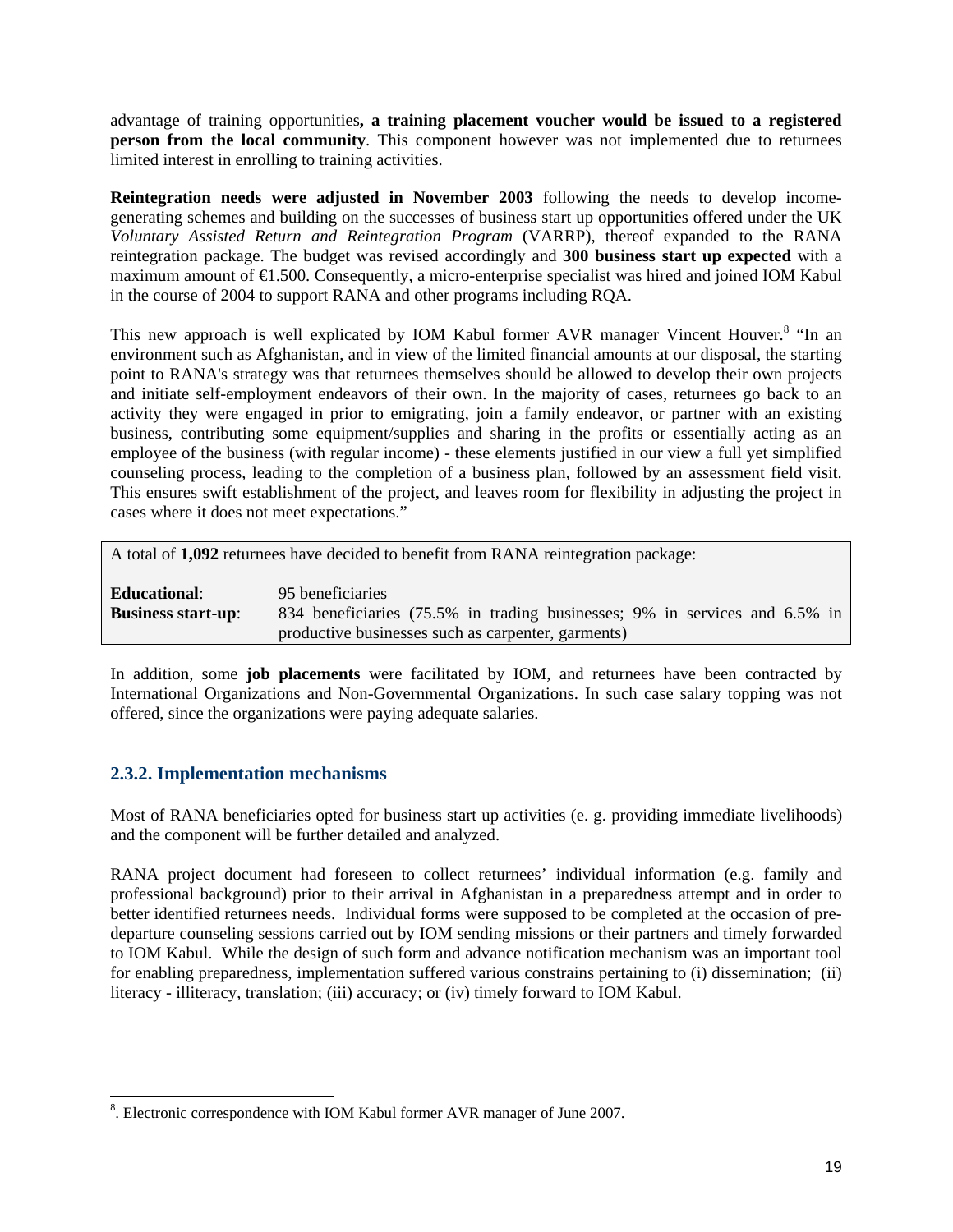## *2.3.2.1. Registration and counseling*

Returnees had to register in person in IOM Kabul or in the IOM sub-offices if they had immediately traveled to their final destination, contacts being provided in the written material disseminated upon arrival. An interview was then completed by a counselor and their details and professional background experience recorded. Their eligibility to the program had then to be verified (e.g. passenger flight details).

The initial stage consisted of individual counseling sessions (up to 4-6) designed to help the returnee decide whether business start-up is a suitable form of assistance, and identify which field offers adequate potential for economic success. Previous work experience and knowledge in the chosen field, the proposed form of the business project (independently run, joint venture) were then discussed.

The counseling process lead to the design of a basic business plan following a standard format<sup>9</sup>, thereafter evaluated by IOM staff together with supporting documentation (e.g. rental agreements, 3 quotations for goods purchasing and work permit if necessary). The maximum amount disbursed through this component was €1,500.

While some 1,300 returnees have applied for reintegration and counseling assistance, 1,092 have successfully completed the process. Reasons for not pursuing the entire process can comprise of the following elements: accessibility criteria; services not responding to expectation and needs; reunification with family members in neighboring countries, etc.

## *2.3.2.2. Implementation*

IOM financial assistance went primarily to **buying equipment and products** necessary to the set up the small business. Joint visits assessments were carried out in business sites together with the beneficiary and IOM staff in an attempt to gauge the location and premises pertinence.

Payments have been handled by IOM, usually in two tranches -one for allowing initial purchasing, and another one following a visit scheduled one month after the business start up. Cash was never handed out to returnees.

The business-start up process requested on average one to two months (from registration to start up – depending on beneficiary timely provision of required documentation and IOM procurement verification).

To alleviate traveling costs on beneficiaries, sub-offices reintegration staff has been to the extent of possible encountering returnees in their area of residence.

The bulk of the reintegration activities concentrated in the Kabul province (79.5% of the beneficiaries being established or having resettled in the province), Balkh (with 5.1% of the beneficiaries) and Herat (4.5%), the other provinces contributing only sporadically to RANA reintegration volumes.

## *2.3.2.3. Monitoring mechanisms*

l

Monitoring visits have been carried out at the early stages of the project – at least one after the first month of implementation when IOM provided the second installment, and to the extent of possible afterwards. Monitoring outcomes are recorded in standardized forms and attached within **RANA individual case files**.

<sup>&</sup>lt;sup>9</sup>. Forms adapted from business development plan forms developed and used by IOM Sarajevo.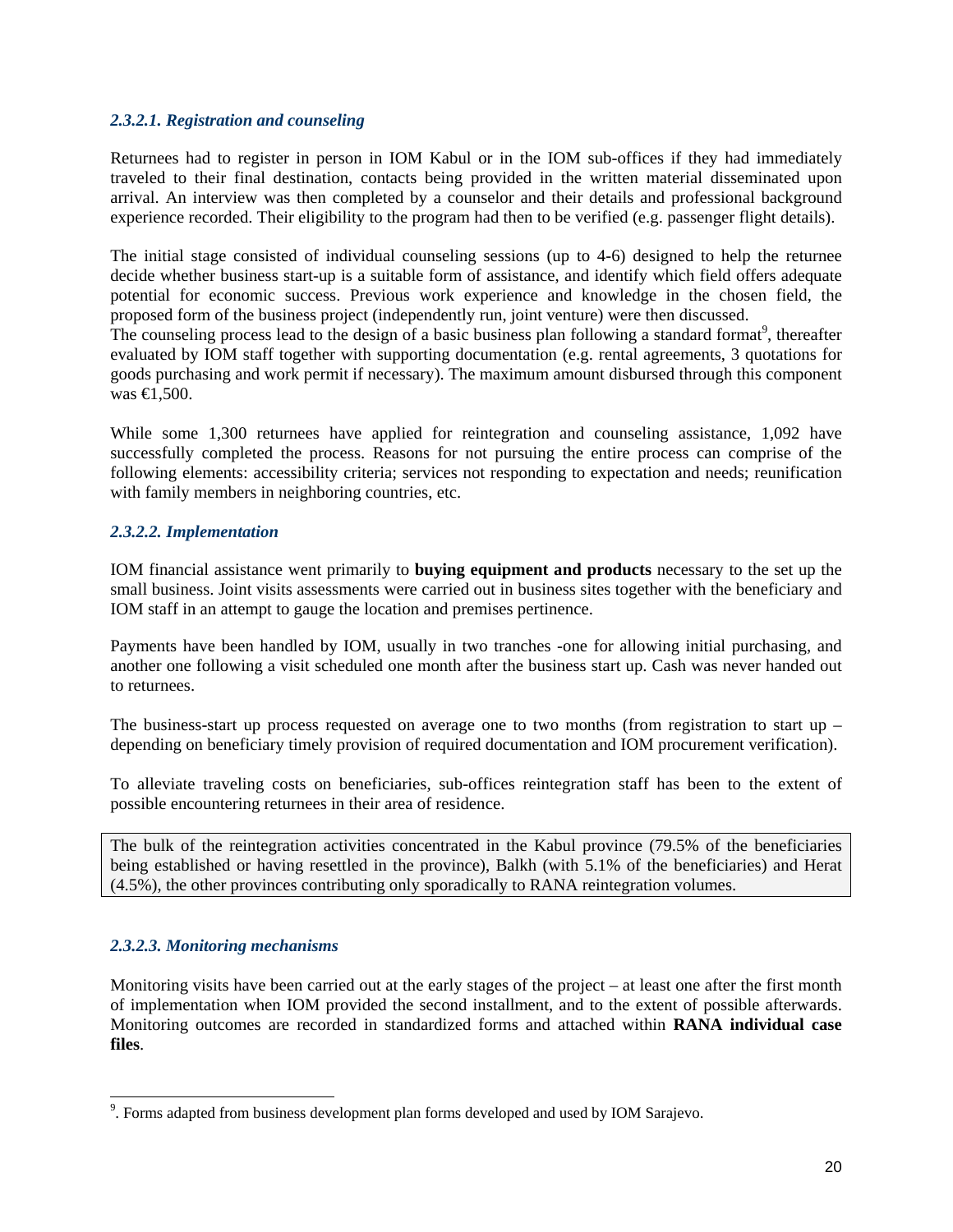## **2.3.3. Conclusive remarks**

Reintegration programs depend upon key elements: (i) accessibility; (ii) opportunities –**scarce in Afghanistan**; and (iii) adequate human resources. They require extensive administrative and operational preparatory work (e.g. list of training facilities; job opportunities; market analysis) and are extremely **human resources consuming** (e.g. counseling and business development staff; procurement staff; monitors). This is antonymic with AVR existing national practices of providing reintegration schemes as incentives for initiating returns under a **limited** timeframe that does not allow for establishing required operational framework. RANA however was able to deliver some forms of reintegration assistance as it built upon IOM presence and programming throughout Afghanistan (e.g. RQA and DDR activities in particular).

The reintegration package has been **adapted at an early stage** in order **to better address the immediate needs** of the returnees. A total of **1,092** returnees have benefited from RANA reintegration package.

Provisions for enrolling in higher education (e.g. university classes) were not foreseen under RANA and could have benefited young adult returnees eager to access university economics or agriculture degrees. The under 25 years of age constitute 37% of the RANA returnees.

RANA reintegration assistance has been offered out of **9 IOM offices** located in Kabul, Mazar-e-Sharif, Kunduz, Faizabad, Kandahar, Herat, Gardez, Bamyian and Jalalabad. Sub-offices reintegration staff, often working part-time on RANA has been covering several provinces - up to 8 provinces in the case of Mazare-Sharif.

IOM reintegration staff has been **overloaded** with work under RANA.

Visited IOM team in Kabul and Mazar-e-Sharif are showing a **high level of dedication** in the fulfillment of their work but might have benefited from institutional training in the field of small entrepreneurial creation and business. This would have enabled them to provide **more substantial and technical counseling**.

From a managerial point of view, more training could have been delivered to the reintegration staff in the field of feasibility market studies, small scale entrepreneurial creation, marketing or access to microcredit. Also, meeting with relevant sub-offices staff could have been regularly conducted at Kabul level in view of experience and practices sharing. Finally, partnerships with micro-credit institutions for those beneficiaries necessitating further financial assistance could have been pursued if human resources would have allowed.

Last, the training which was meant to be offered to an equivalent number of local residents has not been implemented, since the returnees themselves showed little or no interest.

Overall, **the reintegration package as adjusted in November 2003 was relevant to RANA beneficiaries' age groups** as presented in below table.

| Return status | Under 18    | 18-25 | $25 - 40$ | Over 40  | <b>Unknown</b> |
|---------------|-------------|-------|-----------|----------|----------------|
| Involuntary   | $\sim$<br>ت | 77Q   | 032       | $\cdots$ | 38             |
| Voluntary     | 329         | 366   | 912       | 464      | 26             |
| <b>Total</b>  | 352         | 1145  | 1944      | 575      | 64             |

## **Table 3. RANA beneficiaries age groups**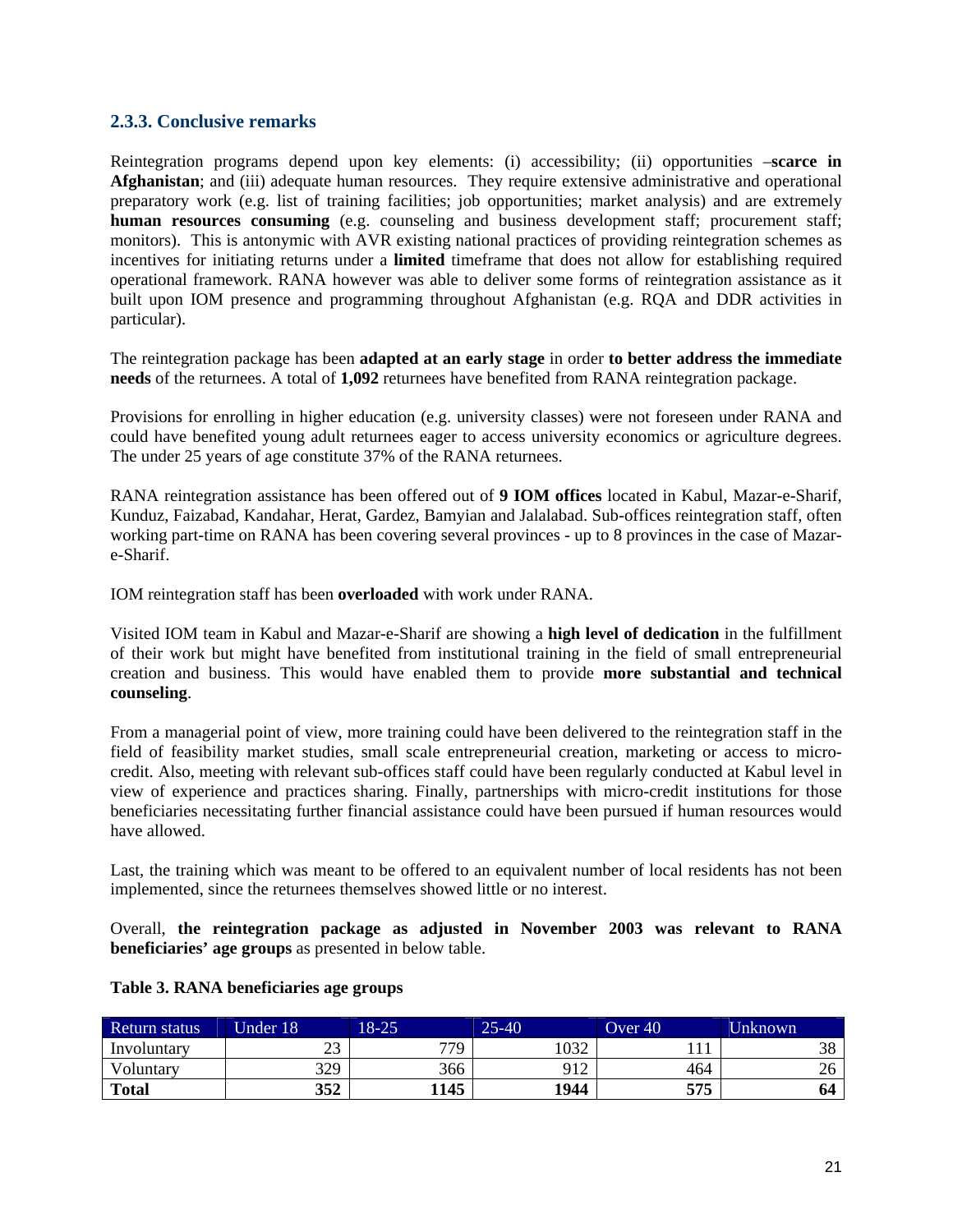## **2.4. Performance/impact analysis of the small business start up**

Before analysing the impact of the reintegration activities undertaken under the program it is worth briefly presenting some social factors specific to Afghanistan.

## **2.4.1. Afghanistan specific social factors**

In terms of education background/skills, most of the encountered beneficiaries can be considered as low skilled workers. They had little exposure/access to training or qualified employment prior to their departure to Europe and encountered low-skilled employment opportunities while in the EU where they were only allowed few hours of work per week. They have been primarily involved in catering, cleaning, construction work as well as other informal activities.

Young women access to education and vocational training face serious social restrictions in Afghanistan and their enrollment can only occur in institutions located in the family direct vicinity.

Afghanistan is a country where the perception of the value of training and higher education remains low (e.g. livelihoods concerns; sons typically reproduce their fathers' livelihood occupation; dearth of opportunities in villages; elderly are by large dictating the community's rules; concept of individual choice does not really exist). Moreover, many returnees do not see training as opportunity as they **seek immediate remunerated activities to feed their families**. The overwhelming majority had traveled without proper documentation to the EU, using costly smuggling networks by air or land roads across Iran-Turkey-Central Europe or Central Asia-Russia and Central Europe. Most of them/most families had to sell their house or land in order to pay for the travel expenses.

In Afghanistan, **family and community support** is paramount for a successful reintegration and reinsertion within the local community. Such support is also essential for engaging into economic activities (e.g. supportive network, access to cash, to customers). **Returnees with no family and with longstanding time outside of the country have fewer chances to reintegrate and being accepted back**.

MoRR airport representatives noted that an important number of involuntary returnees had departed the region from Iran or Pakistan where their family members are still established. Most of them decide to reunify with their families upon arrival in Afghanistan.

Deciding on behalf of another individual bears important social repercussions going beyond one individual and implying its family/tribe as a whole. IOM reintegration officers are well aware of this social rule and could not possibly discourage RANA beneficiaries to set up their business activity in a specific area if they had decided so (e.g. most of the time the beneficiaries and their family members had to invest their own money in the business start up and rental).

## **2.4.2. Push and pull factors influencing RANA returnee's decision making to return**

Interviewed RANA beneficiaries primarily consisted of single male that left Afghanistan to escape Taliban rule and on-going turmoil, or whom departed from neighboring Iran and Pakistan in an attempt to provide livelihoods to their family. A total of 285 families have been assisted under RANA.

The following push and pull elements have been gathered in the course of face-to-face interviews with RANA returnees in Kabul and Mazar-e-Sharif.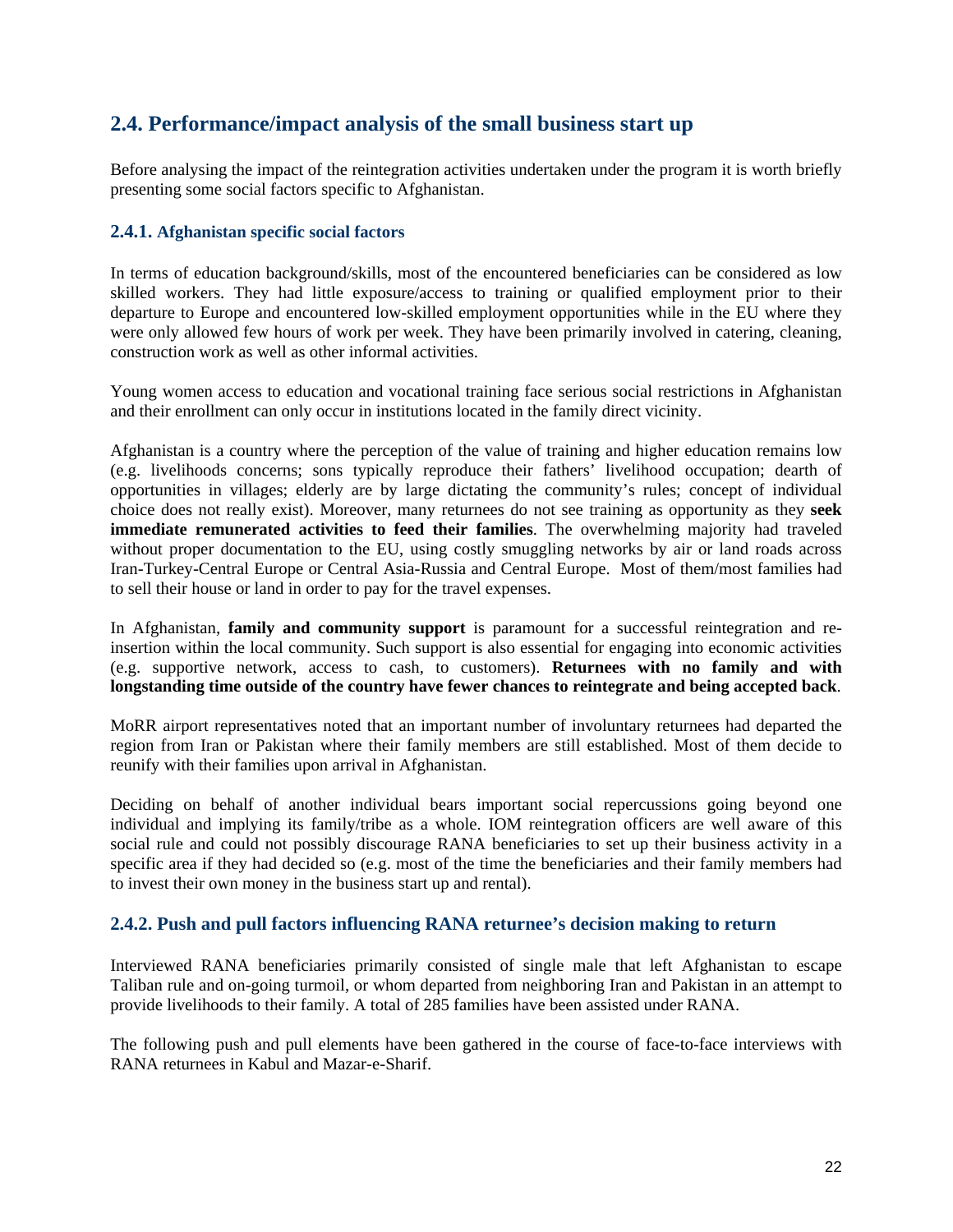## *Push factors*

- $\checkmark$  After receiving a denial of refugee status and with their reception facilities coming to an end;
- $\checkmark$  Prolonged waiting period for asylum requests;
- $\checkmark$  Hostile political climate in host country and restrictive employment/livelihoods possibilities.

## *Pull factors*

- $\checkmark$  Family circumstances (e.g. most of the RANA returnees are single men whose family remained in Afghanistan or in neighbouring countries);
- $\checkmark$  Political changes (e.g. outcomes of the presidential and parliamentarian elections);
- $\checkmark$  Longing for their home country (e.g. primarily those granted with asylum status or residence permits - a few of encountered RANA beneficiaries);
- $\checkmark$  Provision of return incentives and reintegration assistance while they know having limited chances for obtaining legal status. Sometimes received incorrect information and had false expectations.

## **2.4.3. Impact**

The business environment in Afghanistan can be considered as highly volatile with limited opportunities.

Some 21 returnees have been encountered in their business premises at the time of field visits. Such encountering enabled to discuss about their experiences, while gauging on the size of the businesses and their actual viability.

All encountered beneficiaries (including three women who returned respectively with their husband or brother and one alone) acknowledged the importance of the financial assistance received, while stressing that **the amount of €1.500 had not been sufficient to really establish their business.** All have been investing additional money – provided either by family members and/or savings from the national assisted voluntary programs. Female beneficiaries have invested in partnership with male family members actually running the businesses.

Most businesses are **retailing activities**, with only few productive enterprises (e.g. carpentry, garment and orthopedic equipment), thereof reducing growth production and further employment opportunities. They are by large small proximity shops.

Anecdotal conversations with beneficiaries suggest that those beneficiaries who are currently well off (e.g. experienced business persons; those who could purchase distribution license and become retailers) benefited primarily from strong family financial support and would have been able to establish or reestablish their activity without the RANA program. For the vast majority of RANA beneficiaries however, the financial assistance has been of paramount importance even though it only enabled to cover some of the initial costs. **Generated incomes allow for sustaining the basic needs of the family**.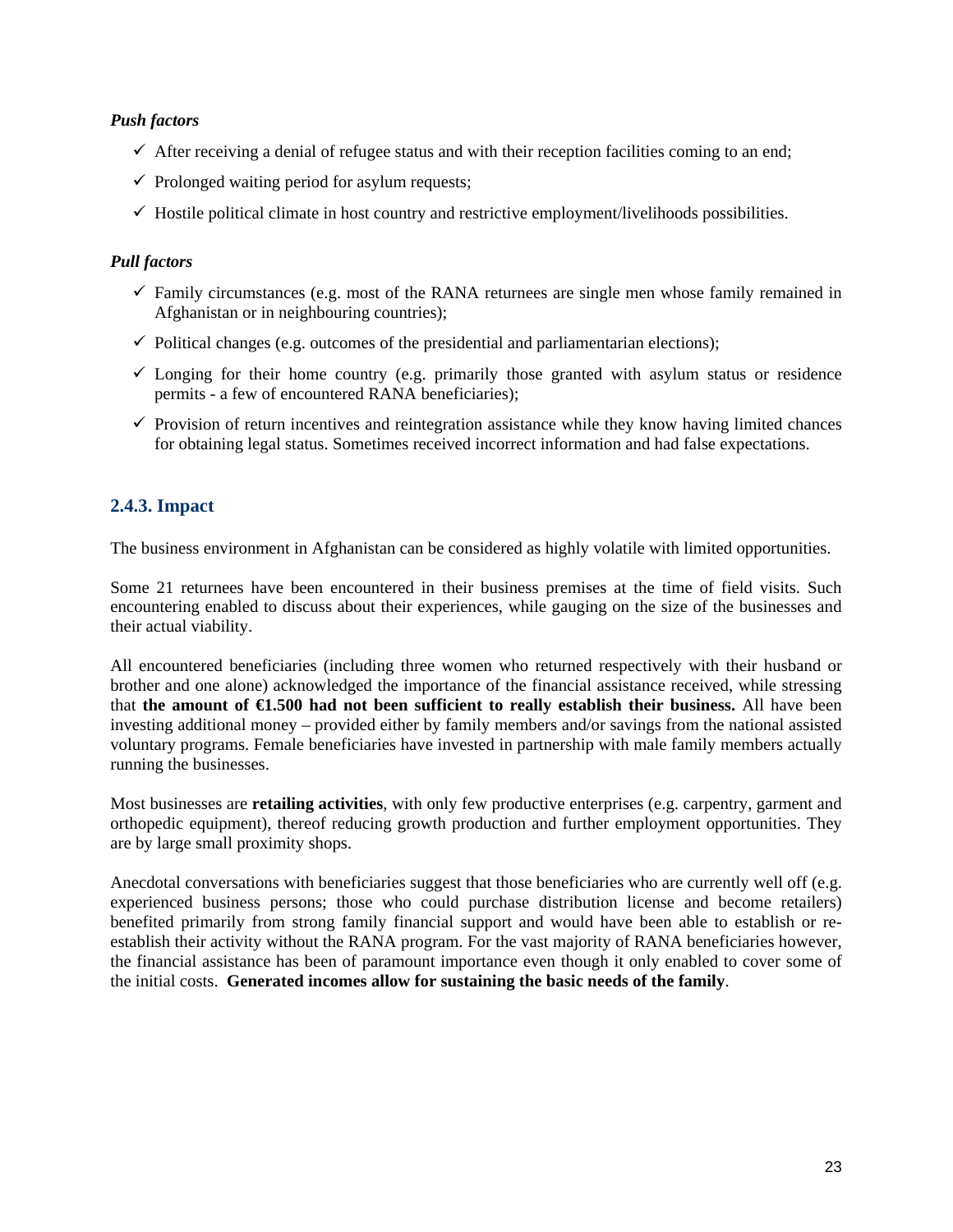## **2.4.4. Conclusive remarks**

The business startup scheme can be considered as an **essential financial assistance for providing basic livelihoods to returnees**. It enabled timely access to income generation and provides families with basic subsistence.

**Activity turn-over** is reported by RANA staff and beneficiaries themselves as high, including relocations in areas with fewer competitors or in the vicinity of their inhabitation, or adaptation to seasons, supply and demand. Also, activities may suffer from instable rental agreements. Governmental owned land is reported particularly instable – contracts being often terminated with the appointment of a new governor or mayor and re-allocated to friends/associates.

Finally, encountered returnees report a decline in security, investment opportunities since their return.

## **2.5. Impact of the local development community projects**

Local development community projects were meant to substitute the one by one approach comprised within the training component of the program -offered to an equivalent number of local residents that had not been implemented since the returnees showed little interest into training. The focus was thereafter reoriented to support domiciled population through small scale projects and targeting vulnerable groups, mainly women and children. Local development community projects were identified through partnerships with individuals or NGO/UN stakeholders and the program contributed funds to their expansion, inclusion of specific beneficiary categories, etc. Activities started in May 2005.

| S.No           | <b>Project Title</b>                                            | <b>Location</b> | <b>Target Group</b>            | <b>Total</b> | <b>Budget</b><br>US\$ |
|----------------|-----------------------------------------------------------------|-----------------|--------------------------------|--------------|-----------------------|
| 1              | Welding workshop - training                                     | Kabul           | Returnees                      | 10           | 1,720                 |
| $\overline{2}$ | Training and employment                                         | Kabul           | Women                          | 50           | 6,050                 |
| 3              | Training and employment                                         | Kabul           | Women                          | 15           | 3,400                 |
| 4              | School for orphan girls                                         | Jalalabad       | Children                       | 50           | 6,500                 |
| 5              | Special needs school                                            | Kabul           | Children                       | 20           | 4,600                 |
| 6              | Training and employment                                         | Kabul           | Women                          | 114          | 8,405                 |
| 7              | Training and employment                                         | Kabul           | Women                          | 60           | 9,440                 |
| 8              | Beauty salon and training center                                | Kabul           | Women                          | 5            | 1,800                 |
| 9              | Girls orphanage                                                 | Heart           | Children                       | 120          | 5,000                 |
| 10             | Chaghcharan City orphanage -<br>emergency winterization project | Ghor            | Children                       | <b>350</b>   | 13,000                |
| 11             | Disease prevention initiative - waste<br>management project     | Mazar           | Returnees &<br>local residents | 7000         | 9,600                 |
| 12             | On the job training $&$ employment –<br>blanket production      | Kabul           | Women                          | 25           | 11,500                |
|                |                                                                 |                 | <b>Total</b>                   | 7,819        | 81,015                |

## **Table 4. Local community projects financed under RANA**

Source: project proposals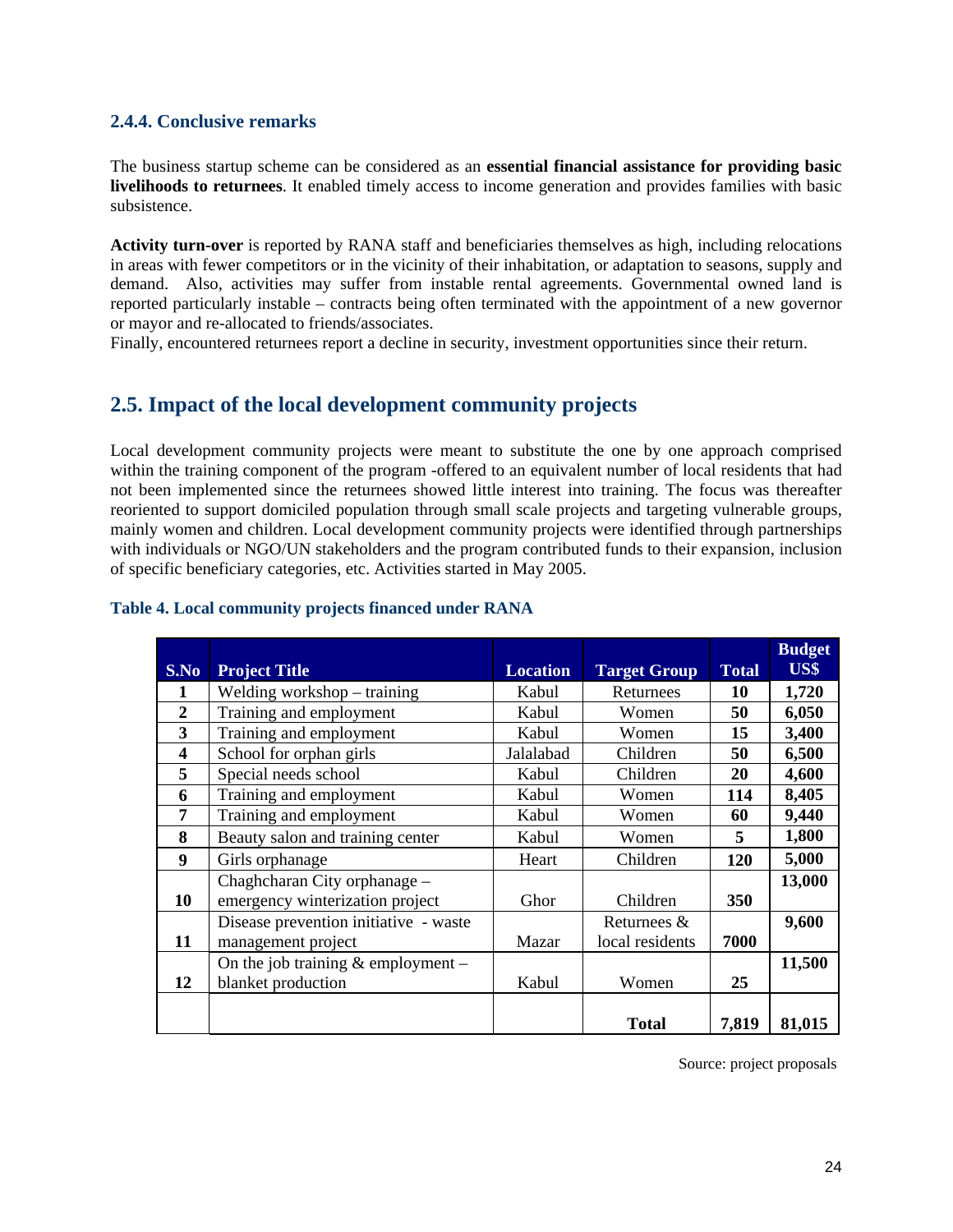## **2.5.1. Review of implemented projects through a "good practice" analysis**

The consulted visited a selection of three projects implemented under the local development community component of the program. A particular focus has been placed on their target groups and impact through a "good practice" analysis.<sup>10</sup>

A "good practice" for local development community projects related to returns is therefore a project made in a specific context -**areas of high return**- that has relevant characteristics from the point of view of the beneficiaries, whose strategy is **to mitigate potential tensions between returnees and remaining residents**, the builds upon **local community involvement** and which contributes to **enhancing the social and living environment** of the local population.

The grid analysis used for the purpose of this evaluation allows the analysis of 7 variables described below:

- (i) *Ownership and participation dimension*: direct involvement and ownership process in the practice of beneficiaries from planning to implementation stages;
- (ii) *Impact*: economic dimension, sustainable and social impact on the life of the beneficiaries;
- (iii) *Social dimension*: the relational dimension of people participating in realizing the project;
- (iv) *Cost efficiency and effectiveness*: a balance of the costs needed to realise a determinate project and the economic advantages that derive from it;
- (v) *Organisational dimension*: analysis of the group of players and the ways the project/activities are organized (cooperative, individual firms, management unit, links with local actors etc.);
- (vi) *Transferability*: the possibility to be reproduced in a different cultural and territorial context.
- (vii) *Visibility*: identification of the project purpose by local communities/authorities.

## *2.5.1.1. The Waste management project in Mazar-e-Sharif*

*Project objectives*: to provide 32 metallic disposal garbage containers around the Blue Mosque in Mazare-Sharif. The area is located at the heart of the city and edges one of the city main bazaar.

*Ownership and participatory dimension*: the waste management project was designed by IOM Mazar in agreement with the local residents and traders and the local municipality. The disposal containers were produced by a company established by a returnee that came back from Iran.

*Impact:* an area cleared of garbage that before piled up on the streets; a contribution to upgrading the living and working environment of local residents in this dense populated area of the city; an important public health benefit.

*Social dimension*: participatory project involving returnees from Iran, local residents and traders.

*Cost efficiency and effectiveness*: a total budget of €7.200 for the production, transportation and instalment of 32 metallic disposal containers that benefit an area at the heart of the commercial, social and spiritual life of the city.

*Organizational dimension*: one-time initiative. The municipality of Mazar providing necessary follow up by regularly collecting the garbage.

*Transferability:* high.

l

*Visibility:* limited overtime (e.g. few months after the inauguration).

<sup>10</sup> The term "good practice" has been introduced in the EU documents to indicate a significant experience made in a specific area that can be transferred or that can be a point of reference for other areas. Within the short implementation timeframe of this study, only few practices have been analyzed.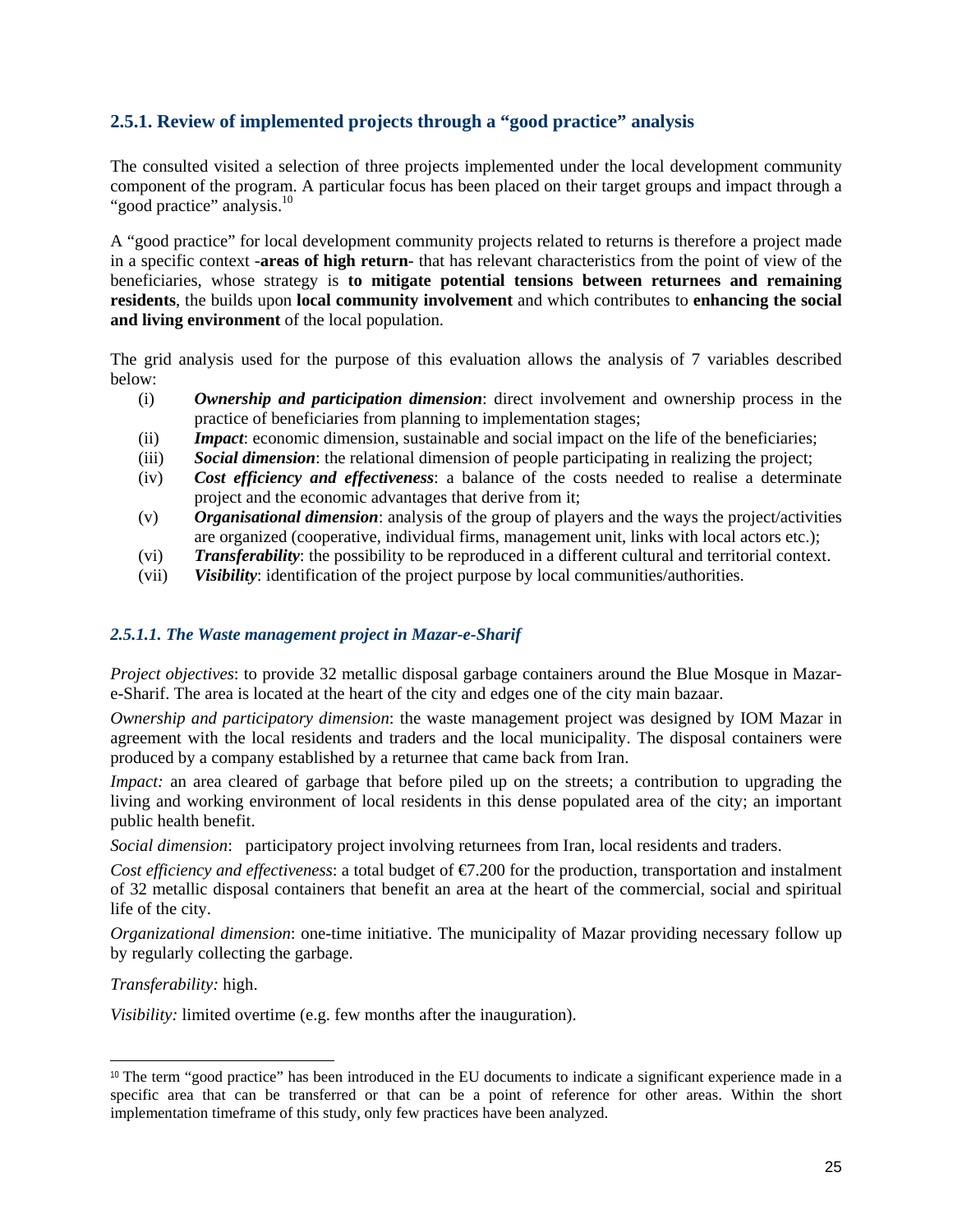## *2.5.1.2. Training and employment: support to the Kabul dolls project*

*Project objectives*: training and income generating activities to 15 vulnerable women.

*Ownership and participatory dimension*: the Kabul doll project is a small women organization established in 2004 with the support of NATO International Security Force (ISAF). It is administered by Afghan women -mainly widows and head of households who have returned from Pakistan and Iran. The project therefore does not benefit local communities directly but rather vulnerable individuals.

*Impact:* 15 women provided with basic training and employed 5 hours/day for a salary of 100 AFA/day  $(some \text{ } \infty, 5).$ 

*Social dimension*: participatory project involving women working in the organization one room premises.

*Cost efficiency and effectiveness*: a total budget of  $\epsilon$ 2.500 for the purchasing of material and equipment necessary for the realization of the dolls and the training and subsequent employment of 15 women. *Organizational dimension*: one-time initiative. IOM provided funding for completing the activities, the project aiming to reach sustainability by the sale of the production (to international community representatives).

*Transferability:* high.

*Visibility:* limited.

## *2.5.1.3. On-the job training and employment: support to the Afghan Women Vocational Skills learning Centre.*

*Project objectives*: on-the-job training and income generating activities to 50 vulnerable women.

*Ownership and participatory dimension*: the Afghan Women Vocational Skills learning Centre is an NGO that was created in Pakistan in 1998. AWVSK is also a registered productive company contracted by the Afghan Government for providing all army uniforms.

*Impact:* 50 vulnerable women provided with six month professional training in tailoring and subsequently employed by the company. Employed for a salary ranging from US\$3 per day for the lowest skilled, up to US\$100-150 per month. The program did not benefit local communities but vulnerable individuals.

*Social dimension*: contractual obligations.

*Cost efficiency and effectiveness*: a total budget of  $\bigoplus$ .600 for the purchasing of materials and 25 sawing machines equipment necessary for the training and the training.

*Organizational dimension*: IOM provided funding for completing the activities, the association/business firm employing thereafter the project aiming to reach sustainability by the sale of the production.

*Transferability:* a similar project was granted to AWVSK for the training of 25 vulnerable women for the production of blankets (allocated budget: €8.500 including the purchasing of sawing machines given to each of the beneficiaries).

Visibility: limited.

## **2.5.2. Conclusive remarks**

While visited RANA local development community funded projects have indubitably **benefited individuals** in a quite sustainable manner (e.g. vocational training, in-come generating activities) while also providing substantial financial assistance to the umbrella organizations providing services (e.g. purchasing of materials and equipment, payment of trainer' salaries, etc.). The impact of the activities upon local communities however is difficult to assert at the exception of the garbage disposal project in Mazar-e-Sharif.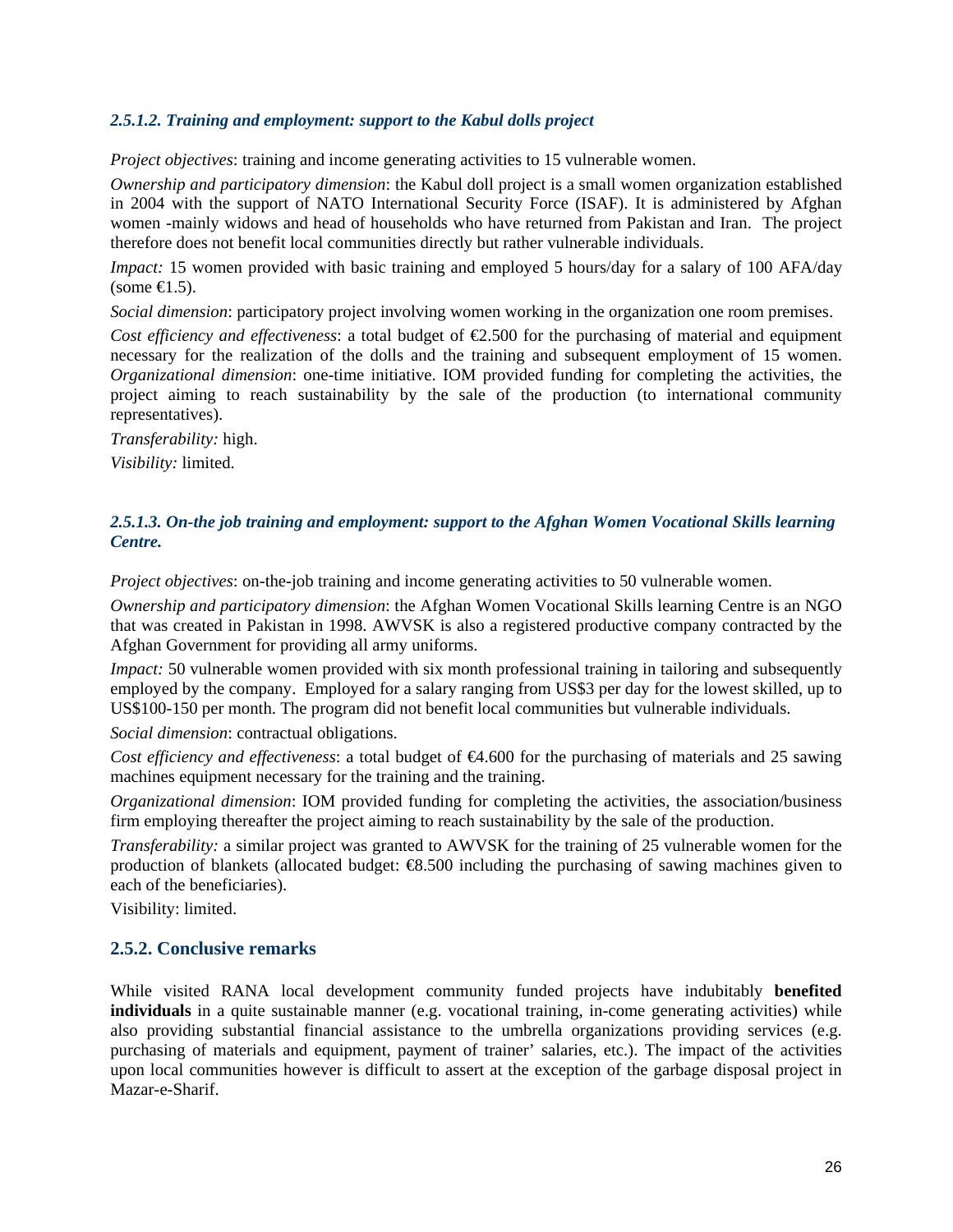It would have been important to clearly define the scope of a local development community project. Its area of implementation: **areas of high return**; the object of the strategy –**to mitigate potential tensions between returnees and remaining residents**, the stress on the importance of **local community involvement** in project design as well as defining its main objectives - to contribute to **enhancing the social and living environment** of the local population.

**Synergies** with existing community based development programs (CDCs) such as those undertaken by UN HABITAT in could have been developed.

# **3. Conclusions**

## **3.1. Expected qualitative results and results achieved**

The project document had foreseen to provide up to 5,000 Afghans residing in EU Member States with different legal status, assisted voluntary return and reintegration assistance in a safe, orderly and dignified manner. While RANA project document does not refer to enforced returns –under the responsibility of each of the EU Member States, non-voluntary returnees have also been eligible for RANA assistance after their formal admission into Afghanistan.

| <b>Time frame</b>                          | <b>Expected results</b>                                                                                                    | <b>Results achieved</b>                                                                                                                                                   |
|--------------------------------------------|----------------------------------------------------------------------------------------------------------------------------|---------------------------------------------------------------------------------------------------------------------------------------------------------------------------|
| <b>Upon arrival</b>                        | 5,000 returnees assisted in<br>completing formalities upon arrival<br>and provided with basic reintegration<br>information | 4,080 returnees assisted upon arrival,<br>including:<br>2,097 voluntary returnees and<br>1,983 involuntary returnees                                                      |
|                                            | 3,000 returnees assisted with onward<br>in-country transportation and<br>overnight accommodation                           | 451 returnees provided air or land<br>transportation within Afghanistan to<br>their final destination<br>565 returnees provided with immediate<br>overnight accommodation |
| <b>Within implementation time</b><br>frame | 5,000 returnees provided with<br>counselling and referral services                                                         | Some 1,300 returnees provided with<br>reintegration scheme counselling and<br>referral services                                                                           |
|                                            | Up to $1,500$ returnees provided with<br>training, 3 months board and lodging<br>or other reintegration support            | 1,092 returnees provided with<br>reintegration support:<br>95 with education<br>✓<br>834 through establishing<br>businesses                                               |
|                                            | 1,500 local residents provided with<br>training under a 'one for one'<br>approach                                          | Instead, launch of local community<br>projects having directly benefited to<br>some 819 persons, women and children<br>in particular                                      |

## **Table 5. RANA quantitative results and achievements**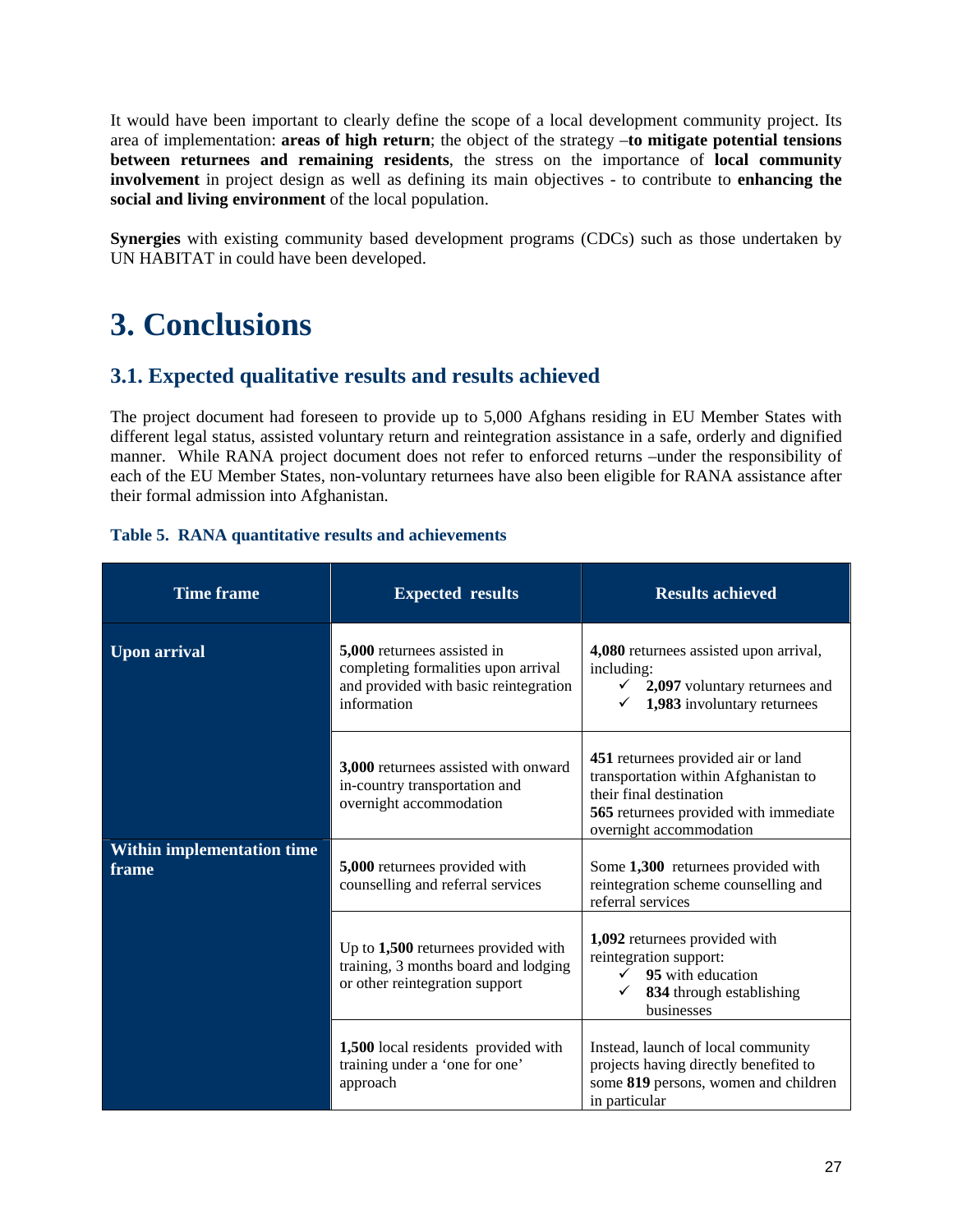RANA has provided **expedite** and **timely reception and counselling assistance for returnees in needs**.

**Assisted voluntary return assistance was facilitated for 2,097** returnees primarily returning from the Netherlands (representing 35.2% of the total of voluntary returnees) and Germany (35%); followed by returnees from the United Kingdom (8.6%), Austria (6%), and Denmark (5.9%). Greece, Belgium, France, Finland, Italy and Finland accounting for the remaining countries of return.

Primary accommodation, transportation and referrals to RANA reintegration assistance was also granted to **1,983 involuntary returnees after their immigration clearance**. Most of these returnees were deported from the United Kingdom (88.5%), Germany (11%), the Netherlands (3.6%) Denmark (2.2%) or France (2%); remaining cases coming from Belgium, Portugal and Sweden. It should be noted that to avoid any confusion with the VARRP program, the British Government started financing at the end of 2003 a specific program for assisting involuntary returnees from the UK and implemented by AGEF. Since this date involuntary returnees from the UK could not be eligible for RANA assistance.

**Basic medical care and medical referrals** have been made available by two IOM physicians (one male, one female) at the airport in a small clinic. Most patients have been treated for petty infections either at the airport upon arrival, in the Jangalak Reception Centre or at the IOM Kabul office. In case of most serious disease, referrals were made to relevant specialists or to the main Hospital. IOM sending missions have consistently informed IOM Kabul about special medical cases for their diligent preparedness and follow up. It was reported that a few of the involuntary returnees showed psychiatric problems, and were subsequently referred to available specialists for care.

**Overnight accommodation and full boarding** was offered in Kabul for a foreseen duration of 2 weeks. Arrangements were made to accommodate families in single private rooms. Derogations were granted to accommodate returnees without family and place of return for a longer period.

**Local transportation** was made available to all those who needed it. Most of the time, voluntary returnees were picked up at the airport by family members. 451 returnees however availed themselves to this option, the top 7 prime destinations being within the Kabul province (125 persons); followed by Herat (79 persons); Balkh (68 persons); Nangarhar (62 persons); Kandahar (18 persons); Baghlan(15 persons) and Parwan (11 persons), the other provinces accounting respectively for less than 9 persons transported.

RANA has also been instrumental in providing **assistance for enrolling in educational and training activities or in establishing small businesses to some 1,092 returnees** (including 65 women). At the time of the project' revision, only 300 small businesses start-up were envisaged. The component was particularly attractive to returnees and a total of **834 small businesses have been established** under RANA. **The program allowed its beneficiaries to access immediate subsistence livelihoods**; a key element for insuring sustainable returns.

## **3.2. RANA SWOT analysis**

SWOT analysis is an important tool for assessing programs or initiatives in their environment. While 'strengths' & 'weaknesses' refer to the internal factors of the program, 'opportunities' & 'threats' refer to external elements imposed on the program environment.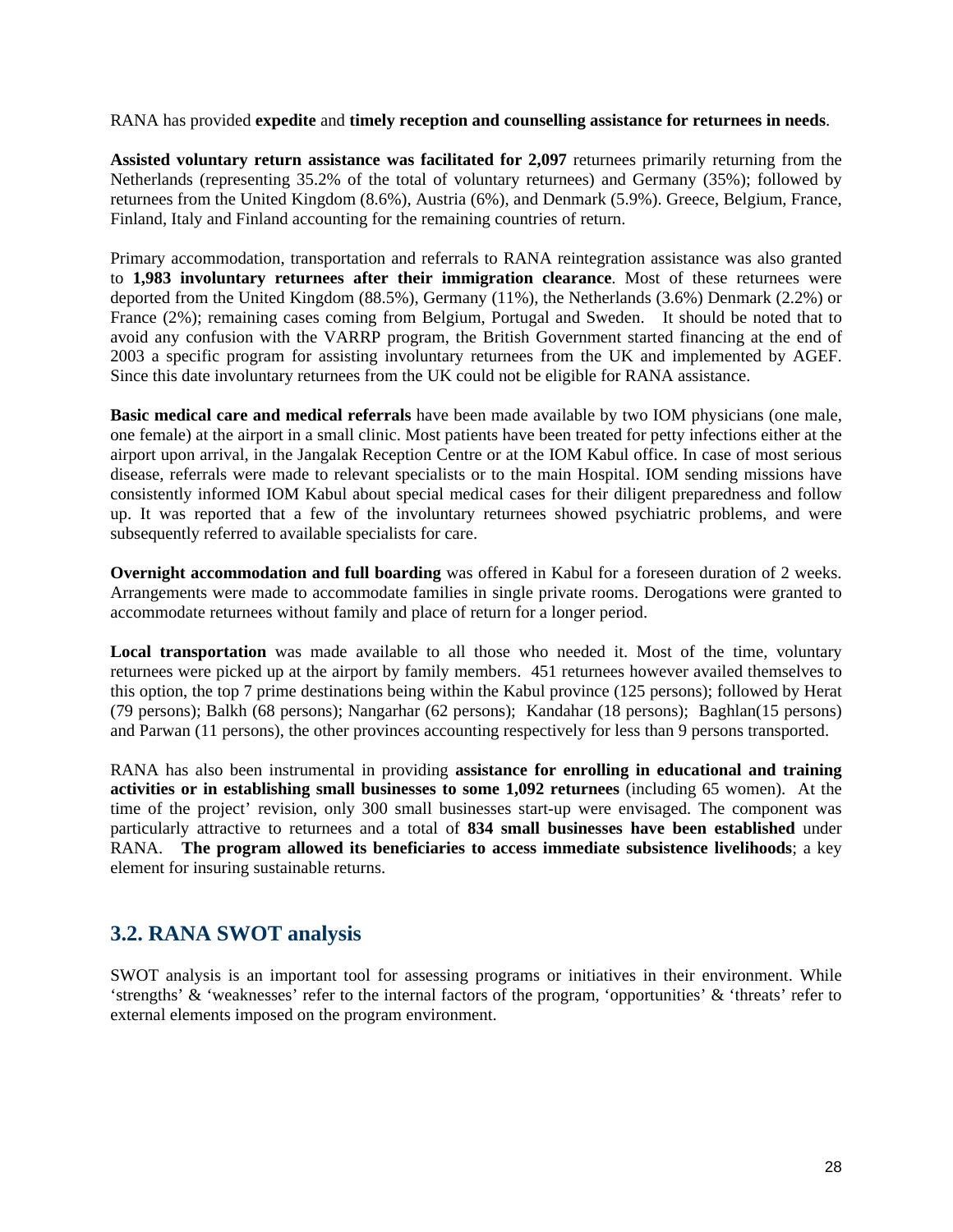|                                        |                                                                                                                                                                                                                                                                                                                                                                                                                                                                                                                          | <b>SWOT Analysis of RANA</b><br>Source: meeting key informants                                                                                                                                                                                                                                                                                                                                                                                                      |
|----------------------------------------|--------------------------------------------------------------------------------------------------------------------------------------------------------------------------------------------------------------------------------------------------------------------------------------------------------------------------------------------------------------------------------------------------------------------------------------------------------------------------------------------------------------------------|---------------------------------------------------------------------------------------------------------------------------------------------------------------------------------------------------------------------------------------------------------------------------------------------------------------------------------------------------------------------------------------------------------------------------------------------------------------------|
| ✓                                      | <b>Strengths</b><br>A pilot initiative embracing all Member States,                                                                                                                                                                                                                                                                                                                                                                                                                                                      | <b>Weaknesses</b><br>$\checkmark$ Senior managerial turn over in Kabul and sub-offices.                                                                                                                                                                                                                                                                                                                                                                             |
| $\checkmark$<br>$\checkmark$           | providing concrete and timely reception and<br>reintegration assistance upon arrival and benefiting<br>both voluntary and enforced returns.<br>Building upon existing Assisted Voluntary Return<br>Programs managed by IOM in EU Member States.<br>Building upon IOM Kabul presence in Afghanistan<br>(i.e. main offices located in Kabul and 8 sub-offices)<br>throughout the country) and programs (e.g. AVR,<br>DDR, RQA, etc.).<br>Flexible approach and services readjusted based on<br>needs assessments/requests. | $\checkmark$ Requires sufficient and specialized human resources<br>for optimal counselling assistance.<br>$\checkmark$ Synergies with on-going small scale business creation,<br>access to micro credit were not pursued.<br>$\checkmark$ Local development community projects have not<br>benefited community-but vulnerable individuals.                                                                                                                         |
|                                        | <b>Threats</b>                                                                                                                                                                                                                                                                                                                                                                                                                                                                                                           | <b>Opportunities</b>                                                                                                                                                                                                                                                                                                                                                                                                                                                |
| ✓<br>✓<br>$\checkmark$<br>$\checkmark$ | Continuous degrading security environment.<br>Scarcity of investment and employment<br>opportunities and land ownership issues.<br>Family support is an essential element of successful<br>reintegration. Returnees without perennial family<br>and community ties have little chance to reintegrate.<br>Discriminatory vis-à-vis involuntary returnees<br>coming back from Iran and Pakistan -with little<br>assistance.                                                                                                | $\checkmark$ Member States recognizing the value of reintegration<br>assistance for enabling sustainable returns.<br>$\checkmark$ Linking development funding to return programs.<br>$\checkmark$ Developing<br>reintegration<br>scheme<br>components<br>involving local entrepreneurs (e.g. through supporting<br>hiring of 1 local resident and 1 returnee).<br>$\checkmark$ IOM to strengthen its small scale entrepreneurial<br>expertise and service delivery. |

# **4. Recommendations**

## **Pertaining to similar program design**

*In the field of program development:* 

- $\checkmark$  Projects like RANA are entirely focused on achieving sustainable reintegration for its beneficiaries; therefore the return and post return assistance processes should be kept separate in the definition of objectives and numerical objectives should mention beneficiaries, grants, or any other variable in relation to actual reintegration. Setting, as a principal objective, a certain number of returns (in RANA's case, 5,000 over a period of 15 months) can be a misleading goal.
- $\checkmark$  IOM sending missions should be involved at the outset of the program design in close consultation with EU Member States.
- $\checkmark$  Pre-counseling departure and information dissemination budget should be included for IOM sending missions.
- $\checkmark$  In determining financial levels, greater amounts should be set aside for the development of selfemployment projects. Greater allocation of resources towards monitoring functions of field staff as key element of the reintegration strategy - should also be considered.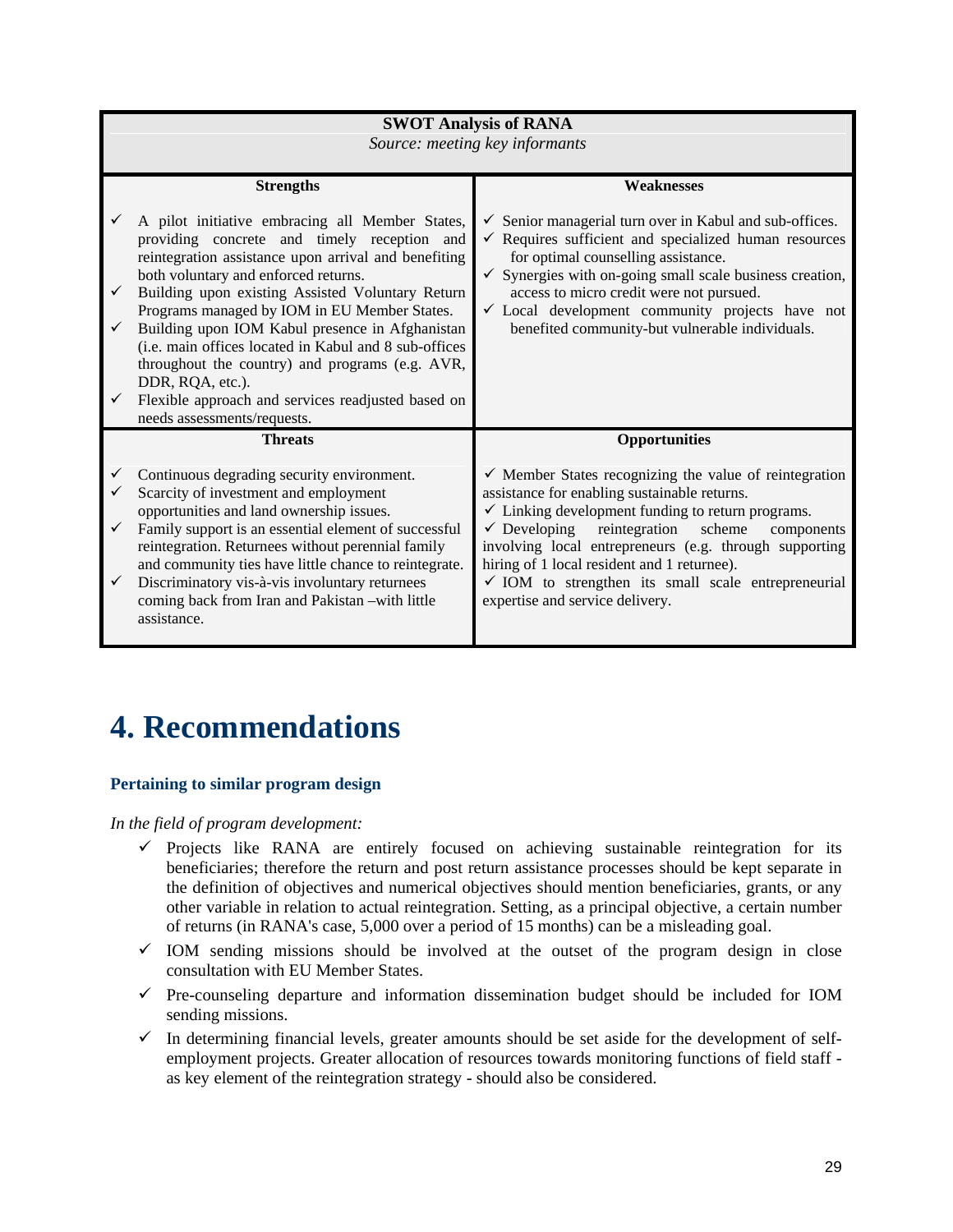$\checkmark$  Member States should be financially participating to the program through existing AVR programs.

## *In the field of program implementation:*

- $\checkmark$  Project steering committee should be established and regularly convened including a broad range of stakeholders (EU Member States representatives, MoRR, UNHCR and any other relevant organizations depending upon agenda).
- $\checkmark$  IOM sending missions-AVR counselors should be send on TDY to better understand the operational and environment constraints prevailing in Afghanistan.
- $\checkmark$  UNHCR country profile updates should be distributed on a regular basis to all involved partners.

## **Pertaining to reintegration package**

While RANA demonstrated the possibilities of matching returns with reconstruction efforts, program implementation could be enhanced for optimizing the level of counselling and assistance to returnees while answering to higher professional standards expected from donors.

## *In the field of training and human development:*

- $\checkmark$  IOM staff should received advanced specialized training in the field of business development, marketing analysis as well as micro-credit.
- $\checkmark$  Provisions for beginners and advanced business courses could be made enable for interested returnees to enrol in registered institutions.

## *In the field of reintegration components:*

- $\checkmark$  Enhanced financial provisions could be foreseen (e.g.  $\in$  1.500 is insufficient) and access/linkages to micro-credit schemes facilitated to complement global support whenever feasible (for productive investment in particular).
- $\checkmark$  Provisions for enrolling in higher education (e.g. university classes) could be foreseen, including boarding and lodging in the university dormitory. A one-per-one component (one returnee/one local resident) could be envisaged.
- $\checkmark$  Support to local entrepreneurs could be envisaged building upon the successful pilot funded by the Berlin Municipality in Kosovo and implemented by IOM. The pilot has provided financial assistance to local entrepreneurs under the condition that they would hire one local resident and one returnee for a duration of 2 years.
- $\checkmark$  An in-depth review of successful reintegration initiatives and their lessons learnt should be undertaken.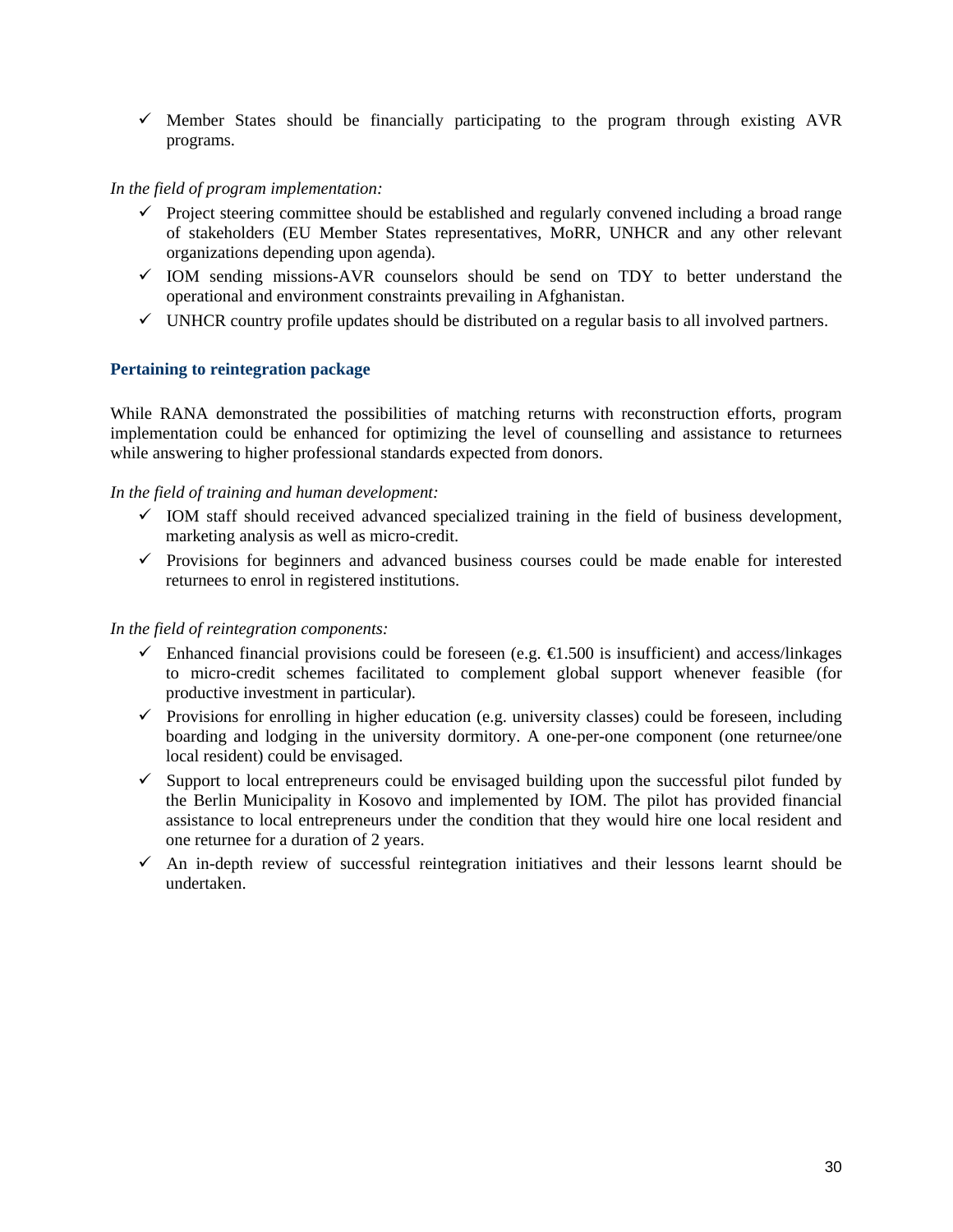# **Annex 1. RANA evaluation visits timetable**

| <b>Place</b>              | <b>Date</b> | <b>Activities</b>                                                             | <b>Remarks</b>                   |
|---------------------------|-------------|-------------------------------------------------------------------------------|----------------------------------|
| <b>Brussels</b>           | May 29      | Meeting IOM Brussels, Henk Vandamme                                           | Patrick.Lefevre@ec.europa.       |
|                           |             | (RANA liaison officer), Valon Halimi (AVR                                     | eu                               |
|                           |             | information officer)                                                          | Hvandamme@iom.int                |
|                           |             | EC, JLS Patrick Lefevre                                                       |                                  |
| Paris-Dubai               | May 30      | International travel                                                          | Overnight in Dubai               |
| Dubai-Kabul               | May 31      | International travel                                                          |                                  |
|                           |             | Meeting Hélène FORS, (IOM AVR program                                         | Hfors@iom.int                    |
|                           |             | manager) and Ali Haider (Senior reintegration                                 | Ahaider@iom.int                  |
|                           |             | assistant)                                                                    |                                  |
| Kabul                     | June 1      | IOM Office – review of documentation                                          | Farocena@iom.int                 |
|                           | (Friday)    | Meeting with Fernando Arocena (CoM)                                           |                                  |
| Kabul                     | June 2      | Meeting Guillaume Teerling (First Secretary at                                | guillaume.teerling@minbuz        |
|                           |             | the Royal Netherlands Embassy)                                                | a.nl                             |
|                           |             | Meeting Elisabeth Rousset (EC Deputy Head of                                  | elisabeth.rousset@ec.europ       |
|                           |             | Operations)                                                                   | a.eu                             |
| Kabul                     | June 3      | Meeting Deputy Minister of Refugees and                                       |                                  |
|                           |             | Repatriation Mr Hadi; Khawja Fitri (Advisor)                                  | fitrimrr@yahoo.com               |
|                           |             | and Khair Mohammad (MoRR representative at                                    | aurvasi@unhcr.com                |
|                           |             | the airport)                                                                  | Asayed@iom.int                   |
|                           |             | Visit MoRR Jangalack Reception Centre<br>Meeting UNHCR Aurvasi Patel and Aziz |                                  |
|                           |             | (Senior international & local Protection Officers)                            |                                  |
|                           |             | Airport: meeting IOM Airport Coordination Cell                                |                                  |
|                           |             | (Abdul Sayed Senior Ops and Barikzai Saleha)                                  |                                  |
| Kabul-Mazar               | June 4      | Travel to Mazar-e-Sharif                                                      | <b>UNHAS</b> flight              |
|                           |             | Meeting with Gulham Rabbani Ansri (AVR                                        | gansri@iom.int                   |
|                           |             | reintegration program assistant)                                              |                                  |
|                           |             | Visit local community project (waste                                          |                                  |
|                           |             | management)                                                                   |                                  |
| Mazar-e-Sharif June 5-6-7 |             | Visit RANA returnees beneficiaries (small                                     |                                  |
|                           |             | businesses)                                                                   |                                  |
|                           |             | Meeting UNHCR Head of sub-office (Debbie                                      | elizondo@unhcr.org               |
|                           |             | Elizondo) and protection team (Tomoko                                         | fukumura@unhcr.org               |
|                           |             | Fukumara and Abdul Khan Adel)                                                 |                                  |
| Mazar-Kabul               | June 8      | Return to Kabul by road                                                       | <b>UNHAS</b> flight cancelled on |
|                           |             |                                                                               | June 7                           |
| Kabul                     | June 9      | Visit returnees beneficiaries (small businesses)                              |                                  |
|                           |             | Meeting Iqubal Makati (UK Returns Liaison                                     | Iqubal.makati@fco.gov.uk         |
|                           |             | Officer, British Embassy)                                                     |                                  |
| Kabul                     | June 10     | Meeting with Abbas Ebrahimy (IOM data clerk)                                  |                                  |
|                           |             | Visit local community project and beneficiaries                               |                                  |
|                           |             | Meeting Charlotte Olsen (Deputy Head of                                       |                                  |
|                           |             | Mission of the Danish Embassy)                                                | chasols@um.dk                    |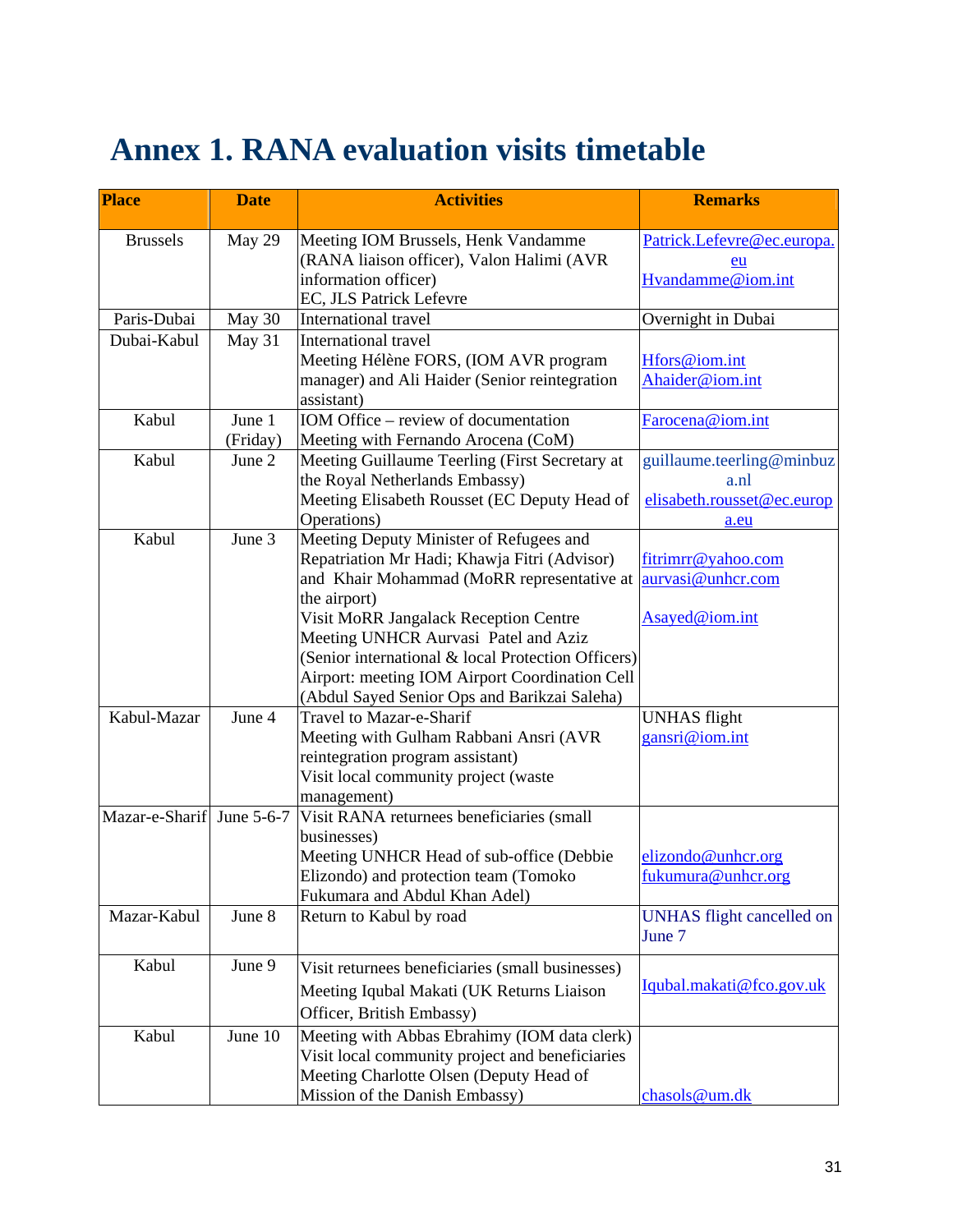|              |         | Visit beneficiaries and local community project    |                               |
|--------------|---------|----------------------------------------------------|-------------------------------|
| Kabul        | June 11 | Meeting with IOM AVR medical officer               |                               |
|              |         |                                                    |                               |
| Kabul-Dubai  | June 12 | Departure to Dubai                                 | <b>UNHAS 8.30 a.m.</b>        |
|              |         | Drafting report                                    |                               |
| Dubai-Paris  | June 13 | <b>International flight to Paris</b>               | AF 11.40 a.m.                 |
| Paris-Geneva | June 14 | Departure to Geneva by train                       | Departure time: 5.40 p.m.     |
| Geneva-Paris | June 15 | Meeting Nicoletta Giordano (Head of AVR),          | cfranzetti@iom.int            |
|              |         | Christophe Franzetti (Head of Evaluation Unit),    | Ngigordano@iom.int            |
|              |         | and Patricia Reber Hashemee (Donor Relations       | cadam@iom.int                 |
|              |         | Officer, Division of Program Support), Christine   |                               |
|              |         | Adam, (former AVR and Operation officer in         |                               |
|              |         | IOM Helsinki)                                      | Departure time: 19.23 p.m.    |
| Paris        |         | June 16-17 Drafting report                         |                               |
| Paris        | June 18 | Phone interviews with                              | dirk-                         |
|              |         | Dirk Brouwer (Ministry of Foreign Affairs,         | <u>jan.brouwer@minbuza.nl</u> |
|              |         | <b>Netherlands</b>                                 | llando@iom.int                |
|              |         | Lorena Lando (IOM Kabul DCOM)                      | mbrons@iom.int                |
|              |         | Maria Brons (IOM den Haag, program                 |                               |
|              |         | development officer)                               |                               |
|              |         | Drafting report                                    |                               |
| Paris        | June 21 | Phone interviews with Henrik Jespersen (Chief      | henjes@um.dk                  |
|              |         | Advisor, Humanitarian Assistance and NGO           | jmussotter@iom.int            |
|              |         | Cooperation, Danish MFA)                           | nfaruk@iom.int                |
|              |         | IOM Nuremberg, Joachim Mussotter (REAG-            |                               |
|              |         | GAP/RANA Ops) and Nasim Faruk (DHOM)               |                               |
| Paris        |         | June 23-24 Phone interview with Iqbal Mohamad (IOM | moiqbal@iom.int               |
|              |         | London, in charge of RANA); Leif Bach              | lec@inm.dk                    |
|              |         | Christensen (Immigration Attaché, Danish           | vhouver@iom-iraq.net          |
|              |         | Ministry of Integration)                           |                               |
|              |         | Electronic communication with Vincent Houver       |                               |
|              |         | (IOM Kabul former AVR manager)                     |                               |
|              |         | Drafting and submission of draft report            |                               |
| Paris        | June 25 | Submission of draft report                         | Final report to be submitted  |
|              |         |                                                    | upon reception of IOM         |
|              |         |                                                    | comments                      |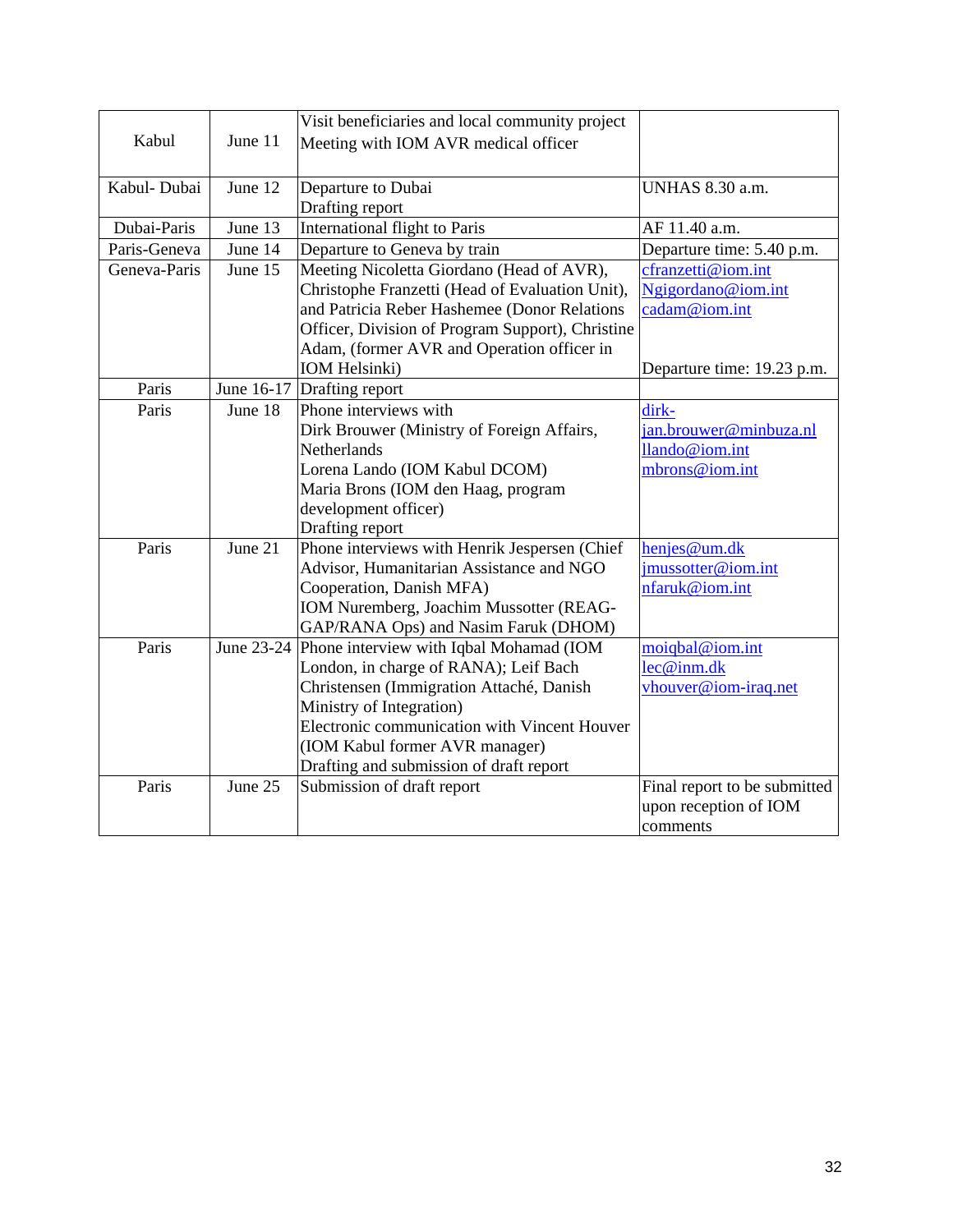# **Annex 2. List of stakeholders met or contacted**

| <b>In Europe</b>                      |                                                                                |            |
|---------------------------------------|--------------------------------------------------------------------------------|------------|
| <b>ORGANISATION</b>                   | PERSON AND POSITION                                                            | <b>DAY</b> |
| EC                                    | Patrick Lefevre, Directorate General JLS,                                      | May 29     |
| <b>IOM Brussels</b>                   | Henk Vandamme, RANA liaison officer                                            | May 29     |
|                                       | Valon Halimi, AVR information officer                                          |            |
|                                       | Christine Adam, former AVR operation officer - met in                          |            |
| <b>IOM Helsinki</b>                   | Geneva                                                                         | June 15    |
| <b>IOM</b> Den Haag                   | Maria Brons, program development officer                                       | June 18    |
|                                       | Nicoletta Giordano, head of AVR                                                |            |
| <b>IOM</b> Geneva                     | Christophe Franzetti, head of Evaluation Unit                                  | June 15    |
|                                       | Patricia Reber Hashemee, donor relations officer, division of                  |            |
|                                       | program support                                                                |            |
| <b>IOM</b> London                     | Iqbal Mohamad, AVR officer in charge of RANA                                   | June 19    |
| <b>IOM</b> Nuremberg                  | Joachim Mussotter, REAG-GAP/RANA operation officer                             |            |
|                                       | Nasim Faruk, deputy head of mission                                            | June 21    |
|                                       | Henrik Jespersen, chief advisor humanitarian assistance and                    |            |
| Danish MFA                            | NGO cooperation                                                                | June 19    |
| Danish Ministry of                    |                                                                                | June 23    |
| Integration                           | Leif Bach Christensen, Immigration Attaché                                     |            |
| Dutch MFA                             | Dirk Brouwer, department for international cooperation                         | June 18    |
|                                       | Martin W. Köhler, department for migration and asylum                          |            |
| German Ministry of Interior           | seekers                                                                        | June 21    |
|                                       |                                                                                |            |
| <b>In Afghanistan</b>                 |                                                                                |            |
| <b>ORGANISATION</b>                   | PERSON AND POSITION                                                            | <b>DAY</b> |
| EC                                    | Elisabeth Rousset, deputy chief of operations                                  | June 2     |
|                                       | Fernando Arocena, chief of Mission                                             | June 2     |
|                                       | Helene Fors, AVR program manager                                               | May 31-    |
|                                       | Ali Haider, RANA senior reintegration assistant                                | June 11    |
|                                       | Abbas Ebrahimy, data clerk                                                     | June 10    |
| <b>IOM Kabul</b>                      | Doctor Abdalla, medical officer                                                | June 11    |
|                                       | Airport coordination cell: Abdul Sayed, senior operations                      | June 3     |
|                                       | officer and Barikzai Saleha                                                    |            |
|                                       | Lorena Lando, deputy chief of mission                                          | June 18    |
|                                       | Vincent Houver, former IOM Kabul AVR program manager                           | June 23    |
| <b>IOM Mazar e-Sharif</b>             | Gulham Rabbani Ansri, AVR reintegration program assistant                      | June 4-7   |
|                                       | Mr Hadi, deputy minister                                                       |            |
| Ministry of Repatriation              | Khawja Fitri, advisor                                                          | June 3     |
| and Reintegration                     | Khair Mohammad, MoRR representative at the airport                             |            |
|                                       | Aurvasi Patel, senior international protection officer                         |            |
| <b>UNHCR Kabul</b>                    | Aziz, senior local protection officers                                         | June 3     |
|                                       | Debbie Elizondo, head of sub-office                                            |            |
| <b>UNHCR Mazar-e-Sharif</b>           | Tomoko Fukumara, Abdul Khan Adel protection officers                           | June 5     |
| <b>British Embassy</b>                | Iqubal Makati, returns liaison officer                                         | June 9     |
| Danish Embassy<br>Netherlands Embassy | Charlotte Olsen, deputy head of mission<br>Guillaume Teerling, first secretary | June 10    |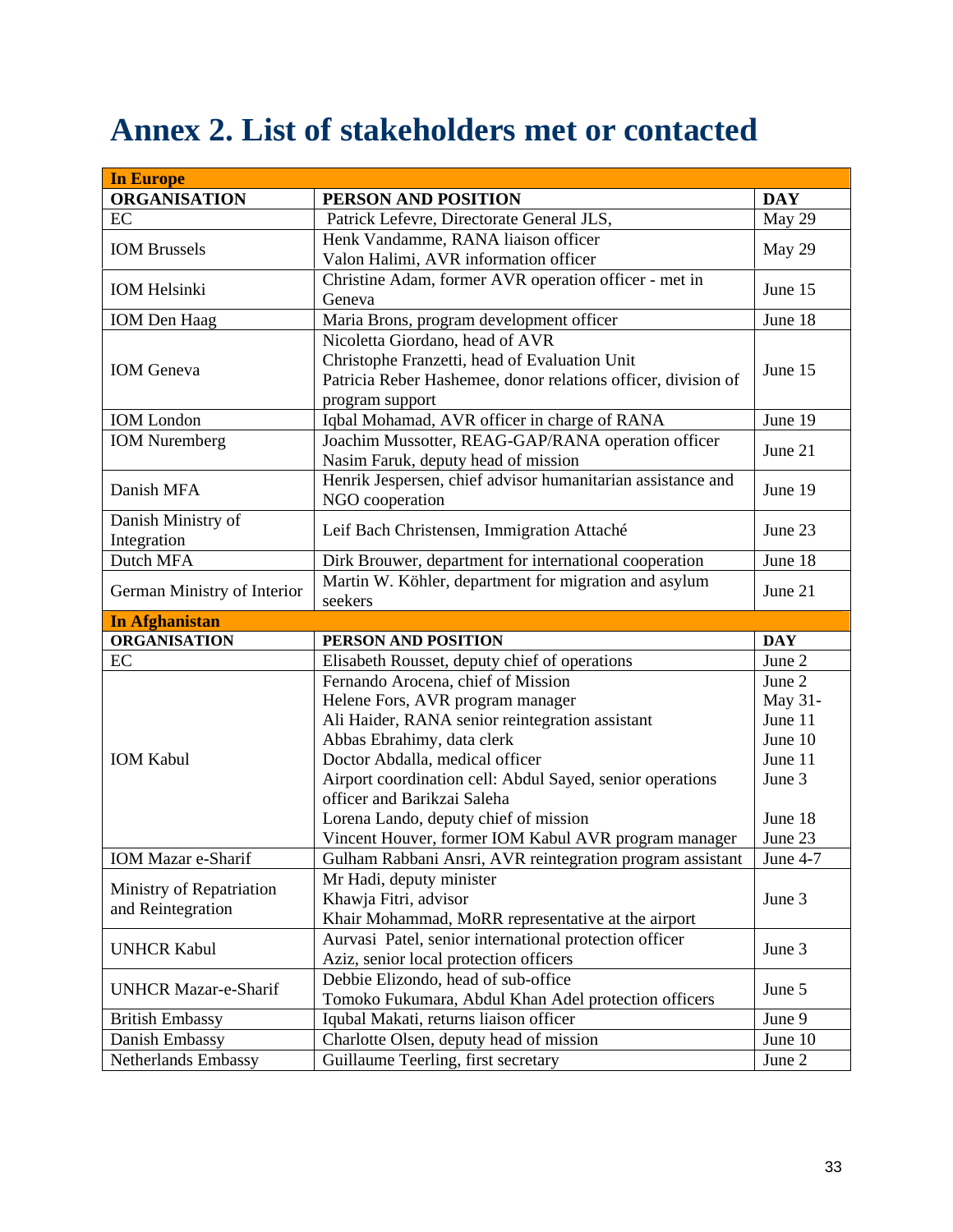#### **Terms of Reference**

#### **Evaluation of**

#### **"Return, Reception, and Reintegration of Afghan Nationals to Afghanistan" (RANA)**

#### **1. Evaluation Rationale**

The International Organization for Migration (IOM) has been contracted by the European Commission (EC) to implement the **Return, Reception, and Reintegration of Afghan Nationals to Afghanistan** from EU-Countries (RANA). The € 4 Million project within the framework of the EU Return Plan to Afghanistan started in June 2003 and ends in April 2007. Funded by the European Commission, Justice and Home Affairs, the RANA project provides arrival and post-arrival assistance to Afghan nationals returning from European Union Member States, irrespective of their mode of return.

As agreed upon with the EC, IOM will conduct an evaluation to better understand the impact of the integrated nature of RANA, the coordination with the EU Return Plan and EU policies, and the inclusion of the Afghan Government's return plan.

#### **Return to Afghanistan**

The majority of extra-regional returns to Afghanistan originate in the European Union. In all, close to 4,000 Afghans have returned from the EU over the past three and an half years, including 1,116 in 2006.

Assisted voluntary return arrangements are made at the national level, usually through IOM assistance. RANA's innovative nature lies in the cohesion and uniformity it brings to the delivery of post-arrival assistance to returnees, dispelling the many discrepancies existing among the various return options offered or enforced by EU Member States. IOM Europe offices are involved in assisting voluntary returns, while IOM Kabul is the only point of contact for returns of an enforced nature. Depending upon agreements, particular IOM Europe offices have offered pre-departure assistance to provide further information prior to return to better inform their decision and plans upon arrival.

#### **Dual approach: reception and reintegration**

Assistance provided in Afghanistan is handled in two phases. The first step consists of reception assistance upon returnees' arrival in Kabul. Assistance consists of:

- Identification of returnees and guidance through the immigration and customs process;
- Medical consultation/treatment at IOM Kabul airport clinic, where two doctors male and female – are present for each planned arrival;
- Information on mine-awareness, security, organizations providing assistance and early counseling on RANA reintegration opportunities;
- Onward transportation to returnees' final in-country destination air or road transport;
- Temporary accommodation in Kabul, as necessary, at the IOM Jangalak Reception Centre, run in partnership with the Ministry of Refugees and Repatriation.

The second phase of RANA centers on reintegration assistance, is based on two overarching principles: 1/ a flexible, demand-driven process; 2/ beneficiaries are accompanied in their reintegration through counseling and regular project monitoring. Returnees may benefit from RANA assistance by approaching any one of IOM's ten offices throughout Afghanistan, located in major urban centers. Eligibility for assistance is handled with similar flexibility. There is no deadline for returnees to apply for the RANA reintegration package, the only discriminating criteria being the degree of vulnerability a returnee presents, as well as the eventual impact RANA assistance is anticipated to hold on the sustainability of reintegration.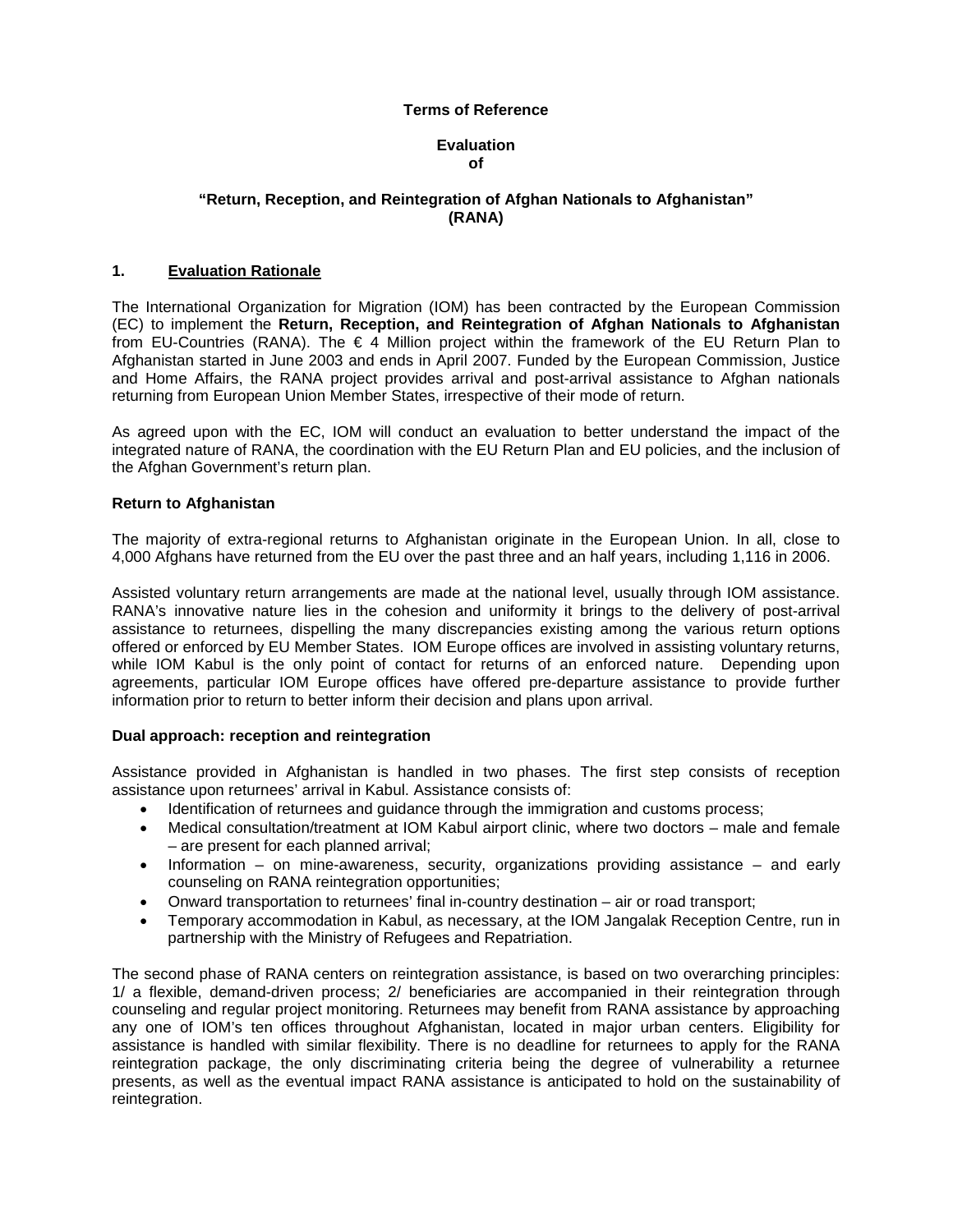The RANA reintegration package may take various forms, including:

- Training vocational or educational;
- Employment, through (i) referrals which may be obtained by returnees through IOM's job vacancy database; (ii) direct placement;
- On-the-job training, with possible contribution by IOM to returnees' salaries while they are trained;
- Self-employment (see below).

Returnees engaging in non-remunerated activities are offered room and board for the duration of their apprenticeship.

#### **Reintegration assistance – small business startup scheme**

The guiding principle for this type of assistance is sustainable reintegration through the development of income-generating schemes that aim to empower returnees.

• The initial stage consists of counseling sessions (a minimum of three) designed to help the returnee decide whether business start-up is a suitable form of assistance, and identify which field offers adequate potential for economic success.

Important factors are returnees' work experience, their expertise in the chosen field, the proposed form of the business project (independently run, joint venture), viability of the project, impact of the financial contribution. Many returnees, while prevented from undertaking a professional activity while they were asylum-seekers in EU Member States, do retain a degree of experience from years spent in Afghanistan prior to their fleeing.

- The counseling process leads to the design of a business plan evaluated by IOM staff.
- Implementation:

IOM financial assistance primarily goes towards buying equipment that is necessary to set up a small business. Returnees are required to submit three quotations for each item they are willing to purchase. If additional assistance is required in order to rent/buy business premises, proof of ownership or lease agreement is required. Business premises are systematically inspected prior to project approval.

Actual payment is always handled by IOM, usually in tranches, further ensuring the project's sustainability. No cash is handed out to returnees. In addition, while €1,500 is the maximum amount that might be disbursed through the self-employment scheme, the majority of approved projects do not reach that ceiling. This leaves IOM with more room for future adjustments.

Monitoring:

Prior to a project being approved and during implementation time projects are monitored by IOM staff. Through such visits, ongoing sustainability and development are carefully assessed. This allows IOM to develop an accurate picture of current economic opportunities in Afghanistan and improve assistance provided to other returnees.

Further counseling is also provided to those returnees assisted with their self-employment projects. This ranges from legal advice to referral to other institutions that might help RANA beneficiaries further expand their business (e.g. through the provision of loans).

**Local community projects**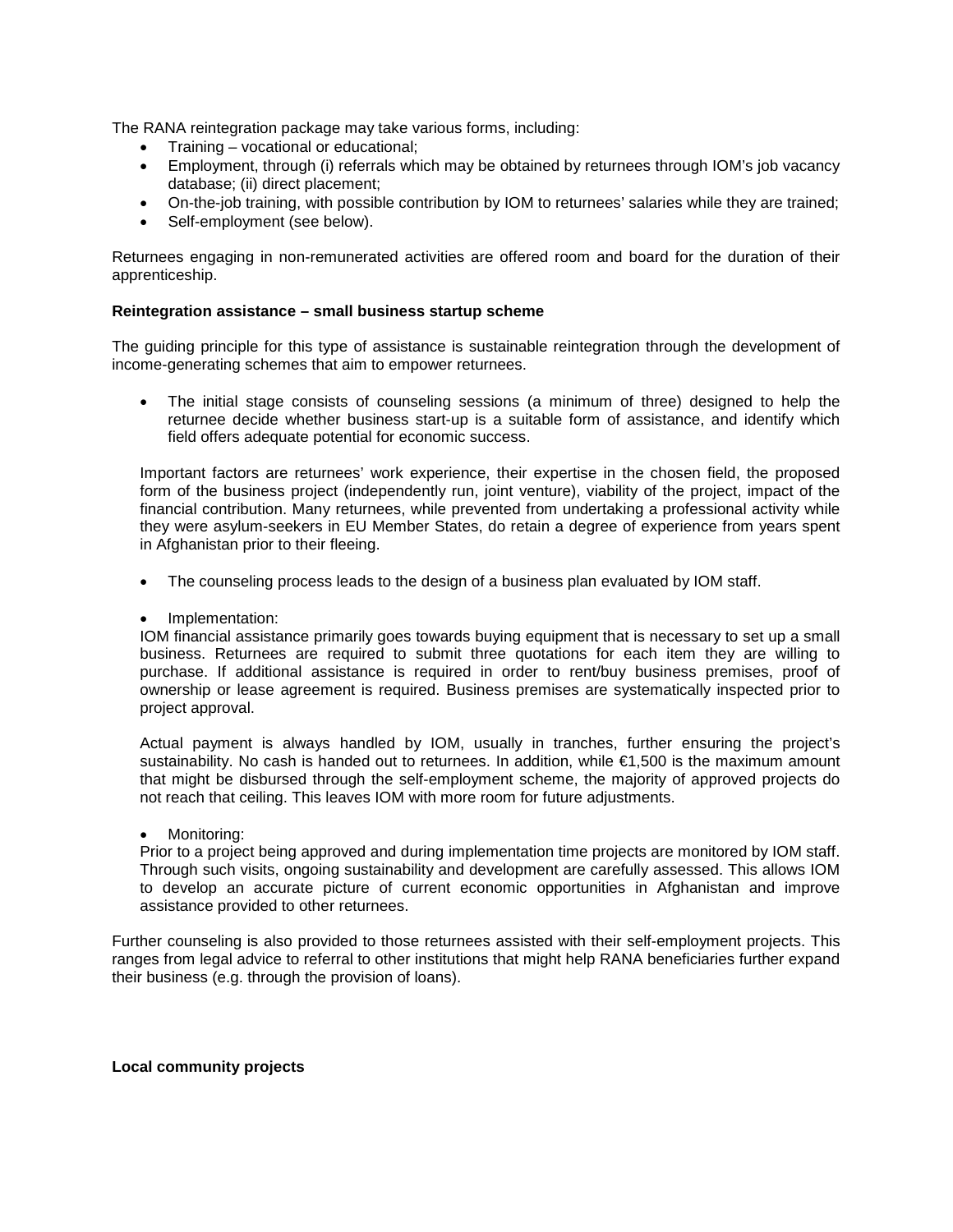IOM Kabul, in cooperation with a number of Afghan institutions and aid organizations, undertook in May 2005 to begin assisting the Afghan 'domiciled' population. With support from the European Commission in Kabul and Brussels, IOM Kabul was eager to increase the project's visibility in Afghanistan by supporting the development and expansion of projects which would eventually enhance awareness of RANA and the EU Return Plan to Afghanistan throughout Afghan communities both in-country and abroad, as well as with the international media.

IOM Kabul has developed a number of projects, aiming to assist especially vulnerable groups, such as widows and orphans, with a general focus on assisting projects initiated by women or designed with a view to increase self-sustainability and independence of those groups.

## 2. **Objectives of the Evaluation:**

The main objective of the evaluation is to evaluate the impact of the programme and its relevance to the reconstruction process of Afghanistan, the EU Return Plan to Afghanistan, and the Government of Afghanistan's return and reintegration strategy. The integrated approach that RANA provides for returnees will be closely analyzed. The evaluation will also examine IOM's implementation strategy as well as its overall performance in fulfilling the outputs described in the project documents.

More specifically, the purpose of the evaluation exercise will be:

- To analyze the integrated approach of offering a return and reintegration program consistent for all EU MS;
- To explore the ways in which RANA contributes to the EU Return Plan;
- To analyze the cooperation between EU MS governments, the Government of Afghanistan's Ministry of Refugees and Repatriation, and IOM;
- To analyze the design of the reintegration package provided to beneficiaries and its effectiveness in contributing to their return and successful reintegration;
- To assess the flexibility of the reintegration package for returnees with varying demographic profiles;
- To evaluate the programme beneficiaries' performance with small business start up and other reintegration options offered through RANA;
- To evaluate the impact of the RANA funded community projects on vulnerable populations.

## **IOM**

- To assess the performance and progress attained in the implementation of the project;
- To analyze IOM's implementation strategy and the results in comparison to the outputs indicated in the project proposals;
- To analyze strength and weaknesses of the project and draw lessons to prepare for similar EC return and reintegration projects in the future;
- To asses the appropriateness and effectiveness of IOM's monitoring and controlling mechanisms and procedures along with coordination between offices;
- To assess the strategies and actions taken to ensure donor visibility;